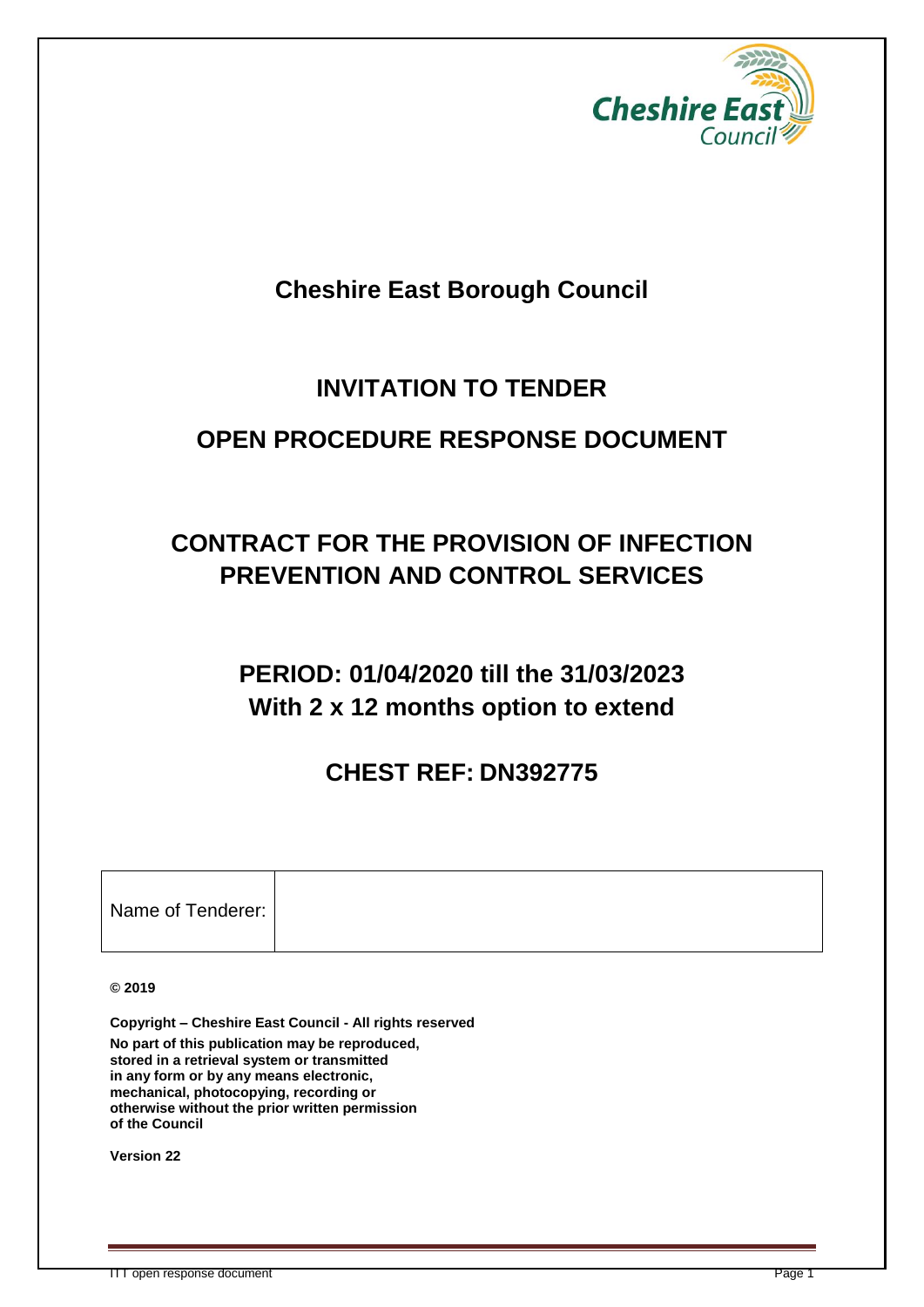

#### **CHECKLIST FOR TENDERERS**

Failure to provide all of the items in the checklist may cause your Tender to be noncompliant and not considered.

| <b>Schedule</b> | <b>Item</b>                                                                     | in<br><b>Included</b><br>Tender? |
|-----------------|---------------------------------------------------------------------------------|----------------------------------|
| 1.              | Form of Tender                                                                  |                                  |
| 2.              | Certificate of non-collusion and non-canvassing                                 |                                  |
| 3.              | <b>SQ</b> - Selection Questionnaire                                             |                                  |
| 4.              | <b>ITT Pricing Schedule</b>                                                     |                                  |
| 5.              | ITT Qualitative Evaluation Questions - Lot 1, Core<br>Requirements              |                                  |
| 6.              | ITT Qualitative Evaluation Questions - Lot 2, TB<br><b>Nursing Requirements</b> |                                  |
| 7.              | &<br>Specification<br>Compliance<br>with<br>Scope<br>οf<br>requirements         |                                  |
| 8.              | Safeguarding policy included                                                    |                                  |

# **SELECTION OF LOTS:**

| $ $ Lot 1         | Lot 2                   |
|-------------------|-------------------------|
| <b>IPC - Core</b> | <b>IPC - TB Nursing</b> |
| requirements      | requirements            |

Please indicate (tick) below the Lot(s) for which you are Tendering, by double clicking the grey tick box and selecting 'checked'.

| $\vert$ Lot 1 | Lot 2 |  |  |
|---------------|-------|--|--|
|               |       |  |  |

Tenderers may select up to a maximum of **two** Lots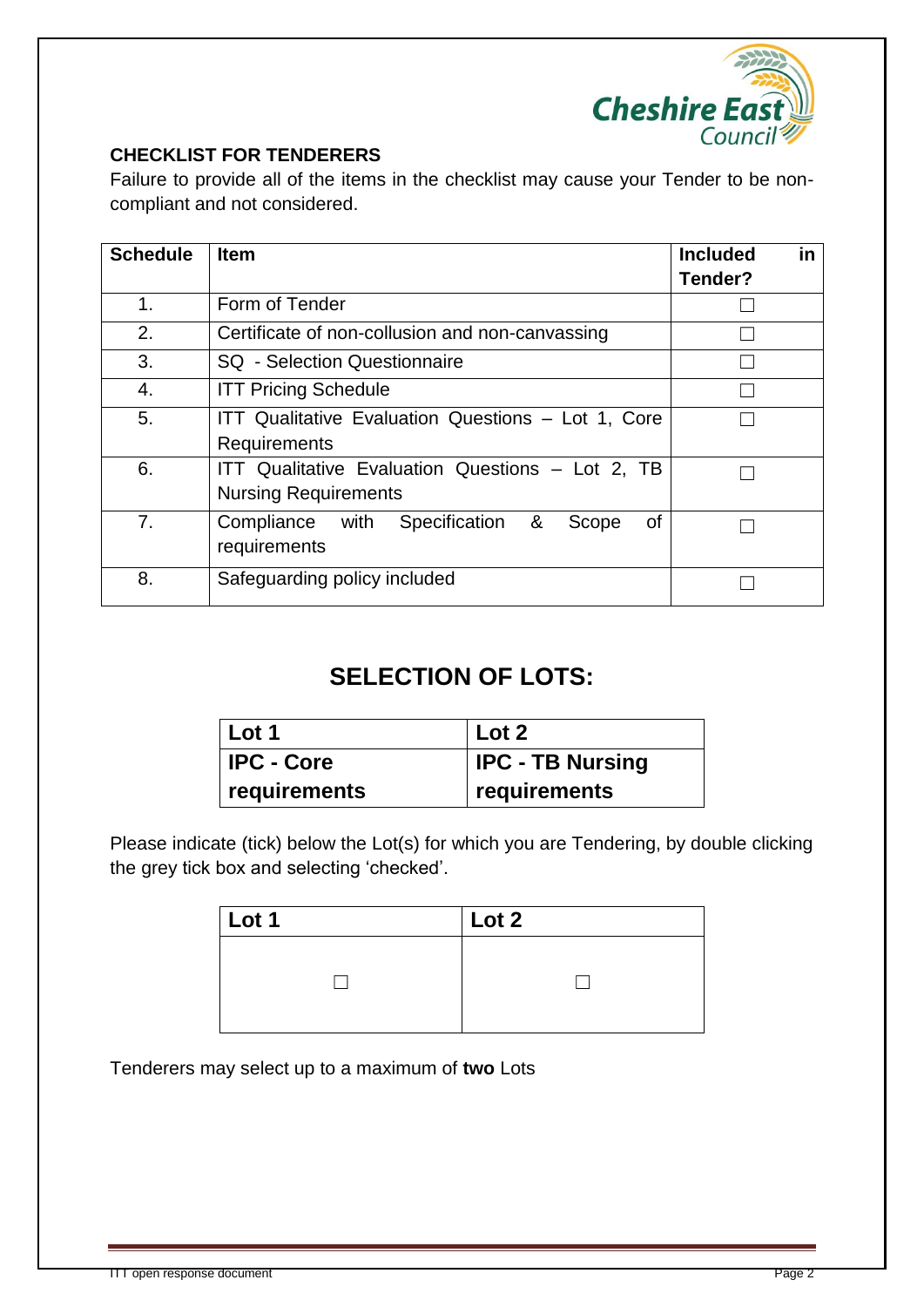

**Cheshire East Borough Council Provision of Infection Prevention and Control Services Period: 01.04.2020 –31.03.2023 with 2 x 12 months option to extend**

## **SCHEDULE 1 - FORM OF TENDER**

**CONTRACT FOR THE PROVISION OF INFECTION PREVENTION AND CONTROL SERVICES (the "Contract")**

**Cheshire East Councils Public Health team have the responsibility for commissioning Infection Prevention and Control Services. As a Commissioner we expect to build an effective and strong working relationship with the Service, with shared values and vision regarding the delivery of this contract.**

**The Service will be required to innovate and to design and propose a service delivery model as a part of the competitive tender process. The model should explore new ways of working, in line with our vision to ensure that the required outcomes are met.** 

#### FORM OF TENDER

To: Cheshire East Borough Council (Via 'The Chest')

For the Attention of Louise Fenn

Date:

Dear Sir/Madam,

#### TENDER FOR **INFECTION PREVENTION AND CONTROL**

I/We the undersigned, hereby tender and offer to provide the Contract as listed below which is more particularly referred to in the Invitation to Tender supplied to me/us for the purpose of tendering for the provision of the Contract and upon the terms thereof.

Attached to this Form of Tender are the following:

- **1.** My/our response to the requirements of the ITT.
- **2.** The completed Pricing Schedule.
- **3.** A signed Certificate of Non Collusive Tendering and non-Canvassing.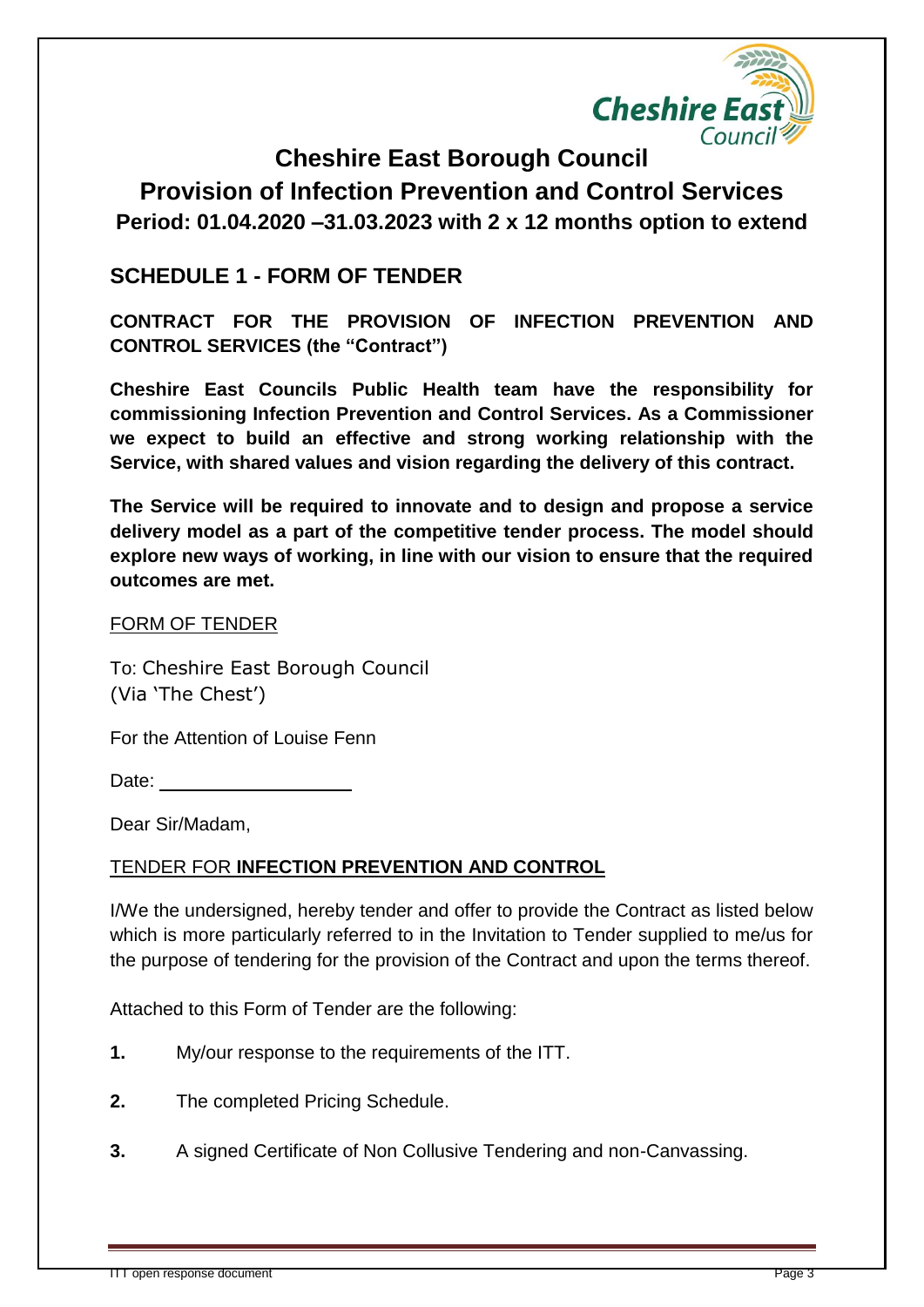

I/We confirm that I/we can supply LOT  $\Box$  of the Contract as specified in the Invitation to Tender at the **annual cost of \_\_\_\_ for the initial contract period (excluding VAT)** submitted within the Pricing Schedule herein. *(please repeat this paragraph if bidding for more than 1 Lot)*

I/We confirm that we accept the Contract as issued with the Invitation to Tender.

I/We undertake in the event of acceptance of our Tender to execute the Contract within the timescales stipulated.

I/We understand that the Council reserves the right to accept or refuse this Tender whether it is lower, the same, or higher than any other Tender.

I/We confirm that the information supplied to you and forming part of this Tender including (for the avoidance of doubt) any information supplied to you as part of my/our initial expression of interest in tendering, was true when made and remains true and accurate in all respects.

I/We confirm that this Tender will remain valid for 90 days from the date of this Form of Tender.

I/We confirm and undertake that if any of such information becomes untrue or misleading that I/we shall notify you immediately and update such information as required.

I/We confirm that the undersigned are authorised to commit the Tenderer to the contractual obligations contained in the Invitation to Tender and the Contract.

| Signed by |  |
|-----------|--|
| Name(s)   |  |
| Position  |  |
|           |  |

for and on behalf of **[ Insert Company Name ]**

 **.**

 **.**

 **.**

Full registered business / name and registered company address of the Tenderer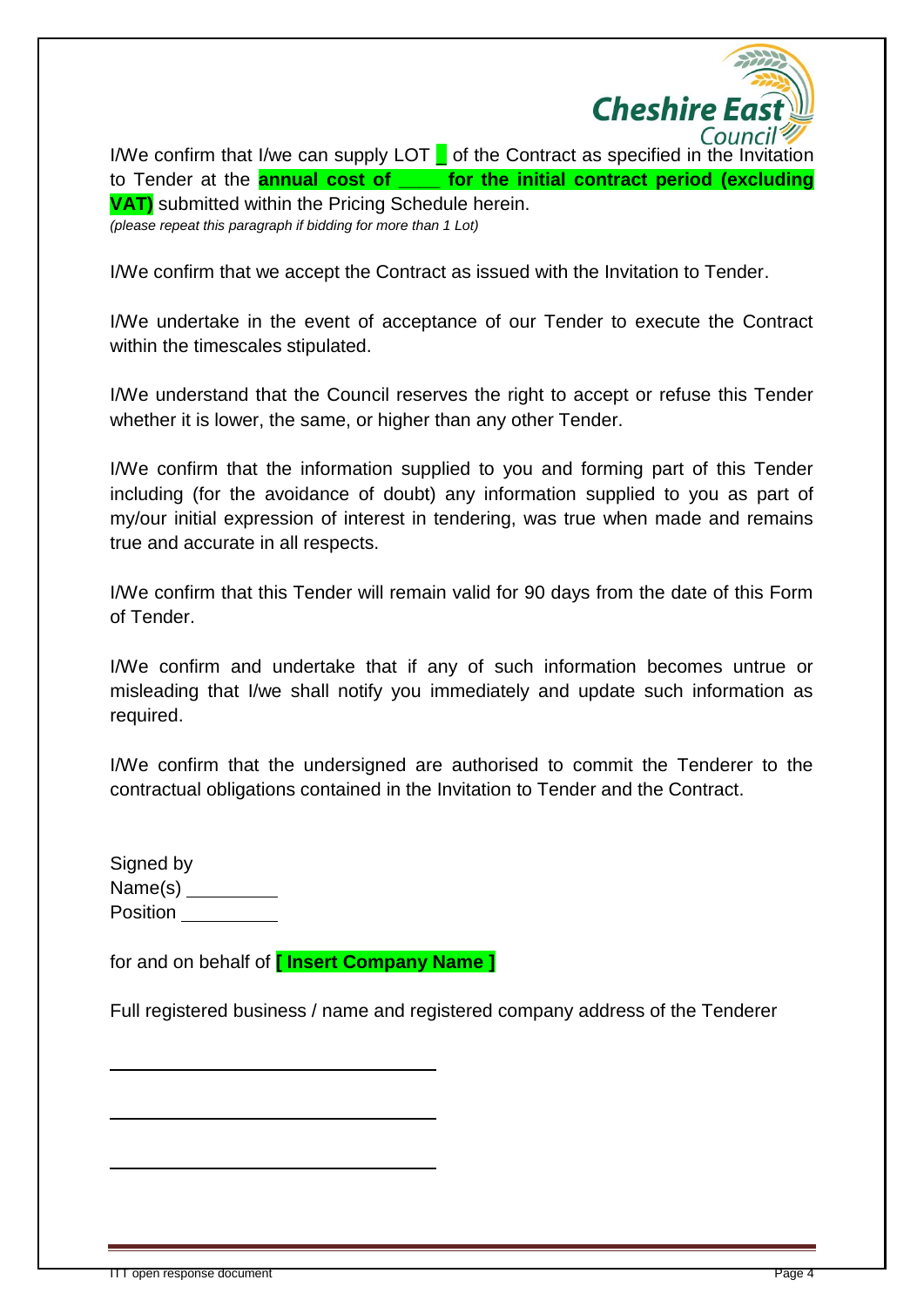

# **Cheshire East Borough Council Provision of Infection Prevention and Control Services Period: 01.04.2020 –31.03.2023 with 2 x 12 months option to extend**

## **SCHEDULE 2 - CERTIFICATE OF NON-COLLUSION AND NON-CANVASSING**

## **CONTRACT FOR THE PROVISION OF INFECTION PREVENTION AND CONTROL SERVICES (the "Contract")**

Cheshire East Councils Public Health team have the responsibility for commissioning Infection Prevention and Control Services. As a Commissioner we expect to build an effective and strong working relationship with the Service, with shared values and vision regarding the delivery of this contract.

The Service will be required to innovate and to design and propose a service delivery model as a part of the competitive tender process. The model should explore new ways of working, in line with our vision to ensure that the required outcomes are met.

To: Cheshire East Borough Council (Via 'The Chest') Date:

For the Attention of: **Louise Fenn** 

#### **Statement of non-canvassing**

I/we hereby certify that I/we have not canvassed any member, Director, employee, representative or adviser of the Council in connection with the proposed award of the Contract by the Council, and that no person employed by me/us or acting on my/our behalf, or advising me/us, has done any such act.

I/we further hereby undertake that I/we will not canvass any member, Director, employee, representative or adviser of the Council in connection with the award of the Contract and that no person employed by me/us or acting on my/our behalf, or advising me/us, will do any such act.

#### **Statement of non-collusion**

The essence of selective tendering for the Contract is that the Council shall receive bona fide competitive Tenders from all Tenderers.

In recognition of this principle, I/we certify that this is a bona fide offer, intended to be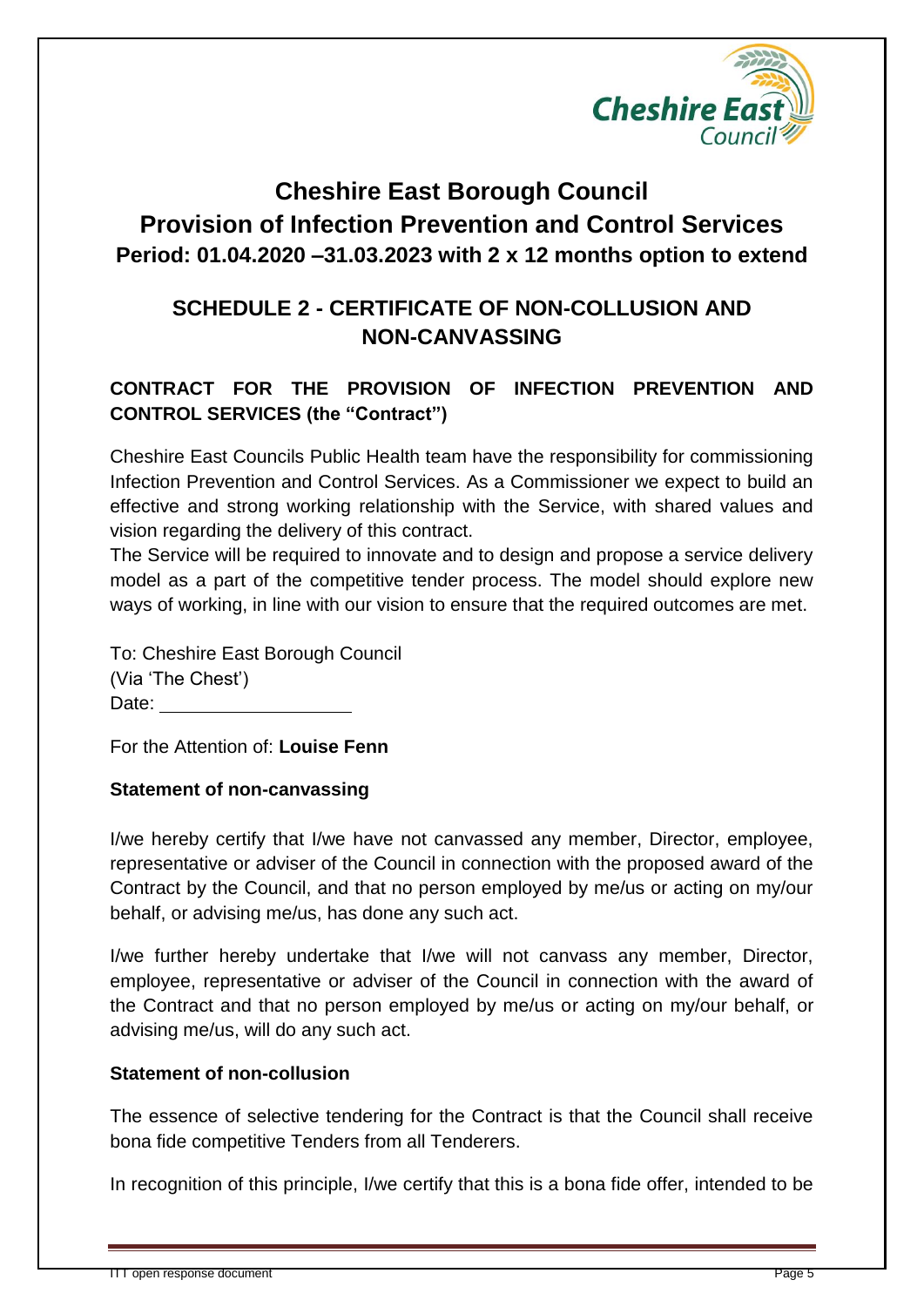

competitive and that I/we have not fixed or adjusted the amount of the offer in accordance with any agreement or arrangement with any other person (except any sub-contractor identified in this offer).

I/we also certify that I/we have not done, and undertake that I/we will not do, at any time any of the following acts:

- (a) communicate to a person other than the Council, the amount or approximate amount of my/our proposed offer except where the disclosure in confidence of the approximate value of the Tender was essential to obtain insurance premium quotations required for the preparation of the Tender; or
- (b) enter into any agreement or agreements with any other person that they shall refrain from tendering or as to the amount of any offer submitted by them; or
- (c) offer or agree to pay or give or actually pay or give any sum of money, inducement or valuable consideration, directly or indirectly, to any person for doing or having done or having caused to be done in relation to any other offer or proposed offer, any act or omission.
- (d) committing any offence under the Bribery Act 2010 or any subordinate legislation made under that Act from time to time.

http://www.legislation.gov.uk/ukpga/2010/23/contents

I/we agree that there is a requirement to disclose and declare any direct or indirect financial or non financial interest in an organisation, company, or other body that is doing business with, or has dealings with, the council and where this may affect and/or could bring about a conflict with the Council's interest.

I/we should notify this to the Council and that failure to disclose or declare such an interest could result in the contract being terminated.

I/we agree that the Council may, in its consideration of the offer and in any subsequent actions, rely upon the statements made in this Certificate. Signed

| ೆ. ಅಂ |  |
|-------|--|
|       |  |
|       |  |
|       |  |
|       |  |
|       |  |

| Name: |  |
|-------|--|
|       |  |

For and on behalf of **[Tenderer]**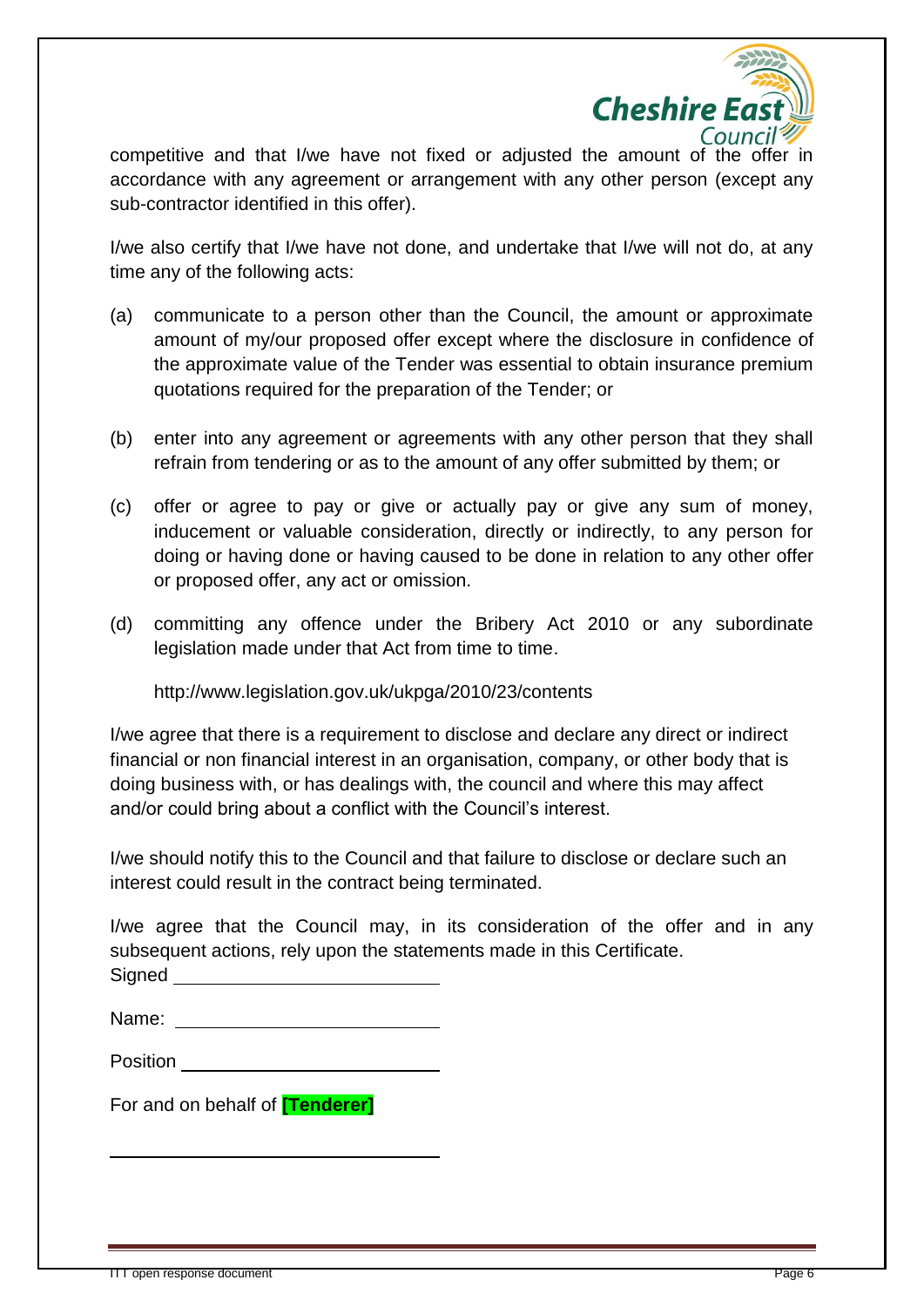

## *(End of Schedule 2)* **Schedule 3 - Standard Selection Questionnaire**

### **NOTE TO ORGANISATION:**

Section **8** of Schedule **3** (Standard Selection Questionnaire) will be scored out of a possible 100%.

Applicants will fail on incomplete responses and / or doesn't meet the **minimum pass score of 55%.** Tenders that fail Schedule 3 will not be evaluated any further.

Questions marked 'for information only' will not be assessed however they must still be answered in full.

Tenderers are therefore strongly advised to ensure they answer all questions within each section.

**Cross Referencing an answer; from a questions response to another, will not be taken into consideration and will result in a score of zero for that question.**

**Failure to answer a question which is scored will result in a score of zero for that question.** 

Failure to provide an **acceptable explanation** with any **Fail** Questions answered will fail on Schedule **3** as a result.

## **Consortia Bids**

If the potential supplier is bidding on behalf of a group, for example, a consortium, or intends to use sub-contractors, there are different actions required for completion of Part 3 of the standard Selection Questionnaire compared to Part 1 and Part 2.

The consortium lead should complete all of the questions on behalf of the consortium and/or any sub-contractors. The consortium lead should make it clear who the lead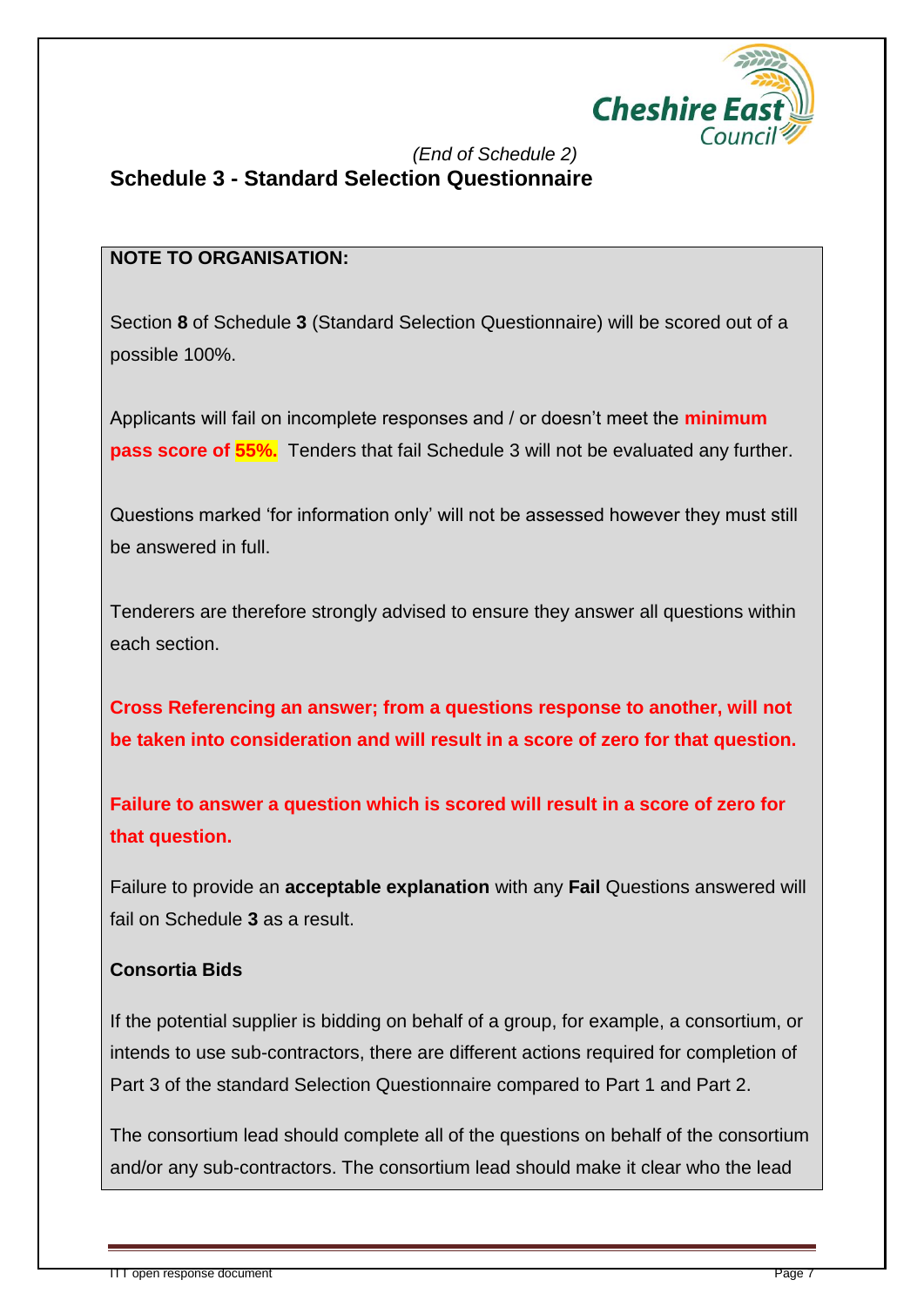

member of the group is, and who will be contractually responsible for delivery of the contract.

All members of the group are required to provide the information required in Part 3 of the standard Selection Questionnaire or procurement documents, as part of a single composite response (unless the question specifically directs otherwise). We may require members of the group to assume a specific legal form if awarded the contract, if considered necessary for the satisfactory performance of the contract. Where the group is proposing to create a separate legal entity, such as a Special Purpose Vehicle (SPV) or consortium, they should provide details of the actual or proposed percentage shareholding of the constituent members within the new legal entity. They should also provide the name for the new entity and details of its legal and operational structure. An SPV is a legal entity that is formed to perform a specific contract.

Consortium arrangements may be subject to future changes and any updates to the bidding model should be provided to the contracting authority so that a further assessment can be carried out (by applying the selection criteria to the new information provided). The contracting authority reserves the right to deselect the Supplier prior to any award of contract, based on an assessment of the updated information.

#### **Potential Supplier Information and Exclusion Grounds: Part 1 and Part 2.**

The standard Selection Questionnaire is a self-declaration, made by you (the potential supplier), that you do not meet any of the grounds for exclusion<sup>1</sup>. If there are grounds for exclusion, there is an opportunity to explain the background and any measures you have taken to rectify the situation (we call this self-cleaning).

A completed declaration of Part 1 and Part 2 provides a formal statement that the organisation making the declaration has not breached any of the exclusions grounds. Consequently we require all the organisations that you will rely on to meet the selection criteria to provide a completed Part 1 and Part 2. For example these could be parent companies, affiliates, associates, or essential sub-contractors, if they are relied upon to meet

 $\overline{a}$ 

**<sup>1</sup>** For the list of exclusion please see https://www.gov.uk/government/uploads/system/uploads/attachment\_data/file/551130/List\_of \_Mandatory\_and\_Discretionary\_Exclusions.pdf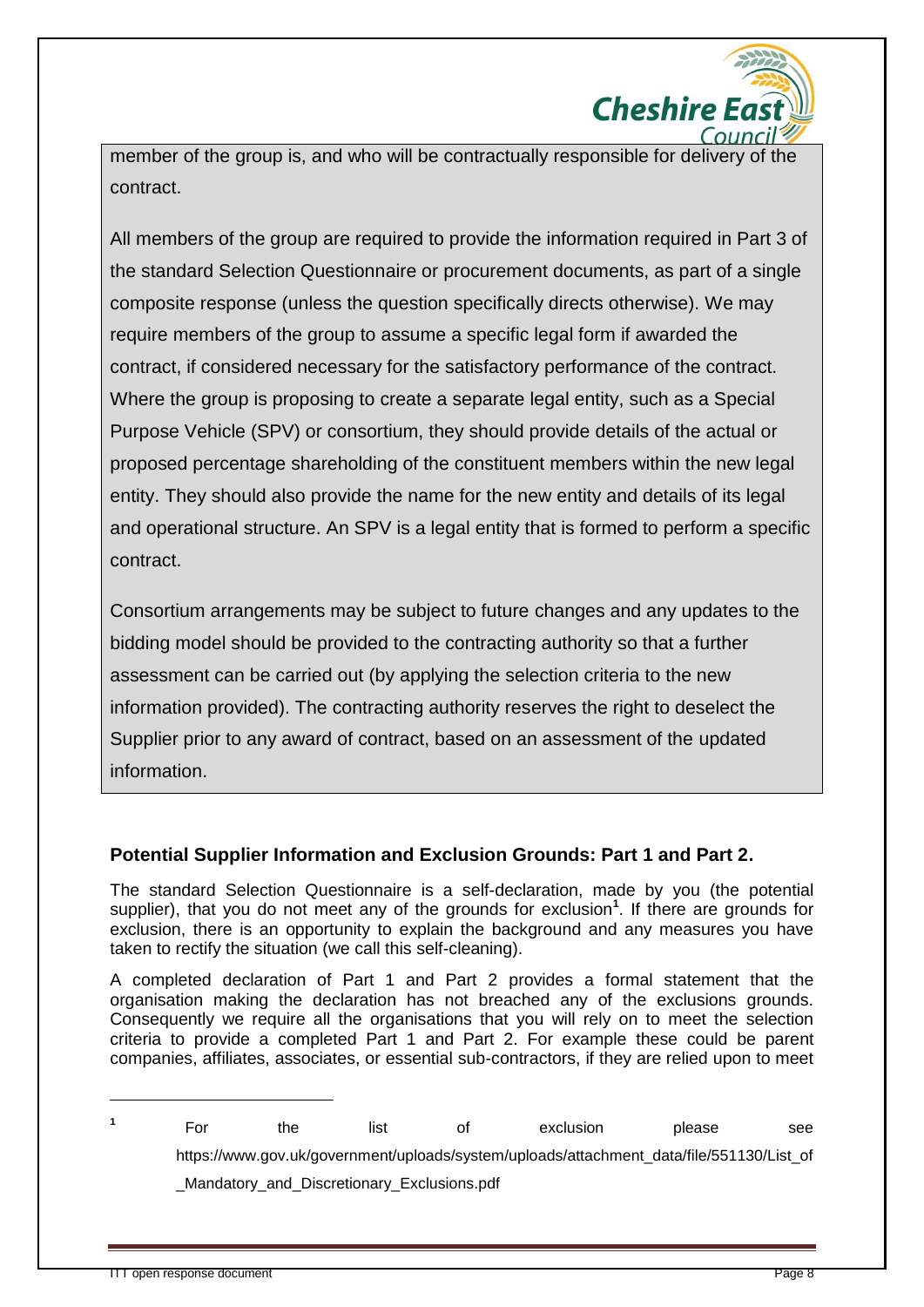

the selection criteria. This means that where you are joining in a group of organisations, including joint ventures and partnerships, each organisation in that group must complete one of these self-declarations. Sub-contractors that you rely on to meet the selection criteria must also complete a self-declaration (although sub-contractors that are not relied upon do not need to complete the self-declaration).

When completed, this form is to be sent back to the contact point given in the procurement documents along with the selection information requested in the procurement documentation.

#### **Supplier Selection Questions: Part 3**

The procurement document will provide instructions on the selection questions you need to respond to and how to submit those responses. If you are bidding on behalf of a group (consortium) or you intend to use sub-contractors, you should complete all of the selection questions on behalf of the consortium and/or any sub-contractors.

If the relevant documentary evidence referred to in the Selection Questionnaire is not provided upon request and without delay we reserve the right to amend the contract award decision and award to the next compliant bidder.

#### **Consequences of misrepresentation**

If you seriously misrepresent any factual information in filling in the Selection Questionnaire, and so induce an authority to enter into a contract, there may be significant consequences. You may be excluded from the procurement procedure, and from bidding for other contracts for three years. If a contract has been entered into you may be sued for damages and the contract may be rescinded. If fraud, or fraudulent intent, can be proved, you or your responsible officers may be prosecuted and convicted of the offence of fraud by false representation, and you must be excluded from further procurements for five years.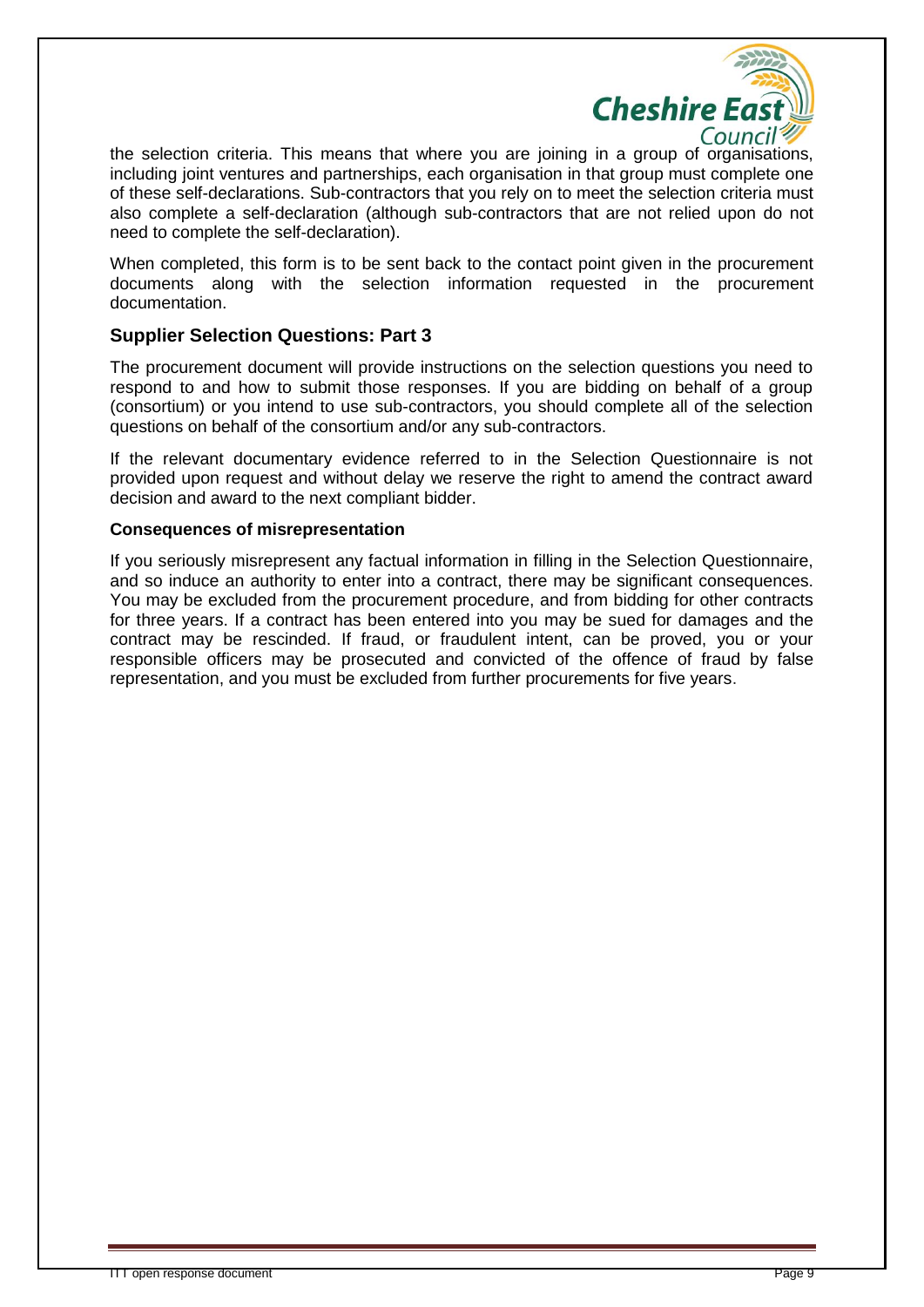

## **Cheshire East Borough Council Provision of Infection Prevention and Control Services Period: 01.04.2020 –31.03.2023 with 2 x 12 months option to extend**

#### **Notes for completion**

- 1. The "authority" means the contracting authority, or anyone acting on behalf of the contracting authority, that is seeking to invite suitable candidates to participate in this procurement process.
- 2. "You" / "Your" refers to the potential supplier completing this standard Selection Questionnaire i.e. the legal entity responsible for the information provided. The term "potential supplier" is intended to cover any economic operator as defined by the Public Contracts Regulations 2015 (referred to as the "regulations") and could be a registered company; the lead contact for a group of economic operators; charitable organisation; Voluntary Community and Social Enterprise (VCSE); Special Purpose Vehicle; or other form of entity.
- 3. Please ensure that all questions are completed in full, and in the format requested. If the question does not apply to you, please state 'N/A'. Should you need to provide additional information in response to the questions, please submit a clearly identified annex.
- 4. The authority recognises that arrangements set out in section 1.2 of the standard Selection Questionnaire, in relation to a group of economic operators (for example, a consortium) and/or use of sub-contractors, may be subject to change and will, therefore, not be finalised until a later date. The lead contact should notify the authority immediately of any change in the proposed arrangements and ensure a completed Part 1 and Part 2 is submitted for any new organisation relied on to meet the selection criteria. The authority will make a revised assessment of the submission based on the updated information.
- 5. For Part 1 and Part 2 every organisation that is being relied on to meet the selection must complete and submit the self-declaration.
- 6. For answers to Part 3 If you are bidding on behalf of a group, for example, a consortium, or you intend to use sub-contractors, you should complete all of the questions on behalf of the consortium and/ or any sub-contractors, providing one composite response and declaration.

The authority confirms that it will keep confidential and will not disclose to any third parties any information obtained from a named customer contact, other than to the Cabinet Office and/or contracting authorities defined by the regulations, or pursuant to an order of the court or demand made by any competent authority or body where the authority is under a legal or regulatory obligation to make such a disclosure.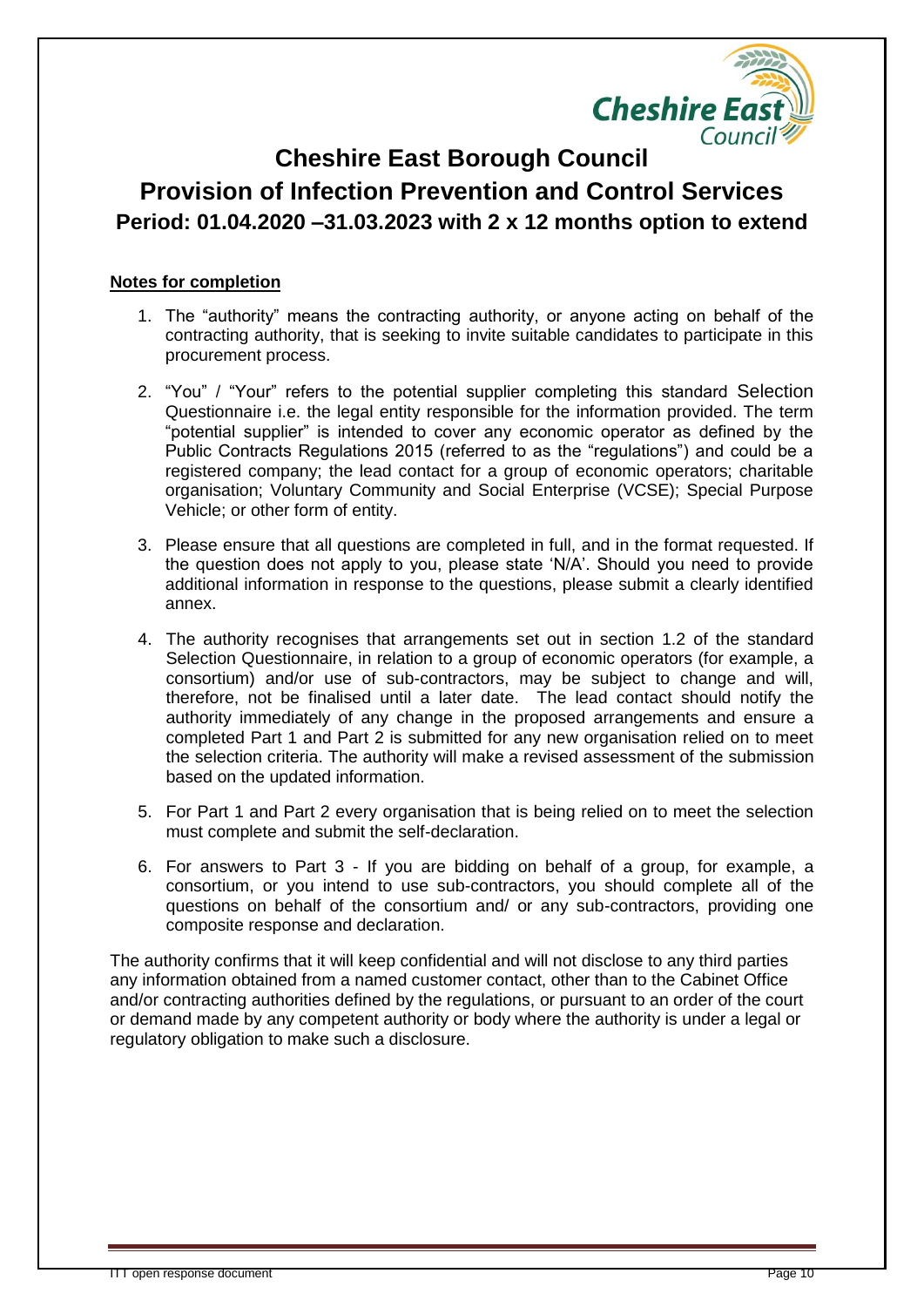

# **Part 1: Potential supplier Information**

*[This Section is for Information Only]*

Please answer the following questions in full. Note that every organisation that is being relied on to meet the selection must complete and submit the Part 1 and Part 2 self-declaration.

| Section 1          | Potential supplier information                                                                                                                                                                                                               |                                                  |
|--------------------|----------------------------------------------------------------------------------------------------------------------------------------------------------------------------------------------------------------------------------------------|--------------------------------------------------|
| Question<br>number | Question                                                                                                                                                                                                                                     | Response                                         |
| 1.1(a)             | Full name of the potential supplier submitting the<br>information                                                                                                                                                                            |                                                  |
| $1.1(b) - (i)$     | Registered office address (if applicable)                                                                                                                                                                                                    |                                                  |
| $1.1(b) - (ii)$    | Registered website address (if applicable)                                                                                                                                                                                                   |                                                  |
| 1.1(c)             | <b>Trading status</b><br>a) public limited company<br>limited company<br>b)<br>limited liability partnership<br>C)<br>d)<br>other partnership<br>sole trader<br>e)<br>third sector<br>f)<br>other (please specify your trading status)<br>g) |                                                  |
| 1.1(d)             | Date of registration in country of origin                                                                                                                                                                                                    |                                                  |
| 1.1(e)             | Company registration number (if applicable)                                                                                                                                                                                                  |                                                  |
| 1.1(f)             | Charity registration number (if applicable)                                                                                                                                                                                                  |                                                  |
| 1.1(g)             | Head office DUNS number (if applicable)                                                                                                                                                                                                      |                                                  |
| 1.1(h)             | Registered VAT number                                                                                                                                                                                                                        |                                                  |
| $1.1(i) - (i)$     | If applicable, is your organisation registered with<br>the appropriate professional or trade register(s) in<br>the member state where it is established?                                                                                     | Yes $\square$<br>No $\square$<br>$N/A$ $\square$ |
| $1.1(i) - (ii)$    | If you responded yes to $1.1(i)$ - (i), please provide<br>the relevant details, including the registration<br>number(s).                                                                                                                     |                                                  |
| $1.1(j) - (i)$     | Is it a legal requirement in the state where you are<br>established for you to possess a particular<br>authorisation, or be a member of a particular<br>organisation in order to provide the services<br>specified in this procurement?      | Yes $\square$<br>No $\square$                    |
| $1.1(j) - (ii)$    | If you responded yes to $1.1(j)$ - (i), please provide<br>additional<br>details of what is required<br>and<br>confirmation that you have complied with this.                                                                                 |                                                  |
| 1.1(k)             | Trading name(s) that will be used if successful in<br>this procurement                                                                                                                                                                       |                                                  |
| 1.1(1)             | Relevant classifications (state whether you fall                                                                                                                                                                                             |                                                  |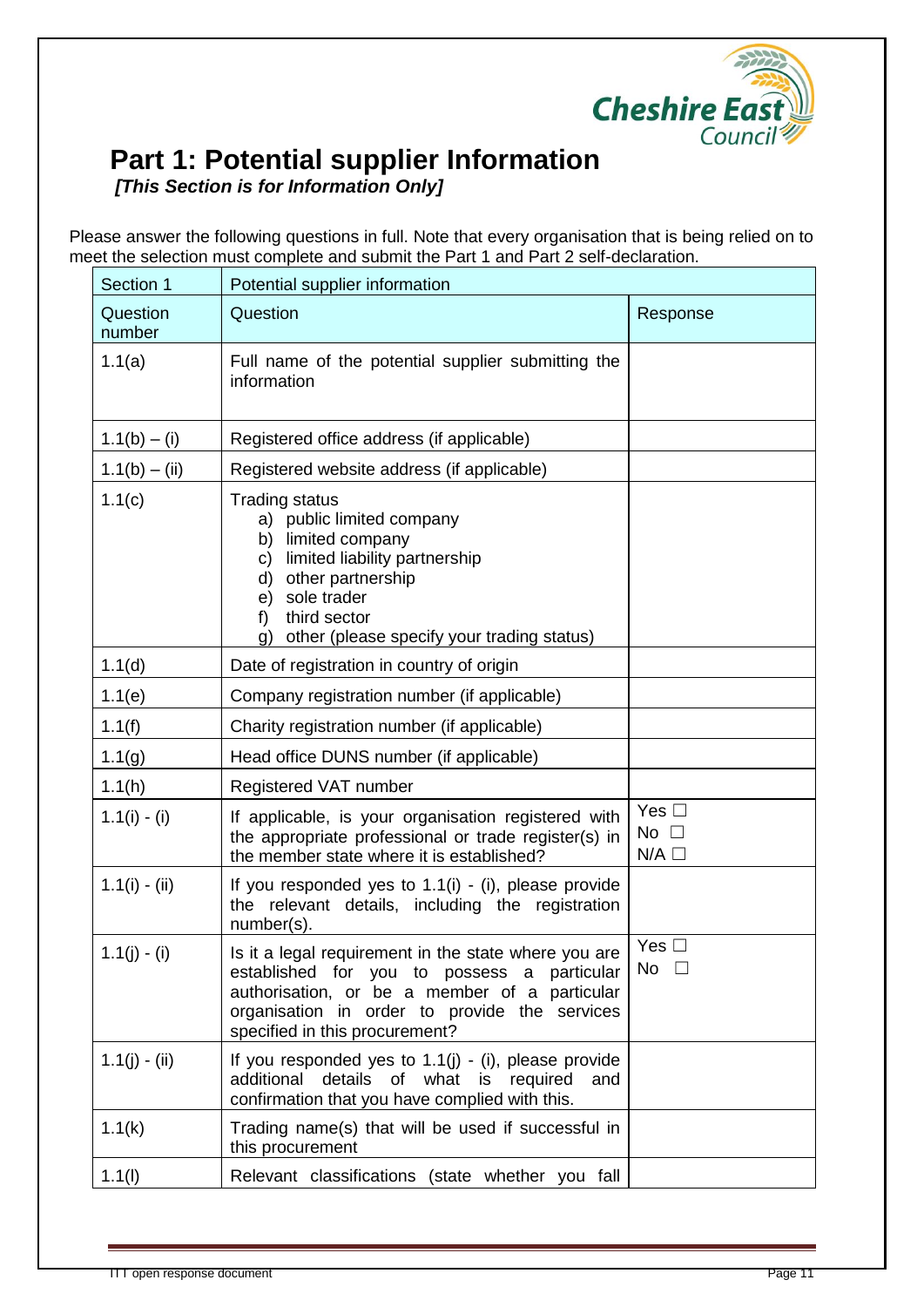|        |                                                                                                                                                                                                                                                                                                                                                                                                                                                                                                                    | <b>Cheshire East</b>       |
|--------|--------------------------------------------------------------------------------------------------------------------------------------------------------------------------------------------------------------------------------------------------------------------------------------------------------------------------------------------------------------------------------------------------------------------------------------------------------------------------------------------------------------------|----------------------------|
|        | within one of these, and if so which one)<br>a) Voluntary Community Social Enterprise<br>(VCSE)<br>b) Sheltered Workshop<br>Public service mutual                                                                                                                                                                                                                                                                                                                                                                  | Council                    |
| 1.1(m) | Are you a Small, Medium or Micro Enterprise<br>$(SME)^2$ ?                                                                                                                                                                                                                                                                                                                                                                                                                                                         | Yes $\Box$<br>No $\square$ |
| 1.1(n) | Details of Persons of Significant Control (PSC),<br>where appropriate: 3<br>- Name;<br>- Date of birth;<br>- Nationality;<br>- Country, state or part of the UK where the PSC<br>usually lives;<br>- Service address;<br>- The date he or she became a PSC in relation to<br>the company (for existing companies the 6 April<br>2016 should be used);<br>- Which conditions for being a PSC are met;<br>- Over 25% up to (and including) 50%,<br>- More than 50% and less than 75%,<br>- 75% or more. <sup>4</sup> |                            |
|        | (Please enter N/A if not applicable)                                                                                                                                                                                                                                                                                                                                                                                                                                                                               |                            |
| 1.1(0) | Details of immediate parent company:<br>- Full name of the immediate parent company<br>- Registered office address (if applicable)<br>- Registration number (if applicable)<br>- Head office DUNS number (if applicable)<br>- Head office VAT number (if applicable)<br>(Please enter N/A if not applicable)                                                                                                                                                                                                       |                            |
| 1.1(p) | Details of ultimate parent company:<br>- Full name of the ultimate parent company<br>- Registered office address (if applicable)<br>- Registration number (if applicable)<br>- Head office DUNS number (if applicable)<br>- Head office VAT number (if applicable)                                                                                                                                                                                                                                                 |                            |

 $\frac{1}{2}$ See EU definition of SME: [http://ec.europa.eu/growth/smes/business-friendly-environment/sme](http://ec.europa.eu/growth/smes/business-friendly-environment/sme-definition/)[definition/](http://ec.europa.eu/growth/smes/business-friendly-environment/sme-definition/)<br>3 LIK com

UK companies, Societates European (SEs) and limited liability partnerships (LLPs) will be required to identify and record the people who own or control their company. Companies, SEs and LLPs will need to keep a PSC register, and must file the PSC information with the central public register at Companies House. See PSC quidance.

<sup>&</sup>lt;sup>4</sup> Central Government contracting authorities should use this information to have the PSC information for the preferred supplier checked before award.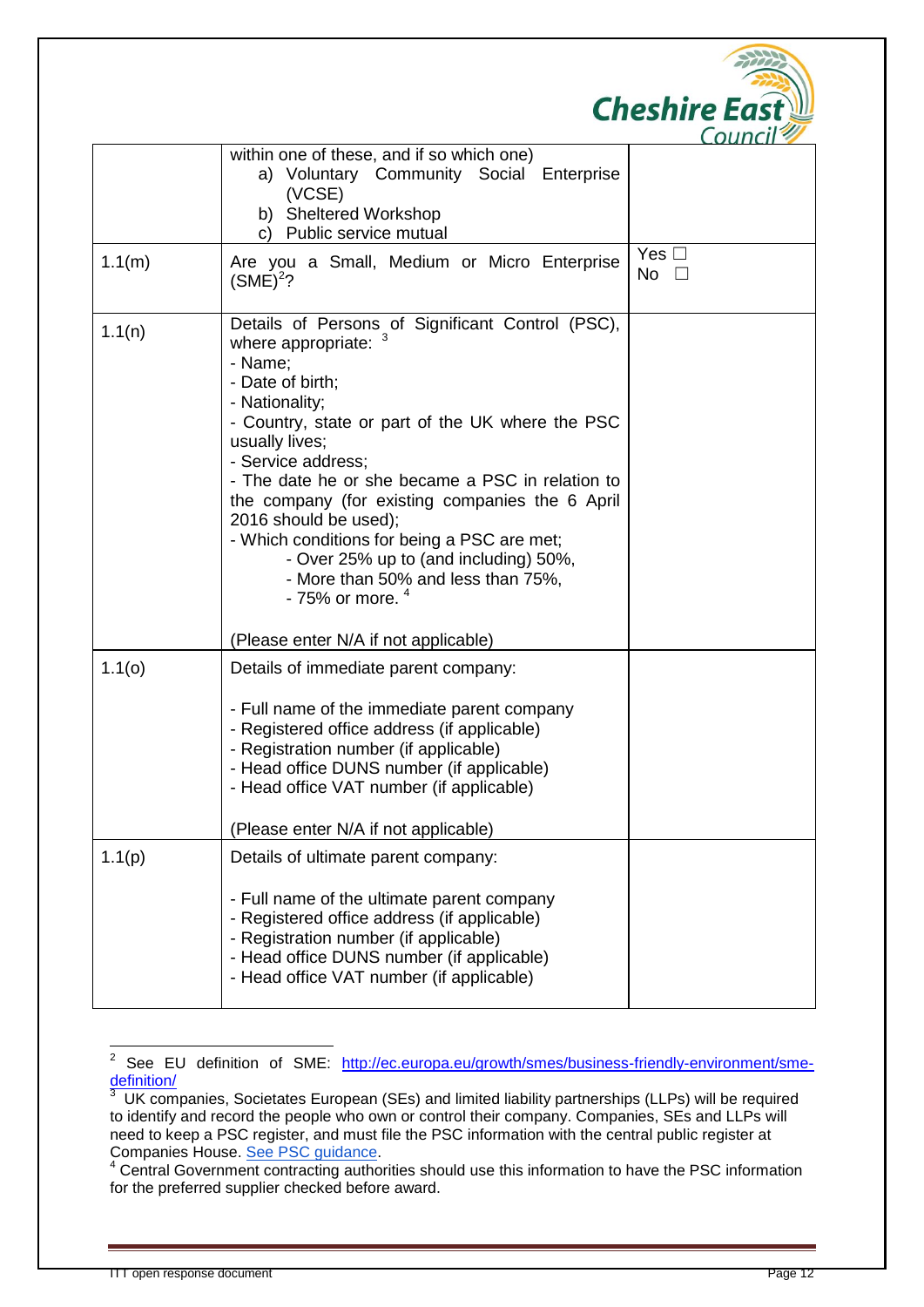

(Please enter N/A if not applicable)

Please note: A criminal record check for relevant convictions may be undertaken for the preferred suppliers and the persons of significant in control of them.

Please provide the following information about your approach to this procurement:

| Section 1          | <b>Bidding model</b>                                                                                                                                                                                                                                                                                                                                                                         |                                                                                                                                                                                                                                                                                                   |  |  |  |
|--------------------|----------------------------------------------------------------------------------------------------------------------------------------------------------------------------------------------------------------------------------------------------------------------------------------------------------------------------------------------------------------------------------------------|---------------------------------------------------------------------------------------------------------------------------------------------------------------------------------------------------------------------------------------------------------------------------------------------------|--|--|--|
| Question<br>number | Question                                                                                                                                                                                                                                                                                                                                                                                     | Response                                                                                                                                                                                                                                                                                          |  |  |  |
| $1.2(a) - (i)$     | Are you bidding as the lead contact for<br>a group of economic operators?                                                                                                                                                                                                                                                                                                                    | Yes $\Box$<br>No $\square$<br>If yes, please provide details listed in<br>questions $1.2(a)$ (ii), $(a)$ (iii) and to<br>1.2(b) (i), (b) (ii), 1.3, Section 2 and 3.<br>If no, and you are a supporting bidder<br>please provide the name of your group<br>at 1.2(a) (ii) for reference purposes, |  |  |  |
| $1.2(a) - (ii)$    | Name of group of economic operators<br>(if applicable)                                                                                                                                                                                                                                                                                                                                       | and complete 1.3, Section 2 and 3.                                                                                                                                                                                                                                                                |  |  |  |
| 1.2(a)<br>(iii)    | Proposed legal structure if the group<br>of economic operators intends to form<br>a named single legal entity prior to<br>signing a contract, if awarded. If you<br>do not propose to form a single legal<br>entity, please explain the<br>legal<br>structure.                                                                                                                               |                                                                                                                                                                                                                                                                                                   |  |  |  |
| $1.2(b) - (i)$     | Are you or, if applicable, the group of<br>economic operators proposing to use<br>sub-contractors?                                                                                                                                                                                                                                                                                           | Yes $\square$<br>No $\square$                                                                                                                                                                                                                                                                     |  |  |  |
| $1.2(b) - (ii)$    | If you responded yes to 1.2(b)-(i) please provide additional details for each sub-<br>contractor in the following table: we may ask them to complete this form as well.<br>Name<br>Registered address<br><b>Trading status</b><br>Company registration<br>number<br>Head Office DUNS<br>number (if applicable)<br>Registered<br><b>VAT</b><br>number<br>Type of organisation<br>SME (Yes/No) |                                                                                                                                                                                                                                                                                                   |  |  |  |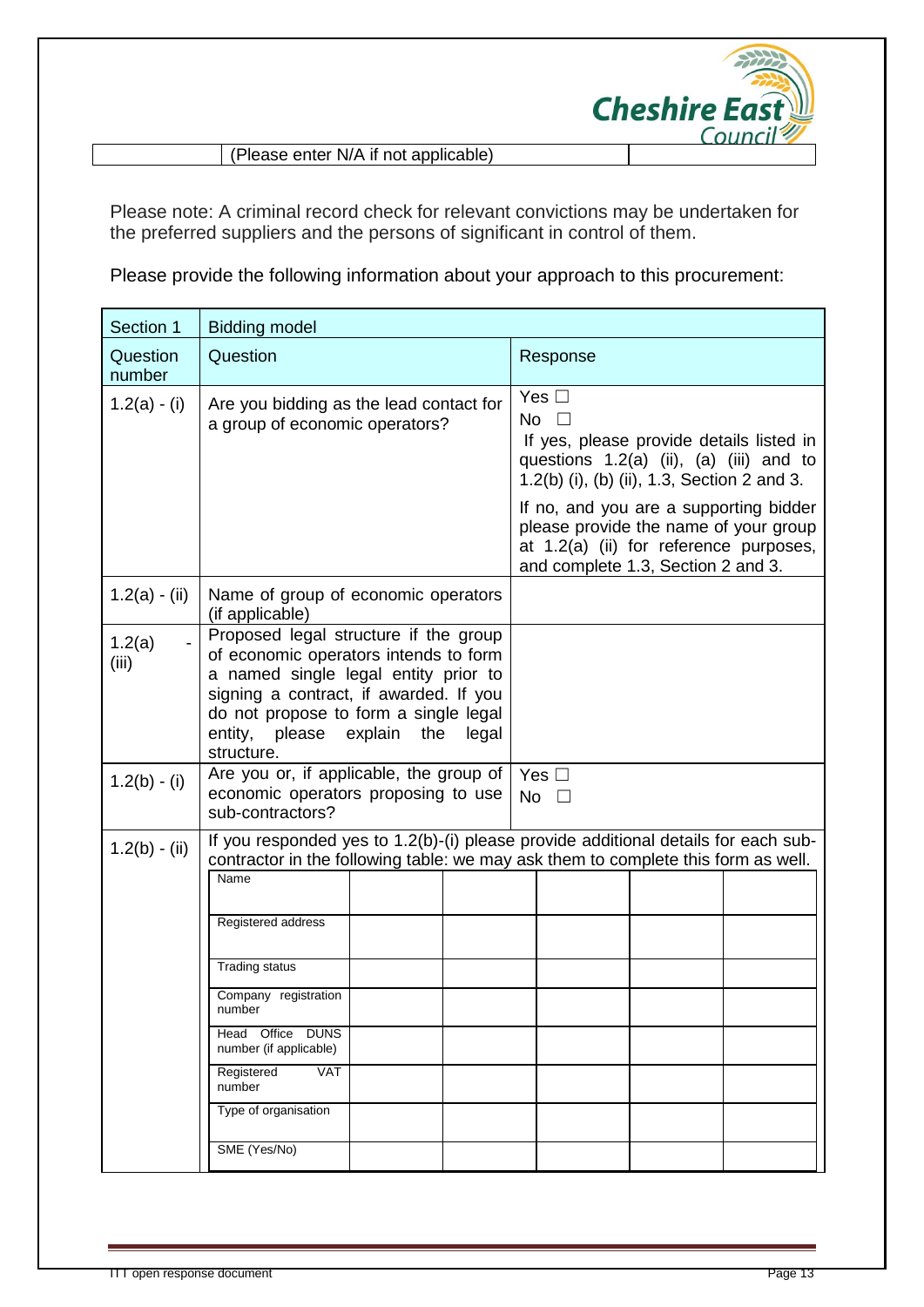

|                                                                                                                   |  |  | CUUILII 7 |
|-------------------------------------------------------------------------------------------------------------------|--|--|-----------|
| The role each sub-<br>contractor will take in<br>providing the works<br>and /or supplies e.g.<br>key deliverables |  |  |           |
| The approximate % of<br>contractual obligations<br>assigned to each sub-<br>contractor                            |  |  |           |

#### **Contact details and declaration**

I declare that to the best of my knowledge the answers submitted and information contained in this document are correct and accurate.

I declare that, upon request and without delay I will provide the certificates or documentary evidence referred to in this document.

I understand that the information will be used in the selection process to assess my organisation's suitability to be invited to participate further in this procurement.

I understand that the authority may reject this submission in its entirety if there is a failure to answer all the relevant questions fully, or if false/misleading information or content is provided in any section.

I am aware of the consequences of serious misrepresentation.

| Section 1          | Contact details and declaration         |          |
|--------------------|-----------------------------------------|----------|
| Question<br>number | Question                                | Response |
| 1.3(a)             | Contact name                            |          |
| 1.3(b)             | Name of organisation                    |          |
| 1.3(c)             | Role in organisation                    |          |
| 1.3(d)             | Phone number                            |          |
| 1.3(e)             | E-mail address                          |          |
| 1.3(f)             | Postal address                          |          |
| 1.3(g)             | Signature (electronic is<br>acceptable) |          |
| 1.3(h)             | Date                                    |          |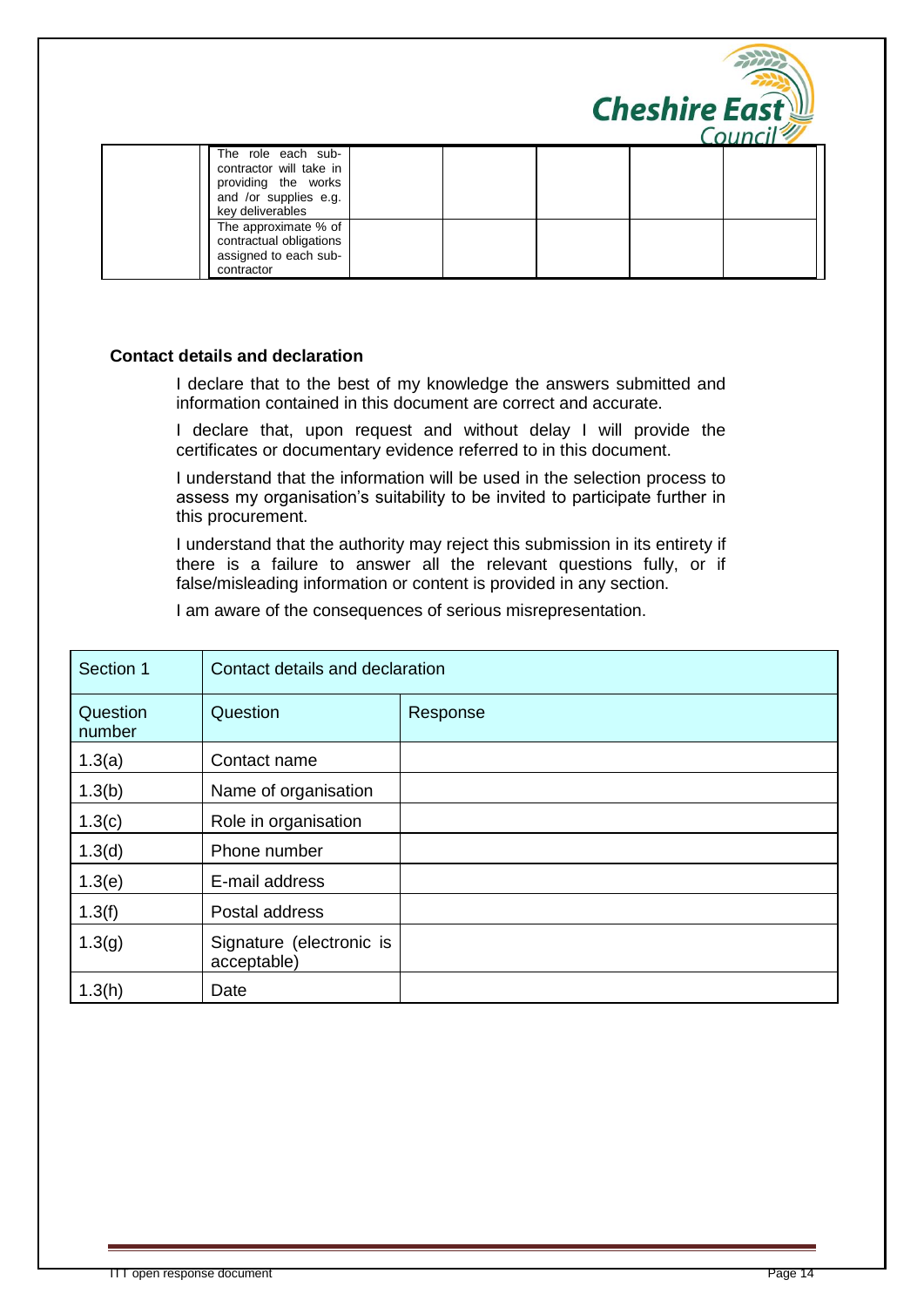

# **Part 2: Exclusion Grounds**

Please answer the following questions in full. Note that every organisation that is being relied on to meet the selection must complete and submit the Part 1 and Part 2 self-declaration.

| Section 2          | Grounds for mandatory exclusion                                                                                                                                                                                                                                                                                                                           |                                                                          |  |
|--------------------|-----------------------------------------------------------------------------------------------------------------------------------------------------------------------------------------------------------------------------------------------------------------------------------------------------------------------------------------------------------|--------------------------------------------------------------------------|--|
|                    | (This question is to be scored on a pass/fail basis.)                                                                                                                                                                                                                                                                                                     |                                                                          |  |
| Question<br>number | Question<br>Response                                                                                                                                                                                                                                                                                                                                      |                                                                          |  |
| 2.1(a)             | Regulations 57(1) and (2)<br>The detailed grounds for mandatory exclusion of an organisation are set out on<br>this web page, which should be referred to before completing these questions.<br>Please indicate if, within the past five years you, your organisation or any other<br>person who has powers of representation, decision or control in the |                                                                          |  |
|                    | organisation been convicted anywhere in the world of any of the offences within<br>the summary below and listed on the webpage.                                                                                                                                                                                                                           |                                                                          |  |
|                    | Participation in a criminal organisation.                                                                                                                                                                                                                                                                                                                 | Yes $\square$<br>No $\square$<br>If Yes please provide details at 2.1(b) |  |
|                    | Corruption.                                                                                                                                                                                                                                                                                                                                               | Yes $\square$<br>No $\square$<br>If Yes please provide details at 2.1(b) |  |
|                    | Fraud.                                                                                                                                                                                                                                                                                                                                                    | Yes $\square$<br>No [<br>If Yes please provide details at 2.1(b)         |  |
|                    | Terrorist offences or offences linked to<br>terrorist activities                                                                                                                                                                                                                                                                                          | Yes $\square$<br>No $\square$<br>If Yes please provide details at 2.1(b) |  |
|                    | Money laundering or terrorist financing                                                                                                                                                                                                                                                                                                                   | Yes $\square$<br>No $\square$<br>If Yes please provide details at 2.1(b) |  |
|                    | Child labour and other forms of trafficking<br>in human beings                                                                                                                                                                                                                                                                                            | Yes $\square$<br>No $\square$<br>If Yes please provide details at 2.1(b) |  |
| 2.1(b)             | If you have answered yes to question<br>2.1(a), please provide further details.                                                                                                                                                                                                                                                                           |                                                                          |  |
|                    | Date of conviction, specify which of the<br>grounds listed the conviction was for, and<br>the reasons for conviction,                                                                                                                                                                                                                                     |                                                                          |  |
|                    | Identity of who has been convicted                                                                                                                                                                                                                                                                                                                        |                                                                          |  |
|                    | If the relevant documentation is available<br>electronically please provide the web<br>address,<br>issuing authority,<br>precise<br>reference of the documents.                                                                                                                                                                                           |                                                                          |  |
| 2.2                | If you have answered Yes to any of the<br>points above have measures been taken to                                                                                                                                                                                                                                                                        | Yes $\Box$<br>No $\square$                                               |  |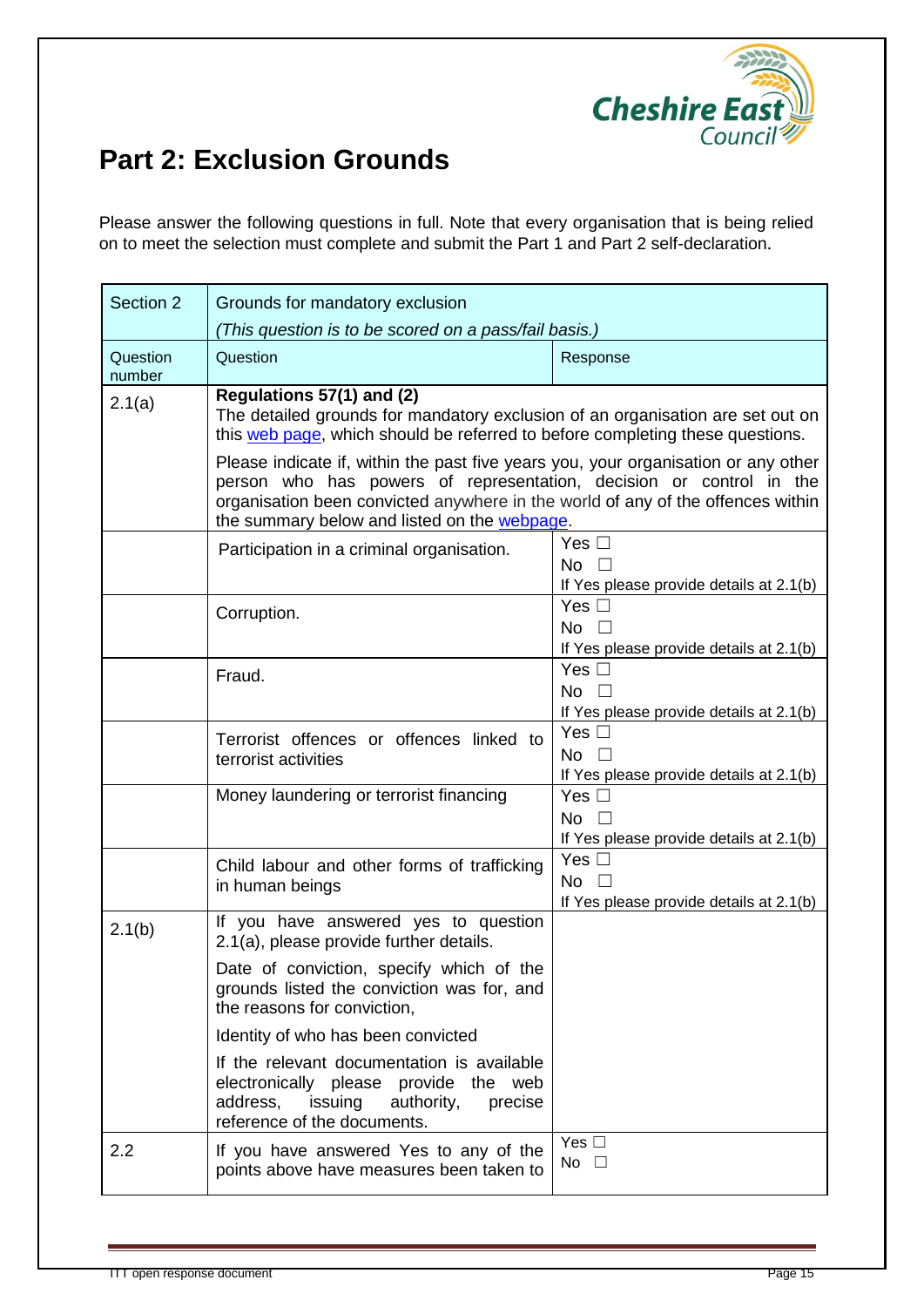|        |                                                                                                                                                                                                                                                                                                                                                                                                                                                                                   | <b>Cheshire East</b><br>Council |
|--------|-----------------------------------------------------------------------------------------------------------------------------------------------------------------------------------------------------------------------------------------------------------------------------------------------------------------------------------------------------------------------------------------------------------------------------------------------------------------------------------|---------------------------------|
|        | the reliability<br>demonstrate<br>of<br>the<br>organisation despite the existence of a<br>relevant ground for exclusion ? (Self<br>Cleaning)                                                                                                                                                                                                                                                                                                                                      |                                 |
| 2.3(a) | <b>Regulation 57(3)</b><br>Has it been established, for<br>vour<br>organisation by a judicial or administrative<br>decision having final and binding effect in<br>accordance with the legal provisions of any<br>part of the United Kingdom or the legal<br>provisions of the country in which the<br>organisation is established (if outside the<br>UK), that the organisation is in breach of<br>obligations related to the payment of tax or<br>social security contributions? | Yes $\square$<br>No $\square$   |
| 2.3(b) | If you have answered yes to question<br>2.3(a), please provide further details.<br>Please also confirm you have paid, or have<br>entered into a binding arrangement with a<br>view to paying, the outstanding sum<br>including where applicable any accrued<br>interest and/or fines.                                                                                                                                                                                             |                                 |

Please Note: The authority reserves the right to use its discretion to exclude a potential supplier where it can demonstrate by any appropriate means that the potential supplier is in breach of its obligations relating to the non-payment of taxes or social security contributions.

 $200$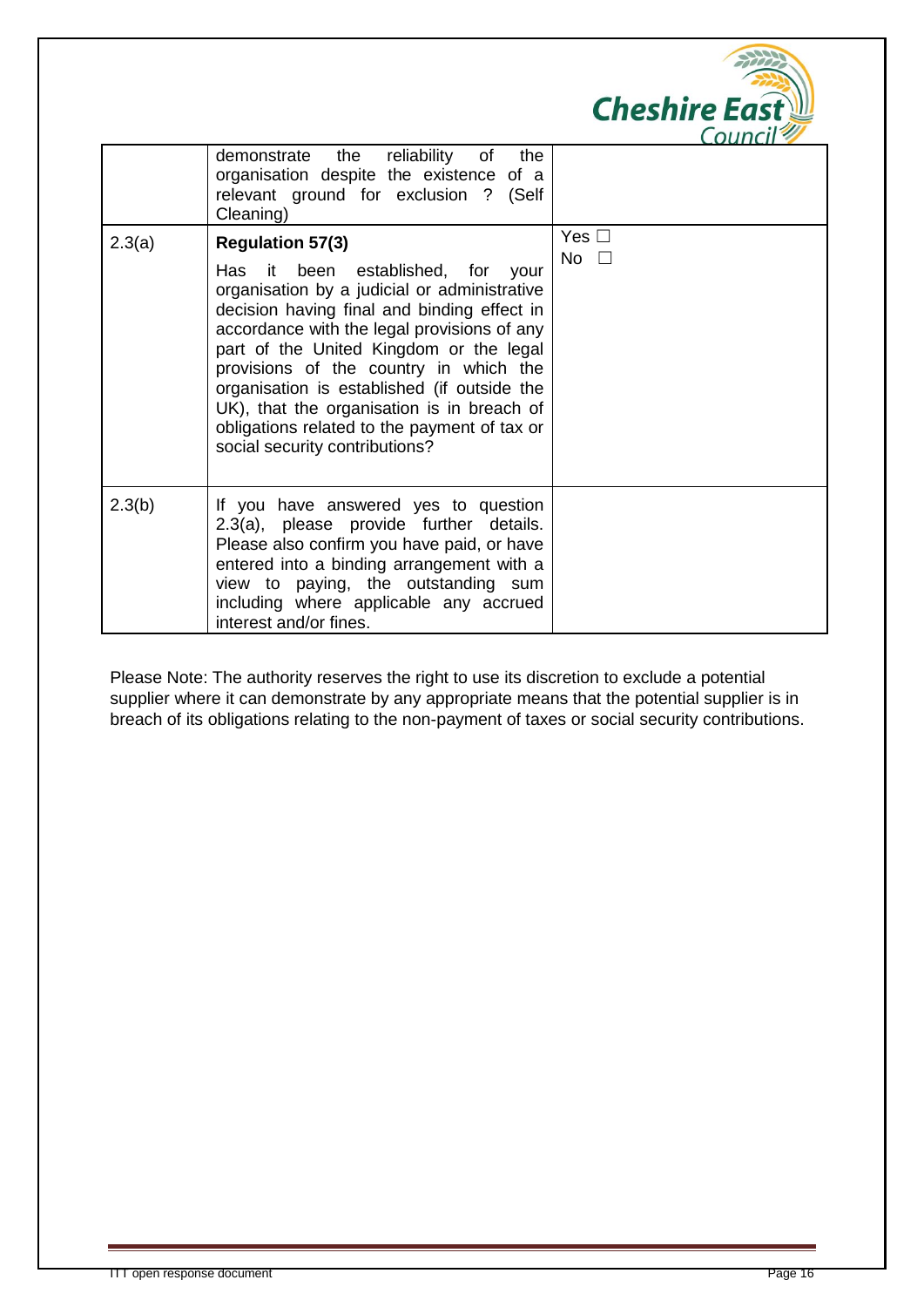

| Section 3 | Grounds for discretionary exclusion                                                                                                                                                                                                                |                                                       |  |
|-----------|----------------------------------------------------------------------------------------------------------------------------------------------------------------------------------------------------------------------------------------------------|-------------------------------------------------------|--|
|           | (This question is to be scored on a pass/fail basis.)                                                                                                                                                                                              |                                                       |  |
|           | Question                                                                                                                                                                                                                                           | Response                                              |  |
| 3.1       | <b>Regulation 57 (8)</b>                                                                                                                                                                                                                           |                                                       |  |
|           | The detailed grounds for discretionary exclusion of an organisation are set out on<br>this web page, which should be referred to before completing these questions.                                                                                |                                                       |  |
|           | Please indicate if, within the past three years, anywhere in the world any of the<br>following situations have applied to you, your organisation or any other person<br>who has powers of representation, decision or control in the organisation. |                                                       |  |
| 3.1(a)    | Breach of environmental obligations?                                                                                                                                                                                                               | Yes $\Box$                                            |  |
|           |                                                                                                                                                                                                                                                    | No $\square$                                          |  |
| 3.1(b)    | Breach of social obligations?                                                                                                                                                                                                                      | If yes please provide details at 3.2<br>Yes $\square$ |  |
|           |                                                                                                                                                                                                                                                    | No $\square$                                          |  |
|           |                                                                                                                                                                                                                                                    | If yes please provide details at 3.2                  |  |
| 3.1(c)    | Breach of labour law obligations?                                                                                                                                                                                                                  | Yes $\square$                                         |  |
|           |                                                                                                                                                                                                                                                    | No $\square$                                          |  |
|           |                                                                                                                                                                                                                                                    | If yes please provide details at 3.2                  |  |
| 3.1(d)    | Bankrupt or is the subject of insolvency or                                                                                                                                                                                                        | Yes $\square$                                         |  |
|           | proceedings,<br>winding-up<br>where<br>the                                                                                                                                                                                                         | No $\square$                                          |  |
|           | organisation's assets are being administered<br>by a liquidator or by the court, where it is in                                                                                                                                                    | If yes please provide details at 3.2                  |  |
|           | an arrangement with creditors, where its                                                                                                                                                                                                           |                                                       |  |
|           | business activities are suspended or it is in                                                                                                                                                                                                      |                                                       |  |
|           | any analogous situation arising from a                                                                                                                                                                                                             |                                                       |  |
|           | similar procedure under the laws and<br>regulations of any State?                                                                                                                                                                                  |                                                       |  |
| 3.1(e)    | Guilty of grave professional misconduct?                                                                                                                                                                                                           | Yes $\Box$                                            |  |
|           |                                                                                                                                                                                                                                                    | No                                                    |  |
|           |                                                                                                                                                                                                                                                    | If yes please provide details at 3.2                  |  |
| 3.1(f)    | Entered into agreements with other                                                                                                                                                                                                                 | Yes $\Box$                                            |  |
|           | economic operators aimed at distorting                                                                                                                                                                                                             | No $\square$                                          |  |
|           | competition?                                                                                                                                                                                                                                       | If yes please provide details at 3.2<br>Yes $\Box$    |  |
| 3.1(g)    | Aware of any conflict of interest within the                                                                                                                                                                                                       | No $\square$                                          |  |
|           | meaning of regulation 24 due to the<br>participation in the procurement procedure?                                                                                                                                                                 |                                                       |  |
|           |                                                                                                                                                                                                                                                    | If yes please provide details at 3.2<br>Yes $\square$ |  |
| 3.1(h)    | Been involved in the preparation of the                                                                                                                                                                                                            | No $\square$                                          |  |
|           | procurement procedure?                                                                                                                                                                                                                             | If yes please provide details at 3.2                  |  |
| 3.1(i)    | Shown significant or persistent deficiencies                                                                                                                                                                                                       | Yes $\square$                                         |  |
|           | in the performance of a substantive                                                                                                                                                                                                                | No $\square$                                          |  |
|           | requirement under a prior public contract, a                                                                                                                                                                                                       | If yes please provide details at 3.2                  |  |
|           | prior contract with a contracting entity, or a                                                                                                                                                                                                     |                                                       |  |
|           | prior concession contract, which led to early<br>termination of that prior contract, damages                                                                                                                                                       |                                                       |  |
|           | or other comparable sanctions?                                                                                                                                                                                                                     |                                                       |  |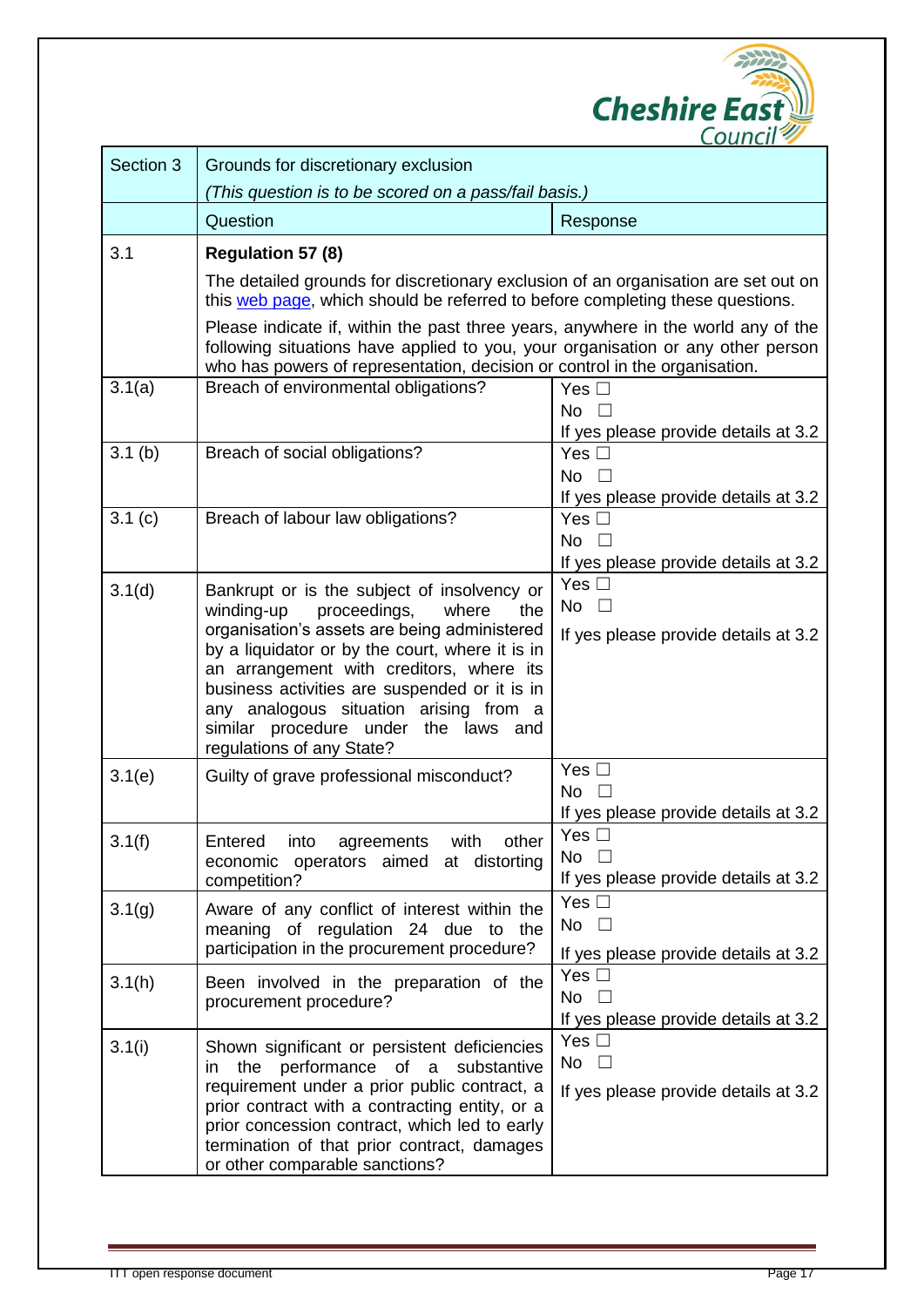|                  |                                                                                                                                                                                                                                                                                                                                                                                                               | <b>Cheshire East</b><br>Counc                                          |
|------------------|---------------------------------------------------------------------------------------------------------------------------------------------------------------------------------------------------------------------------------------------------------------------------------------------------------------------------------------------------------------------------------------------------------------|------------------------------------------------------------------------|
| 3.1(j)           | Please answer the following statements                                                                                                                                                                                                                                                                                                                                                                        |                                                                        |
| $3.1(j) - (i)$   | organisation is guilty of serious<br>The<br>misrepresentation<br>in<br>supplying<br>the<br>information required for the verification of<br>the absence of grounds for exclusion or the<br>fulfilment of the selection criteria.                                                                                                                                                                               | Yes $\Box$<br>No $\square$<br>If Yes please provide details at<br>3.2  |
| $3.1(j) - (ii)$  | The<br>organisation has<br>withheld<br>such<br>information.                                                                                                                                                                                                                                                                                                                                                   | Yes $\Box$<br>$No \ \ \Box$<br>If Yes please provide details at<br>3.2 |
| $3.1(j) - (iii)$ | The organisation is not able to submit<br>supporting documents<br>required<br>under<br>Public Contracts<br>regulation 59 of the<br>Regulations 2015.                                                                                                                                                                                                                                                          | Yes $\Box$<br>No $\square$<br>If Yes please provide details at<br>3.2  |
| $3.1(j)-(iv)$    | organisation<br>influenced<br><b>The</b><br>has<br>the<br>decision-making process of the contracting<br>authority to obtain confidential information<br>that may confer upon the organisation<br>the procurement<br>undue advantages in<br>procedure, or to negligently<br>provided<br>misleading information that may have a<br>material influence on decisions concerning<br>exclusion, selection or award. | Yes $\Box$<br>No $\square$<br>If Yes please provide details at<br>3.2  |
|                  |                                                                                                                                                                                                                                                                                                                                                                                                               |                                                                        |

| 3.2 | If you have answered Yes to any of the  |  |
|-----|-----------------------------------------|--|
|     | above, explain what measures been taken |  |
|     | to demonstrate the reliability of the   |  |
|     | organisation despite the existence of a |  |
|     | relevant ground for exclusion? (Self    |  |
|     | Cleaning)                               |  |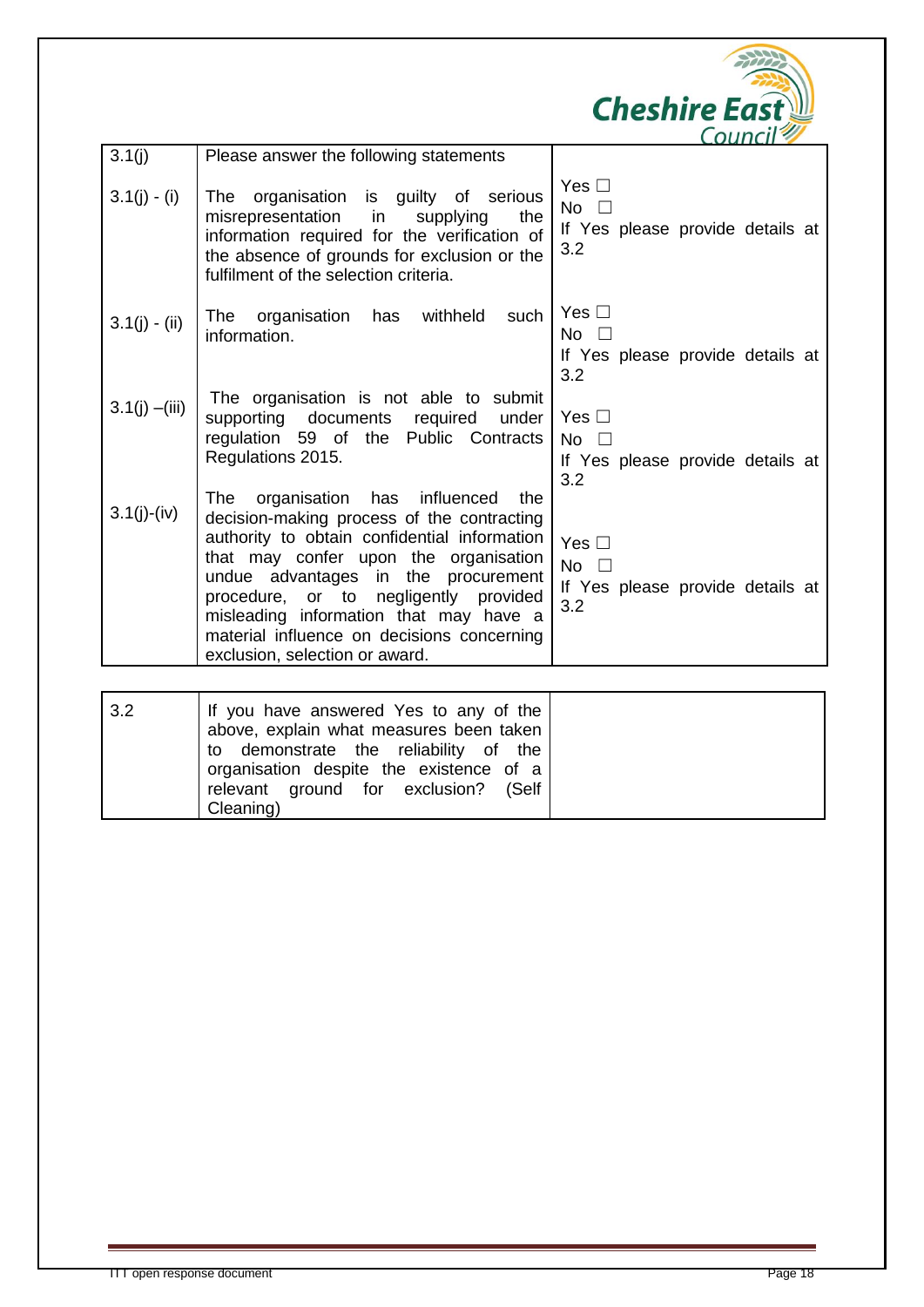

# **Part 3: Selection Questions**<sup>5</sup>

| <b>Section 4</b> | Economic and Financial Standing - Tenderers may be asked to<br>demonstrate and satisfy the Council that they are of a sound financial position<br>(This section is to be scored on a pass/fail basis.)                                                                                                                |                               |
|------------------|-----------------------------------------------------------------------------------------------------------------------------------------------------------------------------------------------------------------------------------------------------------------------------------------------------------------------|-------------------------------|
|                  | Question                                                                                                                                                                                                                                                                                                              | Response                      |
| 4.1              | Are you able to provide a copy of your audited accounts<br>for the last two years, if requested?<br>If no, can you provide one of the following: answer with<br>Y/N in the relevant box.                                                                                                                              | Yes $\square$<br>No $\square$ |
|                  | A statement of the turnover, Profit and Loss<br>(a)<br>Account/Income Statement, Balance Sheet/Statement of<br>Financial Position and Statement of Cash Flow for the<br>most recent year of trading for this organisation.                                                                                            | Yes $\square$<br>No $\square$ |
|                  | (b) A statement of the cash flow forecast for the current<br>year and a bank letter outlining the current cash and credit<br>position.                                                                                                                                                                                | Yes $\square$<br>No $\square$ |
|                  | (c) Alternative means of demonstrating financial status if<br>any of the above are not available (e.g. forecast of<br>turnover for the current year and a statement of funding<br>provided by the owners and/or the bank, charity accruals<br>accounts or an alternative means of demonstrating<br>financial status). | Yes $\square$<br>No $\square$ |

| Section<br>5 | If you have indicated in the Selection Questionnaire question 1.1(o) and/or<br>1.1(p) that you are part of a wider group, please provide further details<br>below:<br>(This question is to be scored on a pass/fail basis.) |               |
|--------------|-----------------------------------------------------------------------------------------------------------------------------------------------------------------------------------------------------------------------------|---------------|
|              | Name of organisation                                                                                                                                                                                                        |               |
|              | Relationship to the Supplier completing these questions                                                                                                                                                                     |               |
|              |                                                                                                                                                                                                                             |               |
| 5.1          | Are you able to provide parent company accounts if                                                                                                                                                                          | Yes $\Box$    |
|              | requested to at a later stage?                                                                                                                                                                                              | No.<br>$\Box$ |
| 5.2          | If yes, would the parent company be willing to provide a                                                                                                                                                                    | Yes $\Box$    |
|              | quarantee if necessary?                                                                                                                                                                                                     | No            |
| 5.3          | If no, would you be able to obtain a guarantee elsewhere<br>(e.g. from a bank)?                                                                                                                                             | Yes $\Box$    |

 $\overline{a}$ <sup>5</sup> See Action Note 8/16 Updated [Standard Selection Questionnaire](https://www.gov.uk/government/collections/procurement-policy-notes)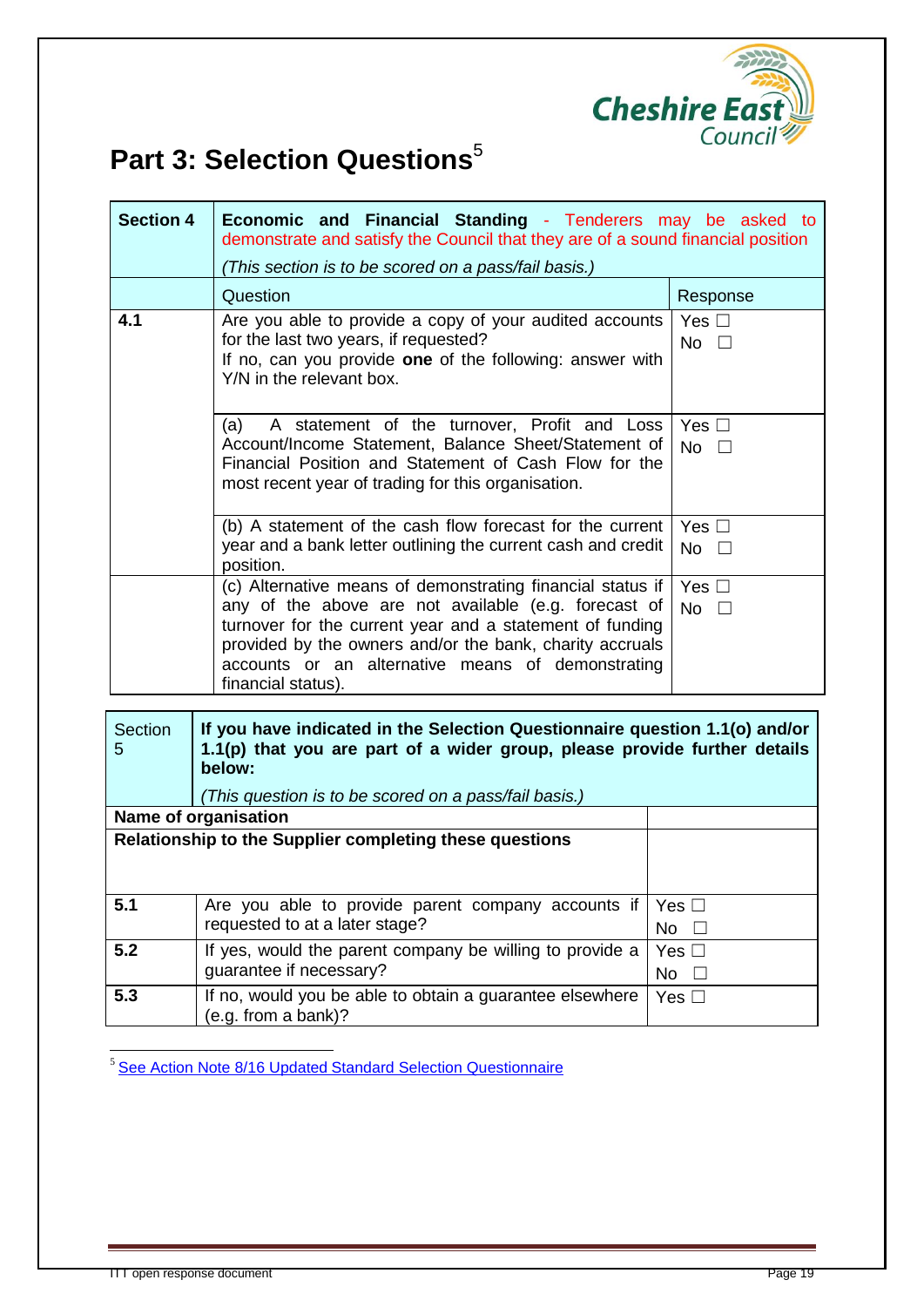

|                  | No.                                                                                                                                                                                                                                                                                                                                                                                                                                                   |
|------------------|-------------------------------------------------------------------------------------------------------------------------------------------------------------------------------------------------------------------------------------------------------------------------------------------------------------------------------------------------------------------------------------------------------------------------------------------------------|
| <b>Section 6</b> | <b>Technical and Professional Ability</b>                                                                                                                                                                                                                                                                                                                                                                                                             |
|                  | (This question is to be scored on a pass/fail basis.)                                                                                                                                                                                                                                                                                                                                                                                                 |
| 6.1              | <b>Relevant experience and contract examples</b>                                                                                                                                                                                                                                                                                                                                                                                                      |
|                  | Please provide details of up to three contracts, in any combination<br>from either the public or private sector; voluntary, charity or social<br>enterprise (VCSE) that are relevant to our requirement. VCSEs<br>may include samples of grant-funded work. Contracts for supplies<br>or services should have been performed during the past three<br>years. Works contracts may be from the past five years.                                         |
|                  | The named contact provided should be able to provide written<br>evidence to confirm the accuracy of the information provided below.                                                                                                                                                                                                                                                                                                                   |
|                  | Consortia bids should provide relevant examples of where the<br>consortium has delivered similar requirements. If this is not<br>possible (e.g. the consortium is newly formed or a Special Purpose<br>Vehicle is to be created for this contract) then three separate<br>examples should be provided between the principal member(s) of<br>the proposed consortium or Special Purpose Vehicle (three<br>examples are not required from each member). |
|                  | Where the Supplier is a Special Purpose Vehicle, or a managing<br>agent not intending to be the main provider of the supplies or<br>services, the information requested should be provided in respect<br>of the main intended provider(s) or sub-contractor(s) who will<br>deliver the contract.                                                                                                                                                      |
|                  | If you cannot provide examples see question 6.3                                                                                                                                                                                                                                                                                                                                                                                                       |

|                                           | <b>Contract 1</b> | <b>Contract 2</b> | <b>Contract 3</b> |
|-------------------------------------------|-------------------|-------------------|-------------------|
| Name of customer<br>organisation          |                   |                   |                   |
| Point of contact in<br>the organisation   |                   |                   |                   |
| <b>Position</b> in<br>the<br>organisation |                   |                   |                   |
| <b>E-mail address</b>                     |                   |                   |                   |
| of<br><b>Description</b><br>contract      |                   |                   |                   |
| <b>Contract Start date</b>                |                   |                   |                   |
| <b>Contract</b><br>completion date        |                   |                   |                   |
| <b>Estimated contract</b><br>value        |                   |                   |                   |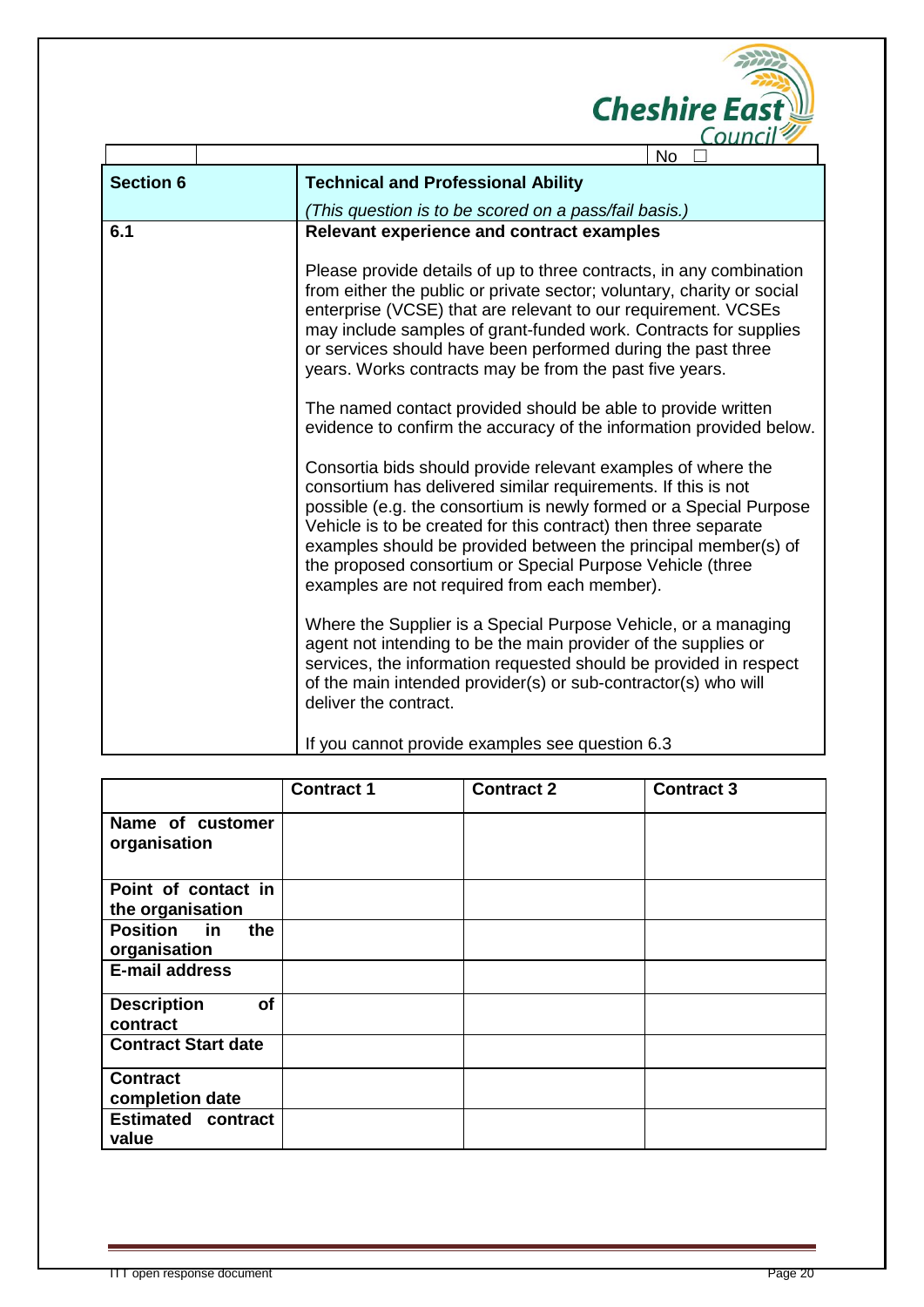

|     | CUCTILITY T                                                                                                                                                                                                                                                                 |
|-----|-----------------------------------------------------------------------------------------------------------------------------------------------------------------------------------------------------------------------------------------------------------------------------|
| 6.2 | Where you intend to sub-contract a proportion of the contract, please<br>demonstrate how you have previously maintained healthy supply chains with<br>your sub-contractor(s)                                                                                                |
|     | Evidence should include, but is not limited to, details of your supply chain<br>management tracking systems to ensure performance of the contract and<br>including prompt payment or membership of the UK Prompt Payment Code (or<br>equivalent schemes in other countries) |
|     |                                                                                                                                                                                                                                                                             |
|     |                                                                                                                                                                                                                                                                             |
|     |                                                                                                                                                                                                                                                                             |

| 6.3 | If you cannot provide at least one example for questions 6.1, in no more than<br>500 words please provide an explanation for this e.g. your organisation is a<br>new start-up or you have provided services in the past but not under a contract. |
|-----|---------------------------------------------------------------------------------------------------------------------------------------------------------------------------------------------------------------------------------------------------|
|     |                                                                                                                                                                                                                                                   |
|     |                                                                                                                                                                                                                                                   |

## **Additional SQ modules**

**Schedule 3, Section 7.3 carries a 100% TOTAL weighting of the SQ scoring**.

| <b>Section</b> | Modern Slavery Act 2015: Requirements under Modern Slavery Act<br>2015 <sup>6</sup><br>(This question is to be scored on a pass/fail basis.)                       |                                                 |  |
|----------------|--------------------------------------------------------------------------------------------------------------------------------------------------------------------|-------------------------------------------------|--|
| 7.1            | Are you a relevant commercial organisation as<br>defined by section 54 ("Transparency in supply<br>chains etc.") of the Modern Slavery Act 2015 ("the<br>$Act")$ ? | Yes<br>$\perp$<br>N/A                           |  |
| 7.2            | If you have answered yes to question 1 are you<br>compliant with the annual reporting requirements<br>contained within Section 54 of the Act 2015?                 | Yes<br>Please provide<br>relevant the url<br>No |  |

enders<br><sup>6</sup> [Procurement Policy Note 9/16 Modern Slavery Act 2015](https://www.gov.uk/government/collections/procurement-policy-notes)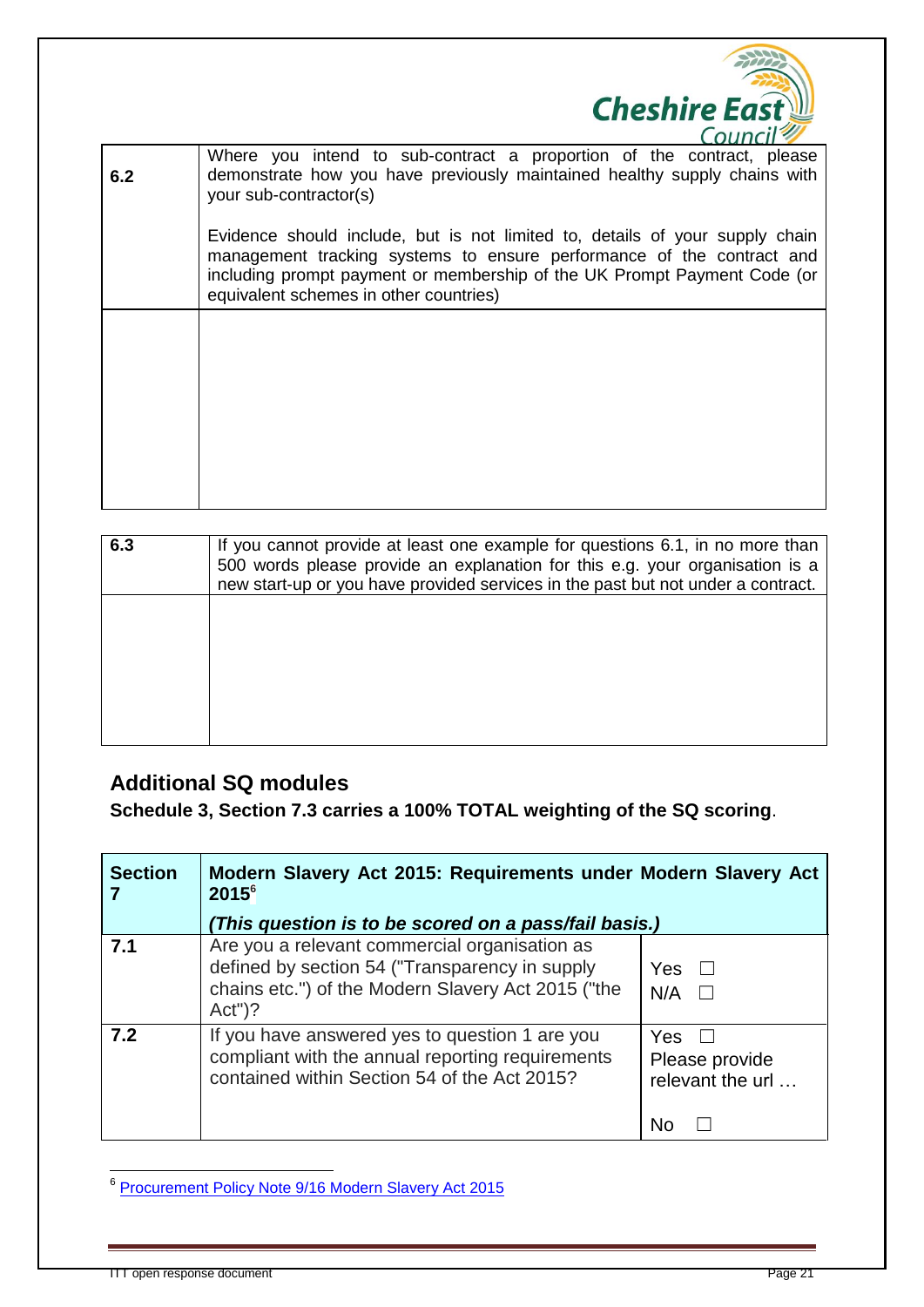

#### **7.3) - Project specific questions to assess Technical and Professional Ability**

*Section 7.3 will be marked on a scored basis and weightings are identified individually for each question as applicable. An overall score of 55% or higher is required in order for a bid to progress onto the tender award stage.*

These are the further project specific questions relating to the technical and professional ability of the supplier. Please ensure you responses are in line with the questions word limits and 12pt Arial. Anything beyond the page limit will not be taken into consideration by the Council.

Cross Referencing is not deemed a valid response by the Council.

| <b>Section 7.3</b>         | <b>Additional SQ Qualifying Questions - APPLICABLE TO B LOTS</b>                                                                                                                                                                                                                                                                                                                                                                                                                                                                                                                                                                                                                                                                                                                                                                                                              |  |  |  |  |
|----------------------------|-------------------------------------------------------------------------------------------------------------------------------------------------------------------------------------------------------------------------------------------------------------------------------------------------------------------------------------------------------------------------------------------------------------------------------------------------------------------------------------------------------------------------------------------------------------------------------------------------------------------------------------------------------------------------------------------------------------------------------------------------------------------------------------------------------------------------------------------------------------------------------|--|--|--|--|
|                            | (This section is to be scored on a Pass/Fail basis - overall a<br>threshold score of 55% must be met for this section)                                                                                                                                                                                                                                                                                                                                                                                                                                                                                                                                                                                                                                                                                                                                                        |  |  |  |  |
|                            | Service Specific - selection questions, these questions must be<br>completed irrespective of the lot(s) being bid for                                                                                                                                                                                                                                                                                                                                                                                                                                                                                                                                                                                                                                                                                                                                                         |  |  |  |  |
| $7.3.A - 35%$<br>weighting | Please describe your approach to the effective delivery of an Infection<br>Prevention and Control Service and/or TB Nursing service (or service with<br>equivalent demands), over the last 3 years.<br>Demonstrate how you were successful in delivering an Infection<br>$\bullet$<br>Prevention and Control Service or TB Nursing Service (or equivalent<br>to these)<br>Demonstrate how you achieved a preventative approach (including<br>$\bullet$<br>any targeted action)<br>Demonstrate how you managed and responded to any incidents such<br>$\bullet$<br>as outbreaks (if relevant) and how this was communicated to key<br>partners<br>Demonstrate how you achieved improved outcomes for the service as<br>$\bullet$<br>well as your approach to service improvement (including the use of<br>service user/stakeholder feedback).<br>(word count: up to 600 words) |  |  |  |  |
| 7.3.A Response:            |                                                                                                                                                                                                                                                                                                                                                                                                                                                                                                                                                                                                                                                                                                                                                                                                                                                                               |  |  |  |  |
| $7.3.B - 25%$              | Please describe your experience of implementing mobilisation plans in                                                                                                                                                                                                                                                                                                                                                                                                                                                                                                                                                                                                                                                                                                                                                                                                         |  |  |  |  |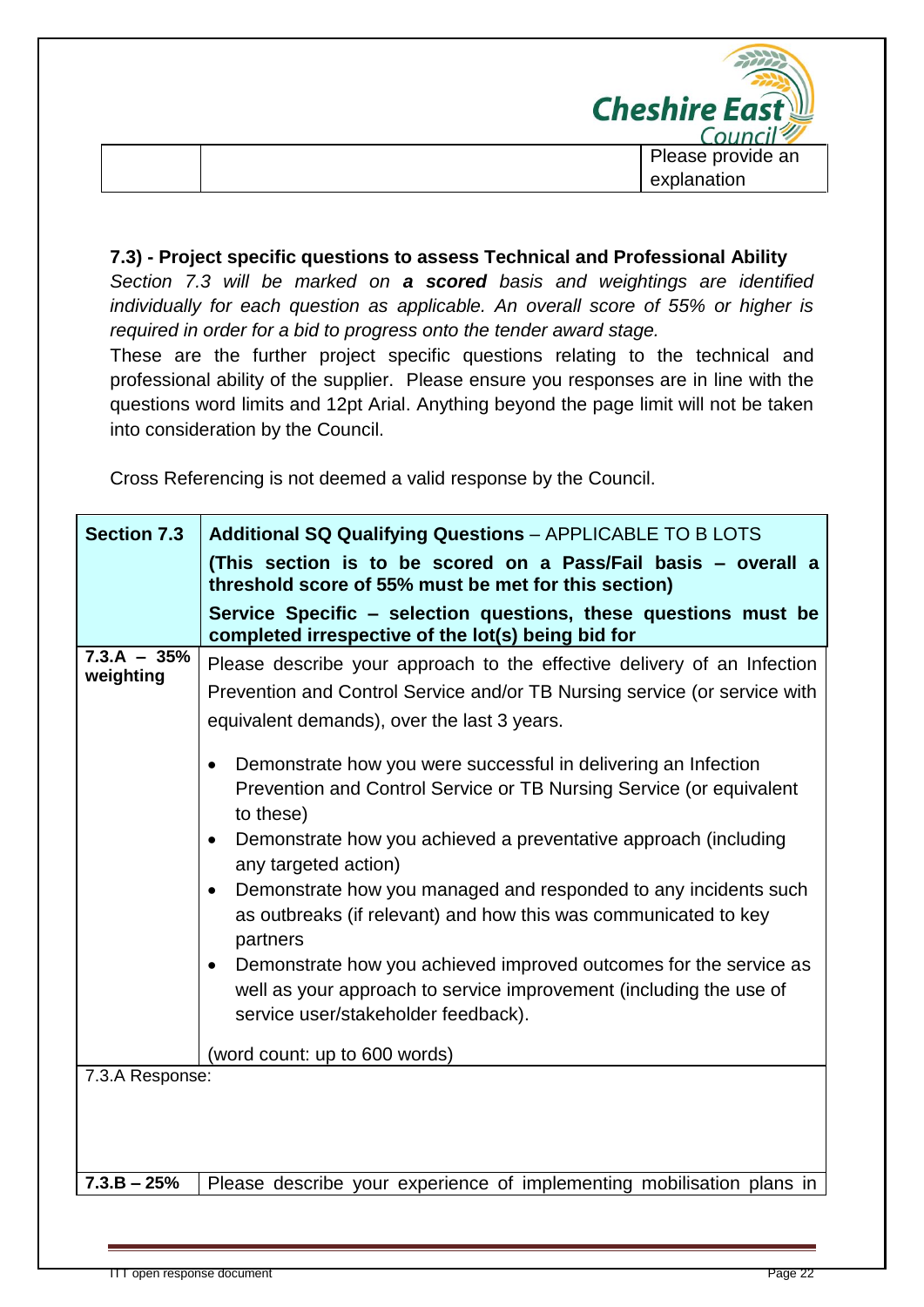|                              | <b>Cheshire East</b><br>Cour                                                                                                                                                                                                                                                                                                                                                                                                                                                              |
|------------------------------|-------------------------------------------------------------------------------------------------------------------------------------------------------------------------------------------------------------------------------------------------------------------------------------------------------------------------------------------------------------------------------------------------------------------------------------------------------------------------------------------|
| weighting<br>7.3.B Response: | order to put a new service in place<br>Demonstrate an understanding of key actions/ milestones required for<br>delivery<br>Demonstrate an understanding of the need to take account of<br>$\bullet$<br>intelligence and to manage risk.<br>(word count: up to 500 words)                                                                                                                                                                                                                  |
| $7.3.C. - 20%$               |                                                                                                                                                                                                                                                                                                                                                                                                                                                                                           |
| weighting                    | Please describe your organisations' approach for assuring<br>clinical<br>standards.<br>Demonstrates an understanding of relevant clinical standards<br>Demonstrate how you achieved provider quality assurance and<br>improvement and how this enabled and influenced a continuous<br>learning and improvement cycle.<br>Demonstrate a good understanding of the key challenges,<br>$\bullet$<br>opportunities and strategies to address these.                                           |
| 7.3.C Response:              | (word count: up to 400 words)                                                                                                                                                                                                                                                                                                                                                                                                                                                             |
| $7.3.D - 20%$<br>weighting   | Please describe your experience of working in partnership with a range of<br>stakeholders (e.g. providers, organisations) to ensure an effective<br>approach for service delivery<br>The response should show partnership work across the health/social<br>care system<br>The response should describe what was achieved as a result of this<br>partnership work<br>The response should reference how the organisation has used the skills<br>required for successful partnership working |
| 7.3.D Response:              |                                                                                                                                                                                                                                                                                                                                                                                                                                                                                           |

## **8 Additional SQ modules**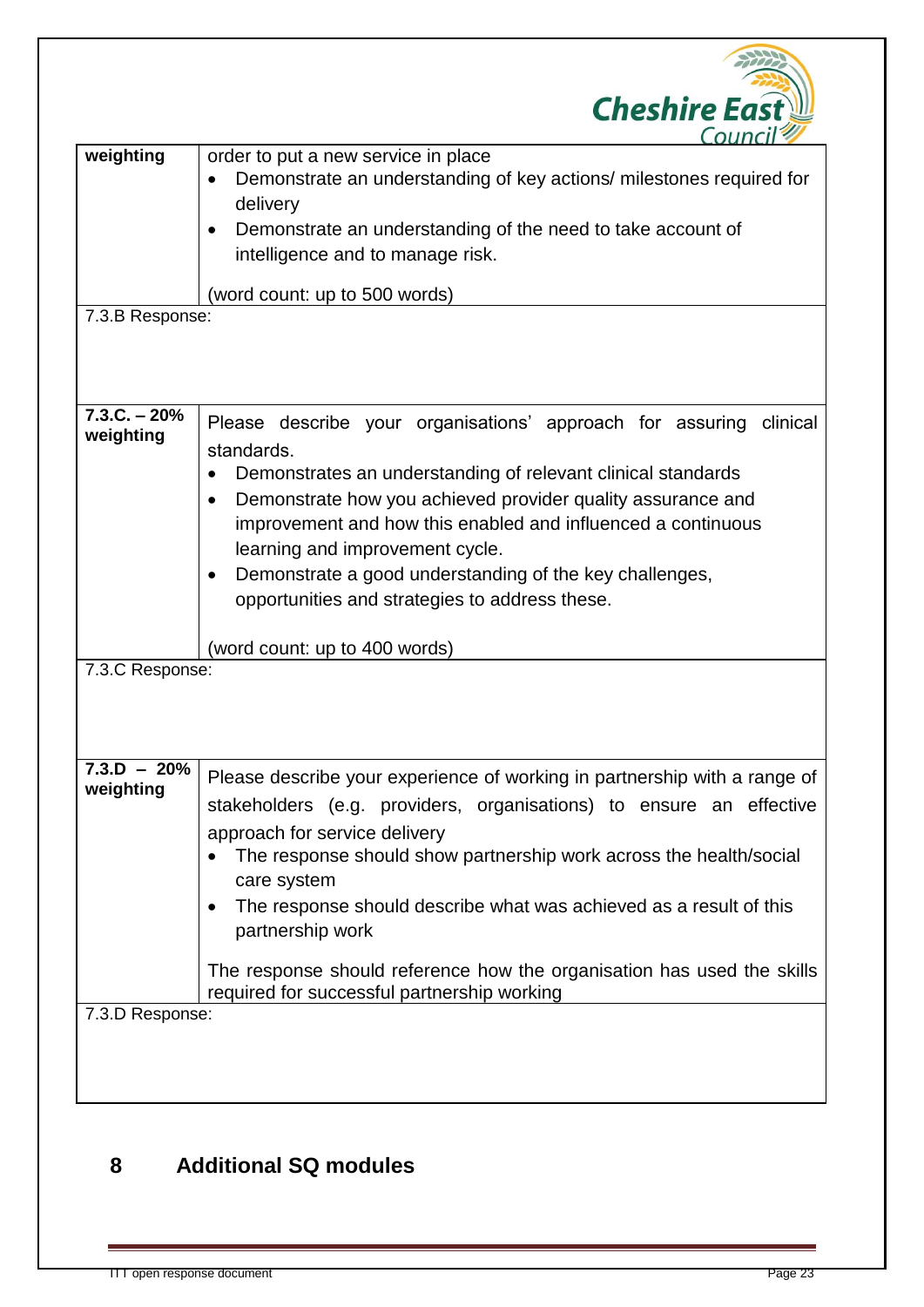

Suppliers who self-certify that they meet the requirements for these additional modules will be required to provide evidence of this if they are successful at contract award stage.

Please indicate your answer by marking 'X' in the relevant boxes where necessary and enter responses to questions in the fields provided.

| <b>Section</b><br>8 | <b>Additional Questions</b>                                                                                                                                                                                                                                                                                                                                                                                                                                                                                                                                                                                                                                                                                                                                                                                                                                 |                               |
|---------------------|-------------------------------------------------------------------------------------------------------------------------------------------------------------------------------------------------------------------------------------------------------------------------------------------------------------------------------------------------------------------------------------------------------------------------------------------------------------------------------------------------------------------------------------------------------------------------------------------------------------------------------------------------------------------------------------------------------------------------------------------------------------------------------------------------------------------------------------------------------------|-------------------------------|
| 8.1                 | <b>Insurance</b>                                                                                                                                                                                                                                                                                                                                                                                                                                                                                                                                                                                                                                                                                                                                                                                                                                            |                               |
|                     | (This question is to be scored on a pass/fail basis.)                                                                                                                                                                                                                                                                                                                                                                                                                                                                                                                                                                                                                                                                                                                                                                                                       |                               |
| 8.1.A               | Please self-certify whether you already have, or can commit to<br>obtain, prior to the commencement of the contract, the levels of<br>insurance cover indicated below:<br>(a) Employer's Liability Insurance* = £10 million. Is required in<br>respect of each and every claim.<br>(b) Public Liability Insurance = $£10$ million. Is required in respect<br>of each and every claim with no abuse exclusion/inner limit.<br>(c) Professional Indemnity Insurance = $\pounds 2$ million. Is required in<br>respect of each and every claim.<br>(d) Medical Malpractice Insurance = $£5$ million Is required in<br>respect of each and every claim.<br>* It is a legal requirement that all companies hold Employer's Liability Insurance of $\text{\textsterling}5$<br>million as a minimum. Please note this requirement is not applicable to Sole Traders | Yes $\square$<br>No $\square$ |

| <b>Section 8</b> | <b>Additional Questions</b>                                                            |
|------------------|----------------------------------------------------------------------------------------|
| 8.2              | <b>EQUALITY AND DIVERSITY</b><br>(This question is to be scored on a pass/fail basis.) |

Please indicate the number of directly employed persons in the box below – companies employing less than 5 are not required to answer the following questions, however must provide written assurance that the appropriate level of the Standard will be achieved following any recruitment which increases the size of the company to 5 or more employees.

Number of direct employees: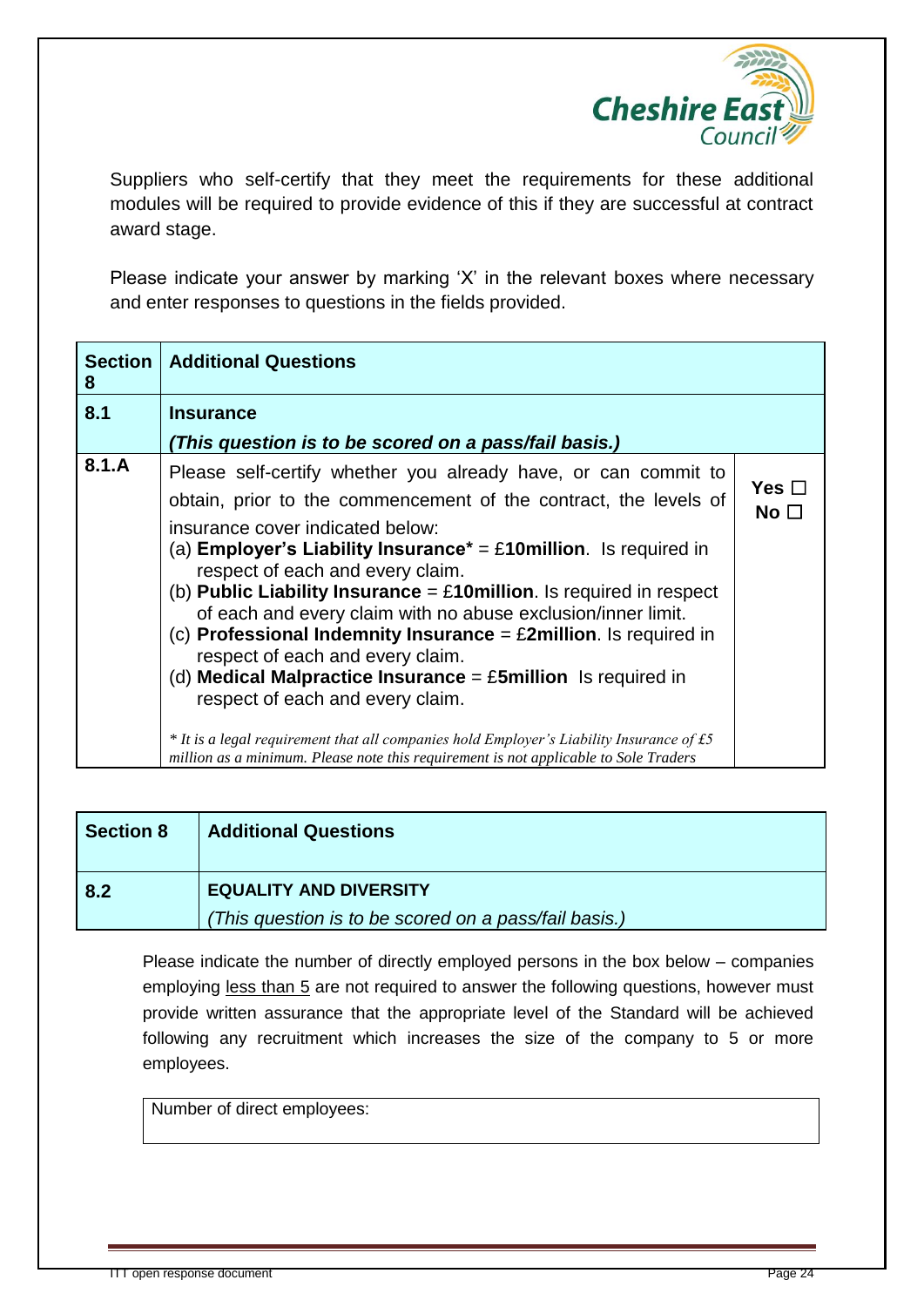

For organisations employing less than 5 employees:

**I confirm that the appropriate level of the Equality Standard as set out at Appendix 1 will be achieved following any recruitment, including transfer of staff under this Contract, which increases the size of the company to 5 or more employees.** 

Signed **Signed Signed** 

Name: when the contract of the contract of the contract of the contract of the contract of the contract of the contract of the contract of the contract of the contract of the contract of the contract of the contract of the

**Position Provides** 

For and on behalf of **[Tenderer]**

For organisations employing 5 or more employees:

**Please complete the following questionnaire, referring to Appendix 1 EIA Questionnaire Guidance, within the associated Guidance Document.**

*NOTE TO ORGANISATION:*

*This section will be evaluated on a pass /fail basis.*

*If 'PASS' is not achieved on all questions within this section then it will result in a 'FAIL'.*

*In respect of questions where further details are required and responses are deemed unsatisfactory then this will result in a 'FAIL'.*

Organisations need to demonstrate compliance with equality in employment legislation

through their answers to the following questions and by providing supporting evidence.

**Is it your policy as an employer to comply with your statutory obligations and to consider and promote non mandatory requirements to staff and applicants for employment under the equality and non-discrimination laws as listed under the Acts" namely Equality Act 2010 and The Human Rights Act 1998.** 

*Please delete as appropriate: Yes/No. If 'No' please provide details of why not. - If a satisfactory explanation is received this will not result in a fail.*

**In the last three years has any finding of unlawful discrimination or other breach of these laws been made against the Organisation by any court or industrial tribunal?** 

*Please delete as appropriate: Yes/No. If 'yes' please provide details* 

ITT open response document Page 25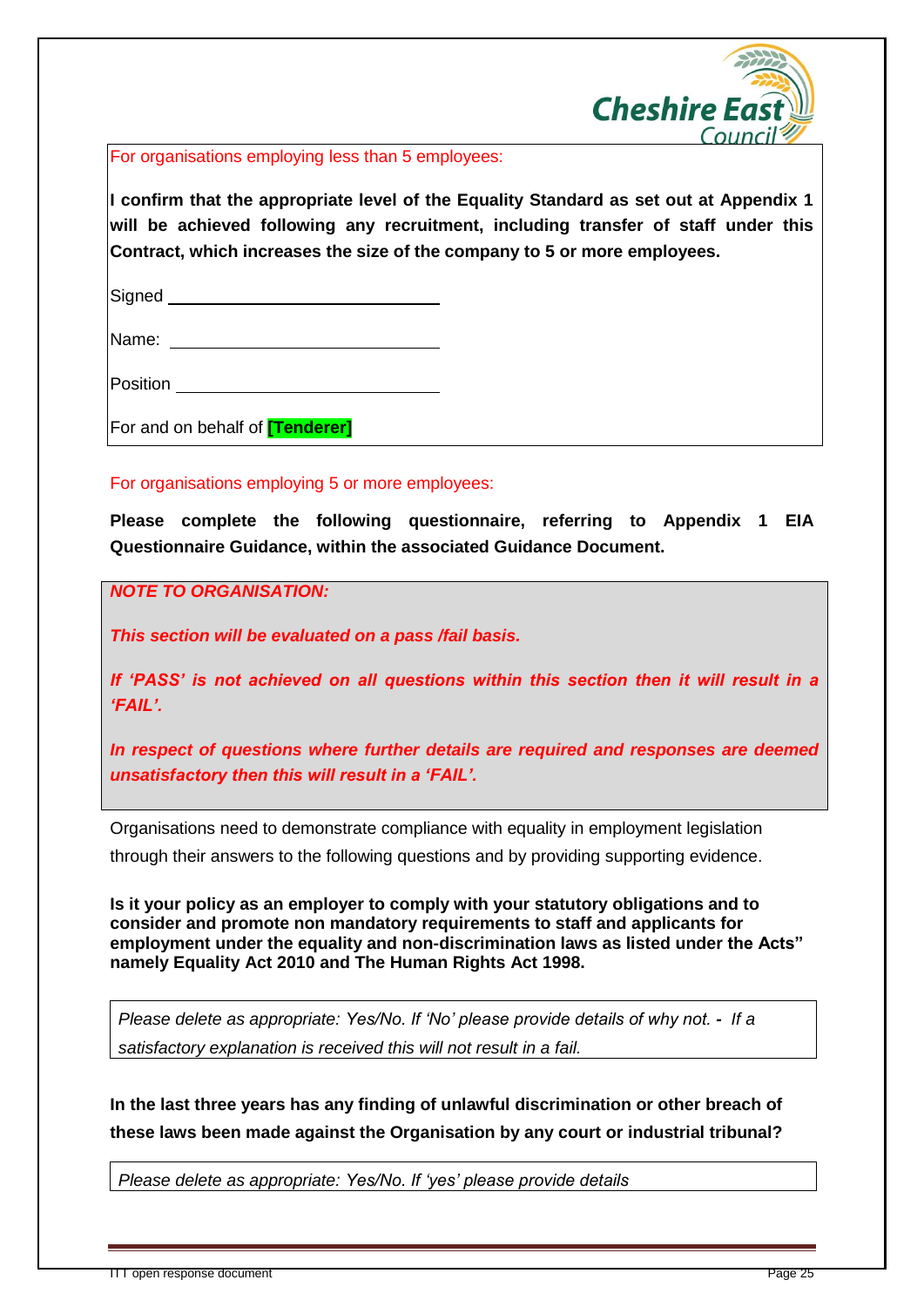

#### **In the last three years has the Organisation been the subject of formal investigation by the Equality and Human Rights Commission (EHRC) on grounds of alleged unlawful discrimination?**

*Please delete as appropriate: Yes/No. If 'yes' please provide details* 

**If you answered yes to question 2, or, in relation to question 3 a commission made a finding adverse to the Organisation, what steps did you take to address that finding?**

*Please provide details - . If a satisfactory explanation is received this will not result in a fail.*

#### **Are your policies on** *equality and Inclusion at work* **set out in all of the below:**

- In instructions to those concerned with recruitment, training and promotion?
- In documents available to employees, recognised trade unions or other representative group of employees?
- In recruitment advertisements or other literature?

*Please delete as appropriate: Yes/No. If 'Yes' Please provide details. If 'No' please provide details of why not. - If a satisfactory explanation is received this will not result in a fail.*

#### **How do you promote and/or consider reducing socio-economic disadvantage through employment?**

*Please provide details.*

**5.** 

*If you 'do not' please provide details of why not. - If a satisfactory explanation is received this will not result in a fail.*

**Do you carry out 'Equality Impact Assessments' (please refer to** 

**[www.cheshireeast.gov.uk](http://www.cheshireeast.gov.uk/) for further information) of your main employment and services policies, if so how do you report your findings, and what positive impacts can you report in terms of employing a diverse and inclusive workforce?** 

*Please delete as appropriate: Yes/No.*

*If 'Yes' Please provide details.*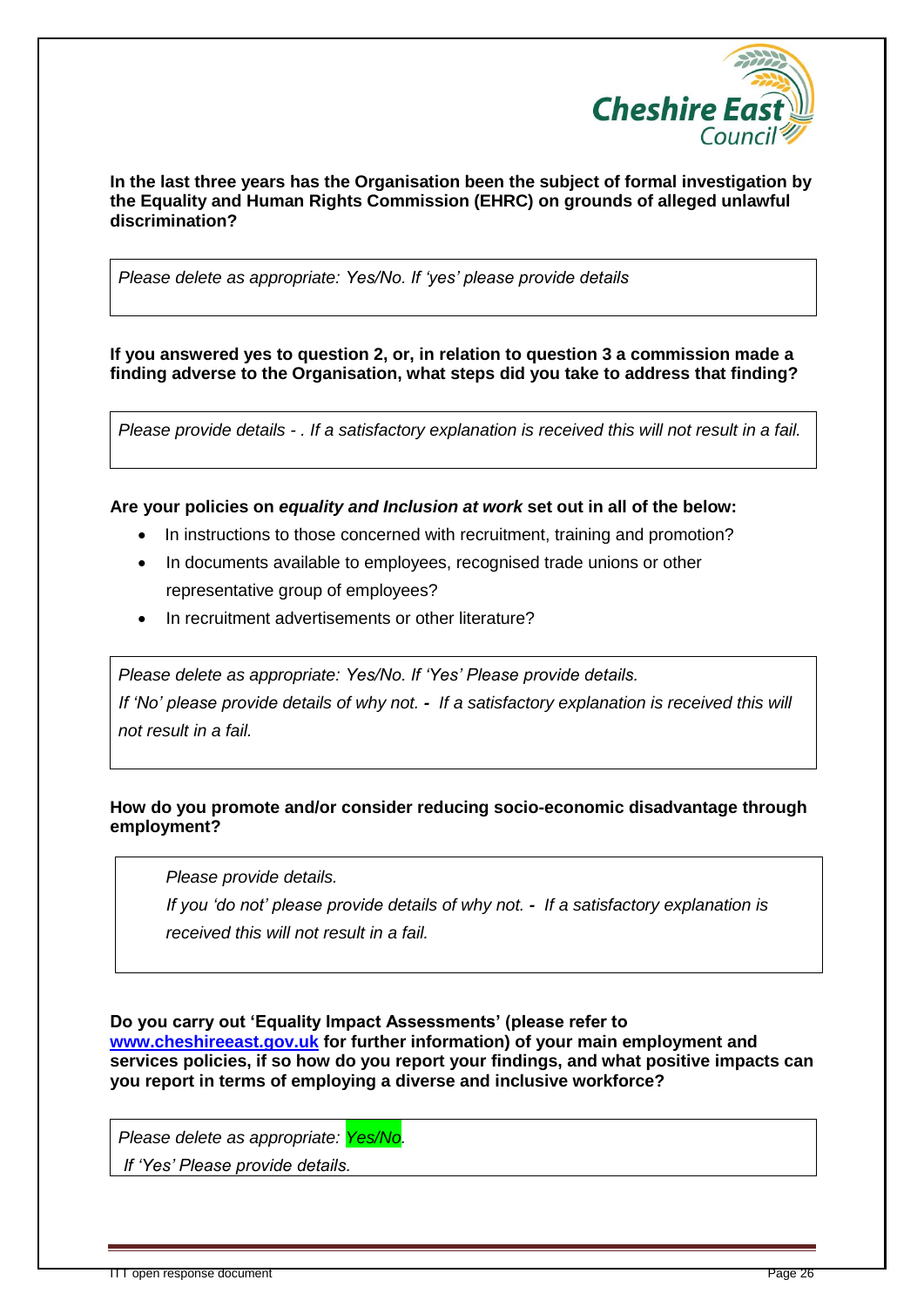

*If 'No' please provide details of why not. - If a satisfactory explanation is received this will not result in a fail.*

| <b>Section</b><br>8 | <b>Additional Questions</b>                                                                                                                                                                                                                                                                                                                                                                                                                             |
|---------------------|---------------------------------------------------------------------------------------------------------------------------------------------------------------------------------------------------------------------------------------------------------------------------------------------------------------------------------------------------------------------------------------------------------------------------------------------------------|
| 8.3                 | DATA Security Questionnaire - complete your responses within the<br>spreadsheet provided known as 'Appendix C'<br>(This section will be scored on a Pass/Fail basis – if any responses are<br>unclear the Council may ask for further clarification of these.)                                                                                                                                                                                          |
|                     | To pass this section, bidders must meet the Council's expectations which are<br>detailed below as various requirements.                                                                                                                                                                                                                                                                                                                                 |
|                     | Organisations are required to demonstrate that they have the relevant knowledge,<br>ability, understanding, experience, skills, and resource / quality measures needed<br>to meet the Council's requirements, and may be asked to provide evidence to<br>support the responses.                                                                                                                                                                         |
|                     | As part of the selection process bidders must demonstrate compliance with the 5<br>security screening criteria listed by responding fully in writing to every requirement<br>and question in this section.                                                                                                                                                                                                                                              |
|                     | In order to pass this section, bidders must meet each and every requirement set out<br>in this ICT security questionnaire. Validation of the answers provided by the bidder<br>may be requested during the evaluation process, however, bidders will not be<br>permitted to re-submit or change any of the responses originally provided to the 5<br>questions. Any erroneous information could limit the bidders' ability to be awarded a<br>contract. |
|                     | Bidders are expected to maintain an awareness of the latest laws and regulations<br>i.e. Data Protection Act 2018, applicable to the storing and protecting data (i.e.<br>GDPR) in a public sector environment and you will be expected to ensure that your<br>organisation is up to date in this area for the full term of any contract that may be<br>awarded.                                                                                        |
|                     | Documentation                                                                                                                                                                                                                                                                                                                                                                                                                                           |
|                     | The bidder may be asked to provide security whitepapers, technical documents, or<br>copies of policies as necessary to fully demonstrate compliance with each<br>requirement. Failure to provide any necessary supporting evidence or information<br>to show how you intend to meet the requirements in this section could lead to you<br>failing this section and your full submission being excluded from this process.                               |
|                     | Please note that if you plan to sub-contract or partner with another organisation to                                                                                                                                                                                                                                                                                                                                                                    |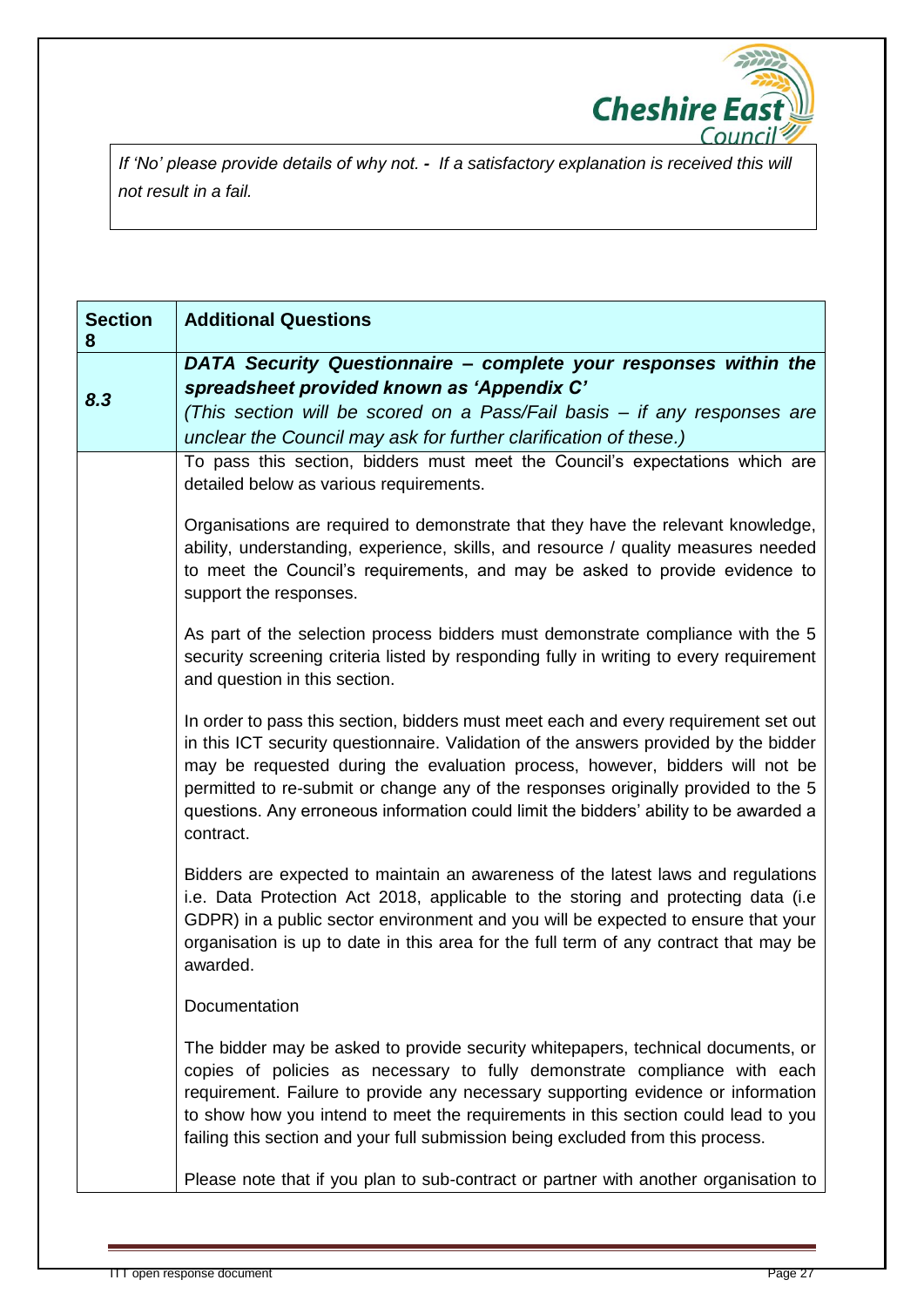

deliver any part of your data security requirements then it may be necessary for sub-contract or partner organisation(s) to also complete the ICT security questions below.

For further guidance on this area please refer to:<https://www.ncsc.gov.uk/>

or refer to the ICO website via: [www.ICO.org.uk](http://www.ico.org.uk/) especially the advice & guidance section, where various small business guides are available.

Considering the specification that you are bidding for, please provide full responses to the 5 questions in ICT security questionnaire **APPENDIX C** - complete the grey shaded boxes only.

#### *ICT SECURITY QUESTIONNAIRE*

*PLEASE NOTE THAT THE WINNING BIDDER(S) ONLY WILL BE ASKED TO COMPLETE A FURTHER ICT SECURITY QUESTIONNAIRE (APPENDIX E). THE COUNCIL RESERVES THE RIGHT TO NOT AWARD THE CONTRACT TO ANY BIDDER WHO IS UNABLE TO SATISFY ICT AND DATA SECURITY REQUIREMENTS.*

Bidder to represent and warrant that their responses to the questions are accurate and that the system configuration will continue to conform to these answers unless mutually agreed upon by Cheshire East Council and the Bidder. Bidder further agrees to work with Cheshire East Council in good faith to maintain compliance with new laws and regulations and/or to improve the security of the system.

*End of Data and ICT security questionnaire.*

| 8.4   | DBS checks this question is to be scored on a pass/fail basis.<br>Responses of 'yes' are required to pass this section.                                                                                                                                                                    |                            |  |
|-------|--------------------------------------------------------------------------------------------------------------------------------------------------------------------------------------------------------------------------------------------------------------------------------------------|----------------------------|--|
| 8.4.A | Please confirm that you regularly DBS screen staff, with<br>enhanced checks (NOTE: this only applies to any staff<br>members who may have contact with individuals or be<br>entering premises of establishments containing vulnerable<br>people; please do NOT send any DBS check evidence | Yes $\Box$<br><b>No</b>    |  |
| 8.4B  | Please confirm that your organisations' safeguarding<br>policy has been included within your submission as a<br>separate attachment                                                                                                                                                        | Yes $\Box$<br>No $\square$ |  |

## **9 Declaration**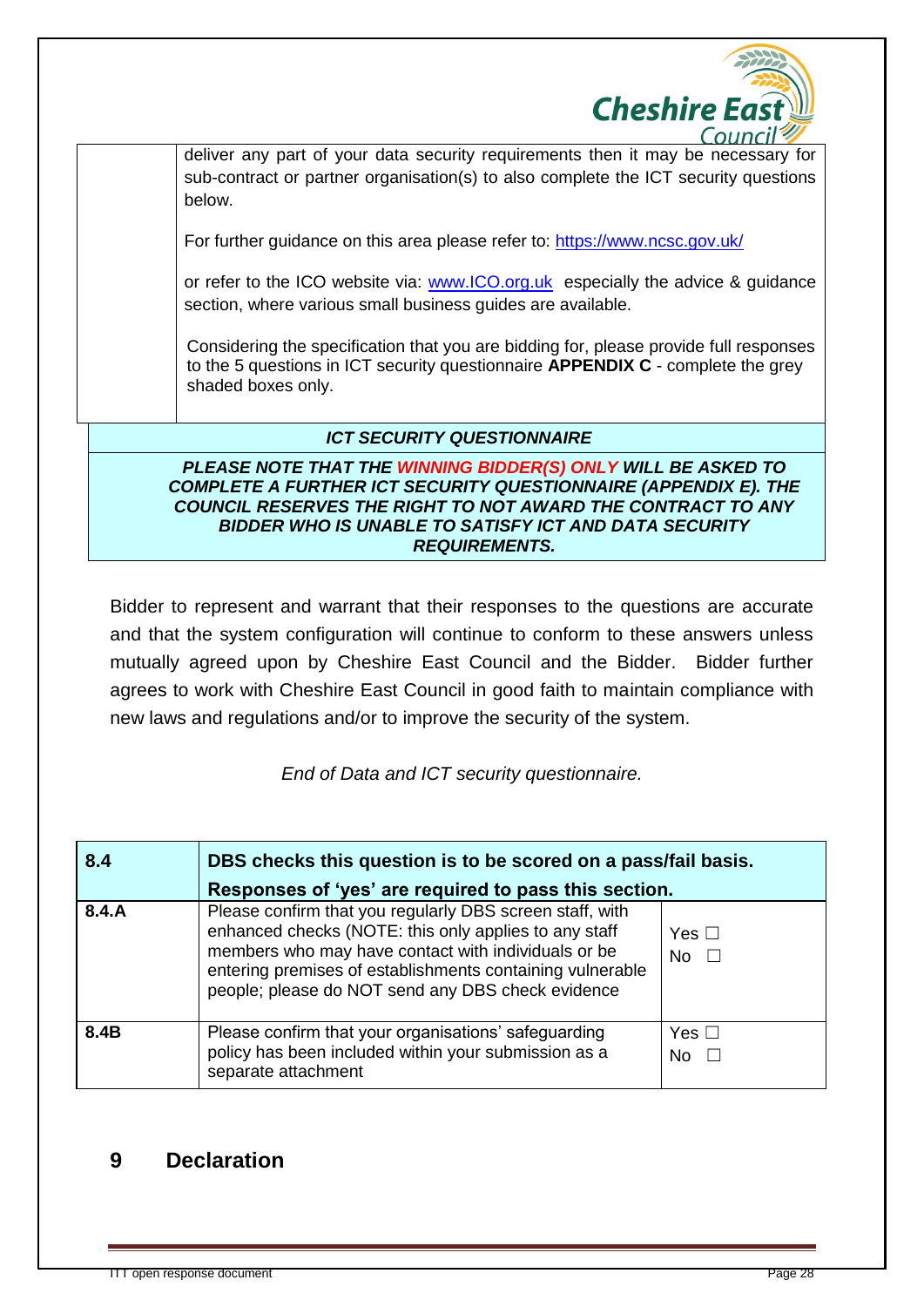

| I declare that to the best of my knowledge the answers submitted to      |  |  |  |
|--------------------------------------------------------------------------|--|--|--|
| these questions are correct. I understand that the information will be   |  |  |  |
| used in the selection process to assess my organisation's suitability to |  |  |  |
| be invited to participate further in this procurement, and I am signing  |  |  |  |
|                                                                          |  |  |  |

**9**

I understand that the Authority may reject my submission if there is a failure to answer all relevant questions fully or if I provide false/misleading information. I have provided a full list of any $\,$  No  $\Box$ Appendices used to provide additional information in response to questions. Yes □

I also declare that there is no conflict of interest in relation to the Authority's requirement.

The following appendices form part of our submission;

| Section ref of SQ       | <b>Supplier Appendix number</b> |
|-------------------------|---------------------------------|
| Enter here if necessary | Enter here if necessary         |
|                         |                                 |

| SQ completed by: |                      |  |
|------------------|----------------------|--|
| 9.1              | Name                 |  |
| 9.2              | Role in Organisation |  |
| 9.3              | Date                 |  |
| 9.4              | Signature            |  |

*(End of Schedule 3 SQ)*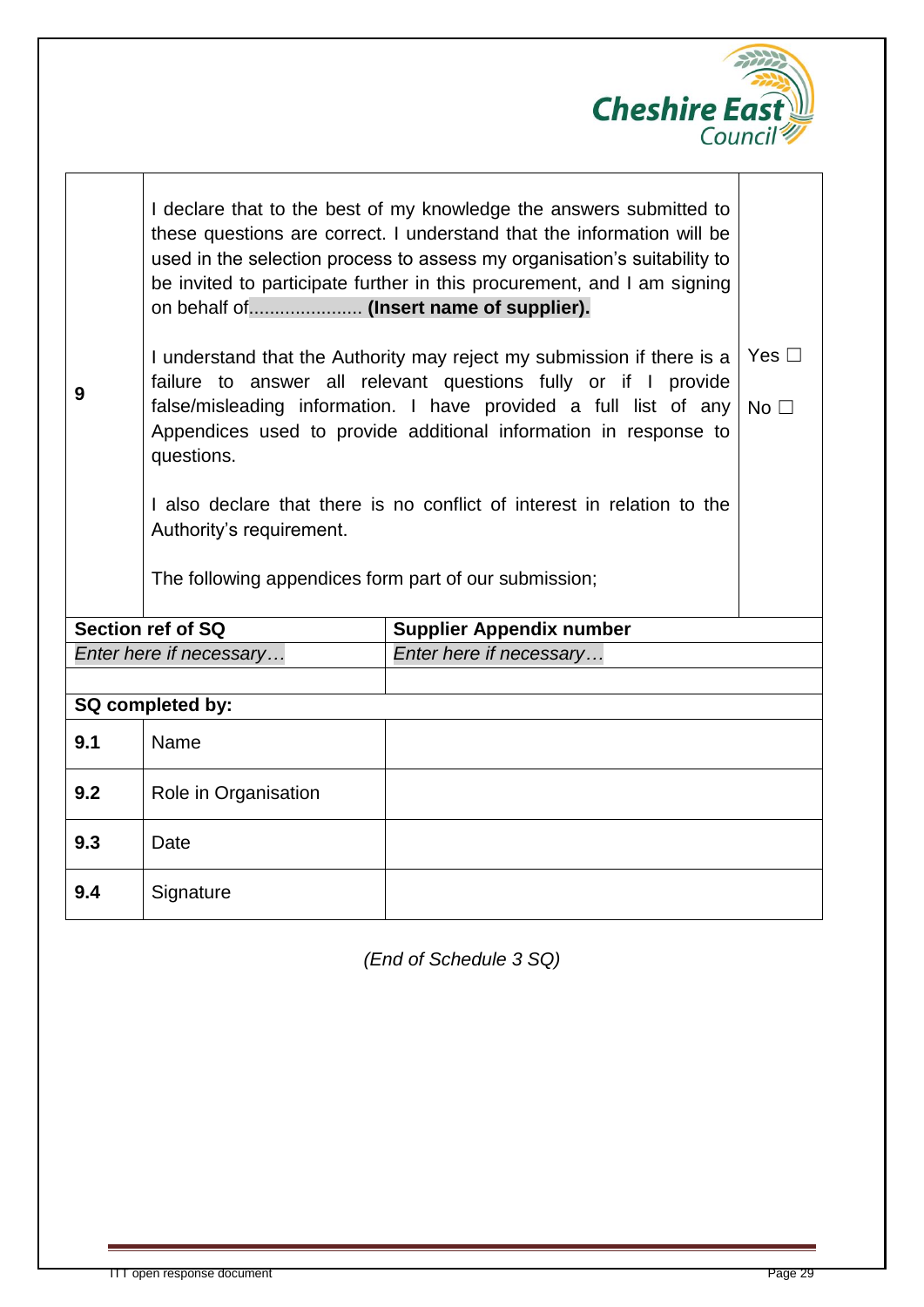

# **Cheshire East Borough Council Provision of Infection Prevention Control Services Period: 01.04.2020 –31.03.2023 with 2 x 12 months option to extend**

## **SCHEDULE 4 – PRICING SCHEDULE**

**Pricing Schedule forms 30% of total award evaluation scoring (by Lot)**

**Note: each lot will be evaluated separately, conditional or qualified pricing should NOT be quoted.**

Please complete the relevant pricing schedule table below – **Table A** and/or **B** (as relevant dependent on the lots being bid for) detailing your proposed charges for the provision of Infection Prevention and Control Services.

This should represent the full charges payable by Cheshire East Council for the **initial 3 year term** available under the contract - **No claim for additional payment will be considered for items that have not been specified.**

Please note that the evaluated price will be the **Total Amount** (excluding VAT) which must include **ALL** charges in respect of the term of the contract.

Failure to quote using Table A and/or B will result in a score of zero for this section. If no separate charge will be made for any of the items below please indicate the charge is "nil" rather than leave a box blank.

Bidders **MUST** ensure that bids adhere to the maximum values as detailed within Tables A & B below, this means that any bids received above the maximum annual values e.g. for Table A this is £106k **will be rejected**.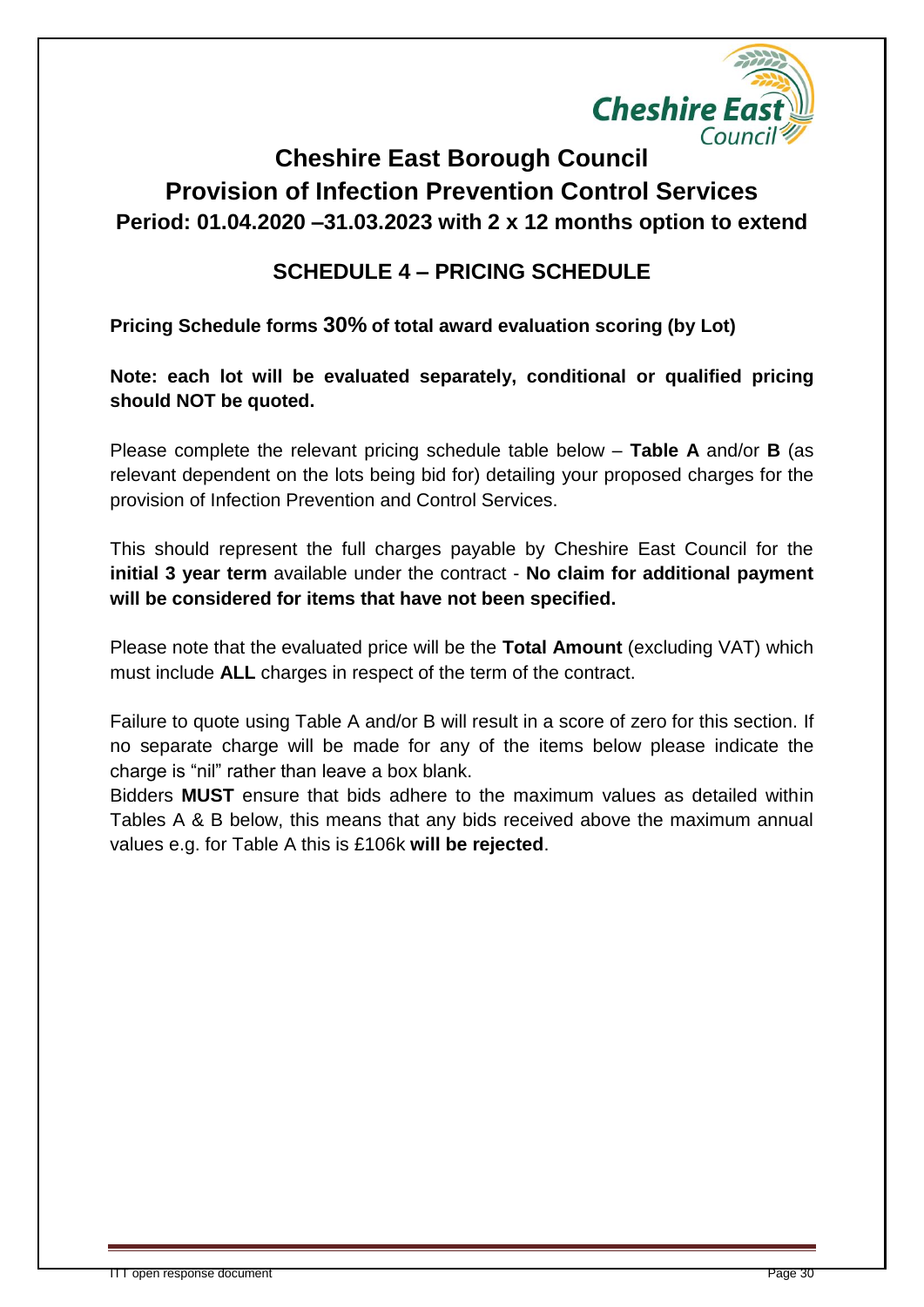

| Lot 1 – Infection Prevention Control: CORE SERVICE - Table A: |
|---------------------------------------------------------------|
|                                                               |

|                                       | <b>Contract Year 1</b> | <b>Contract Year 2</b> | <b>Contract Year 3</b> |
|---------------------------------------|------------------------|------------------------|------------------------|
| <b>Maximum Annual</b><br><b>Value</b> | £106,000               | £106,000               | £106,000               |
| Staffing                              |                        |                        |                        |
| <b>Premises</b>                       |                        |                        |                        |
| ΙT                                    |                        |                        |                        |
| Mileage                               |                        |                        |                        |
| Equipment                             |                        |                        |                        |
| Management                            |                        |                        |                        |
| Other                                 |                        |                        |                        |
| Total tender amount.                  | £                      | £                      | £                      |
| Note: this should not                 |                        |                        |                        |
| exceed the maximum                    |                        |                        |                        |
| annual value.                         |                        |                        |                        |

Please provide further details or explanations regarding your pricing as applicable, referring to the relevant table above: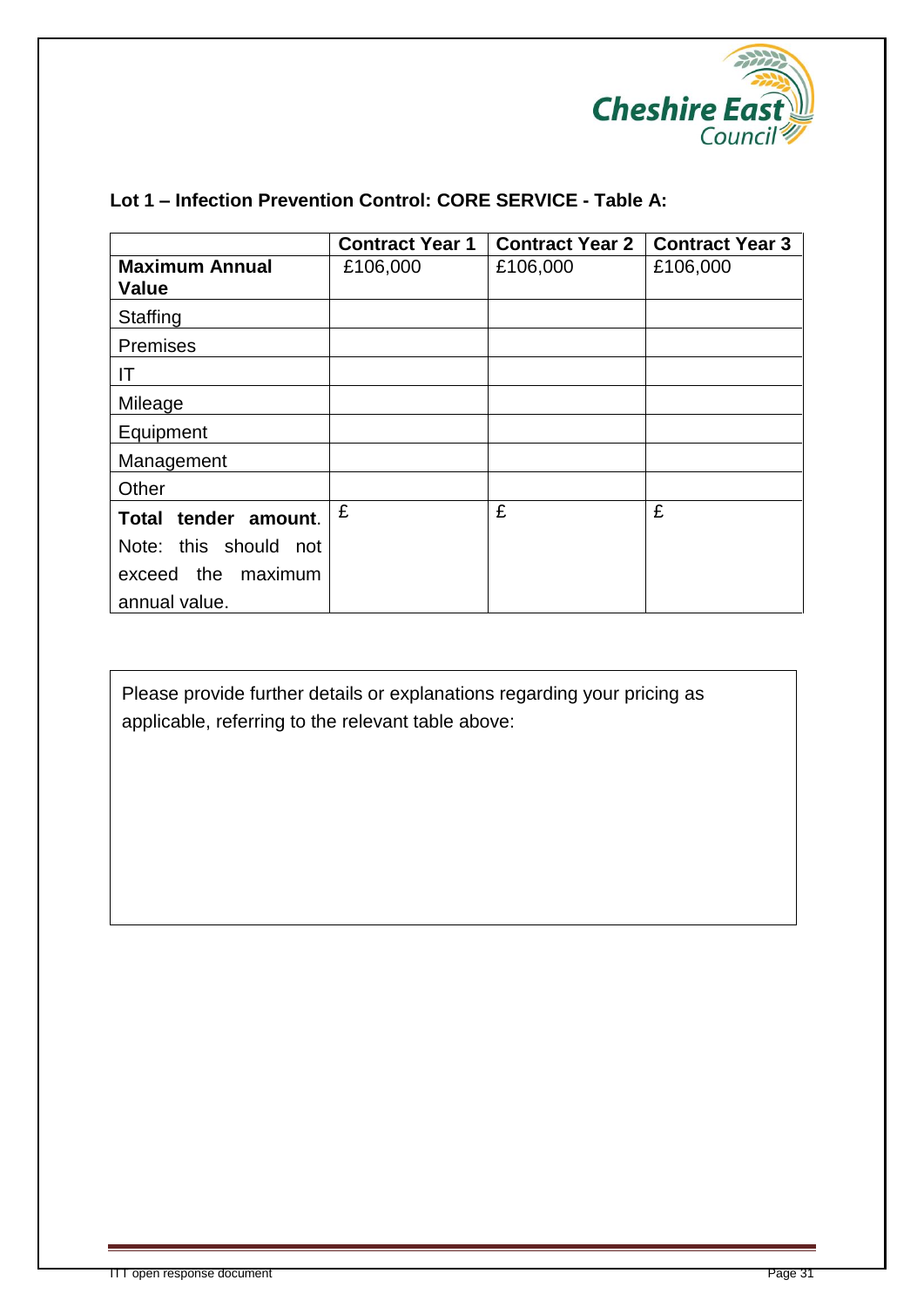

|                                   | <b>Contract Year 1</b> | <b>Contract Year 2</b> | <b>Contract Year 3</b> |
|-----------------------------------|------------------------|------------------------|------------------------|
| <b>Maximum Annual Value</b>       | £50,000                | £50,000                | £50,000                |
| <b>Staffing</b>                   |                        |                        |                        |
| <b>Premises</b>                   |                        |                        |                        |
| IT                                |                        |                        |                        |
| <b>Mileage</b>                    |                        |                        |                        |
| Equipment                         |                        |                        |                        |
| Management                        |                        |                        |                        |
| <b>Other</b>                      |                        |                        |                        |
| tender<br><b>Total</b><br>amount. | £                      | £                      | £                      |
| Note: this should<br>not          |                        |                        |                        |
| the<br>maximum<br>exceed          |                        |                        |                        |
| annual value.                     |                        |                        |                        |

## **Lot 2 – Infection Prevention Control: TB NURSING - Table B:**

Please provide further details or explanations regarding your pricing as applicable, referring to the relevant table above: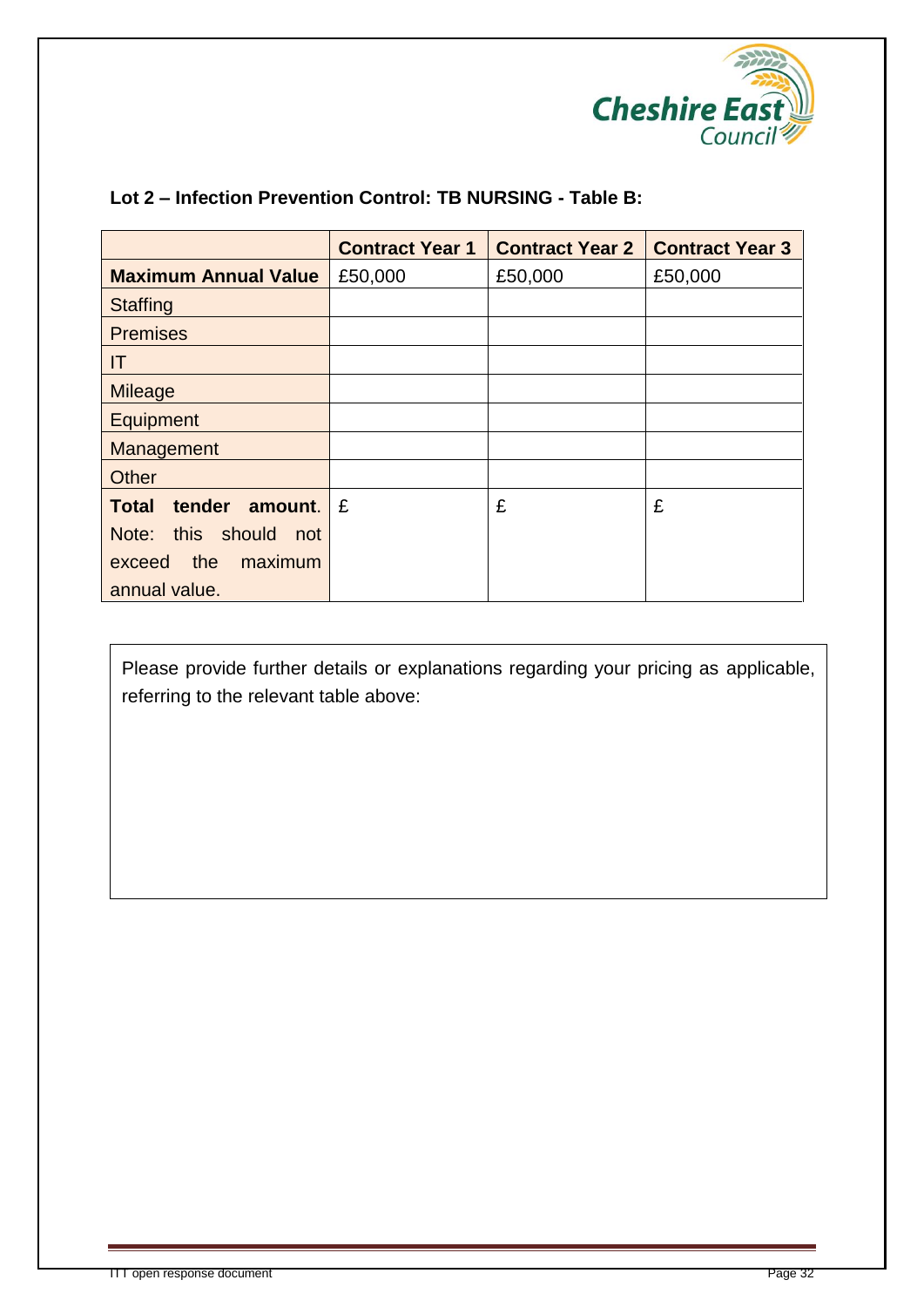

## **SCHEDULE 5 – Lot 1 IPC - Core requirements ITT QUALITATIVE EVALUATION QUESTIONS**

#### **Quality Questions – 70% of total evaluation score**

#### **Introduction**

These are the ITT Qualitative questions applicable for **Lot 1 only**; these are contract specific and relate to the technical and professional ability of the supplier. Please ensure you responses are in line with the questions word limit and 12pt Arial. Anything beyond the relevant word limit will not be taken into consideration by the Council. Cross referencing information is not deemed a valid form of response by the Council. Only complete this schedule if you are bidding for Lot 1 – IPC Core.

| <b>Question #</b> | <b>Service Delivery</b>                                                                                                                                                                                                                                                                                                                                                                                                                                                                                                                                 |                |
|-------------------|---------------------------------------------------------------------------------------------------------------------------------------------------------------------------------------------------------------------------------------------------------------------------------------------------------------------------------------------------------------------------------------------------------------------------------------------------------------------------------------------------------------------------------------------------------|----------------|
| 1                 | Please describe your vision for the service, and in<br>particular, how it will be preventative in its approach,<br>thereby reducing the number and scale of outbreaks of<br>infectious disease.                                                                                                                                                                                                                                                                                                                                                         | Weighting: 5%  |
|                   | The response should meet the following criteria:                                                                                                                                                                                                                                                                                                                                                                                                                                                                                                        |                |
|                   | Demonstrate a clear preventative vision for the<br>service which accords with the aims, principles and<br>values in the service specification. This should<br>include patients/carers and professionals.<br>(up to 400 words)                                                                                                                                                                                                                                                                                                                           |                |
| Response:         |                                                                                                                                                                                                                                                                                                                                                                                                                                                                                                                                                         |                |
| $\overline{2}$    | Describe your approach to the delivery of the Infection<br>Prevention Control Service in order to meet designated<br>outcomes and address key performance indicators.                                                                                                                                                                                                                                                                                                                                                                                   | Weighting: 30% |
|                   | The response should meet the following criteria:                                                                                                                                                                                                                                                                                                                                                                                                                                                                                                        |                |
|                   | Demonstrates a credible approach to delivering each<br>of the core service components of IPC<br>Demonstrates understanding of key stakeholders and<br>the need to form effective partnerships with them.<br>Demonstrates a credible approach to the<br>$\blacksquare$<br>management of IPC staff which will ensure they have<br>appropriate training, support and supervision and<br>have the required capability and competence.<br>Note: This should include a brief description of team<br>structure, outlining roles and responsibilities, and line |                |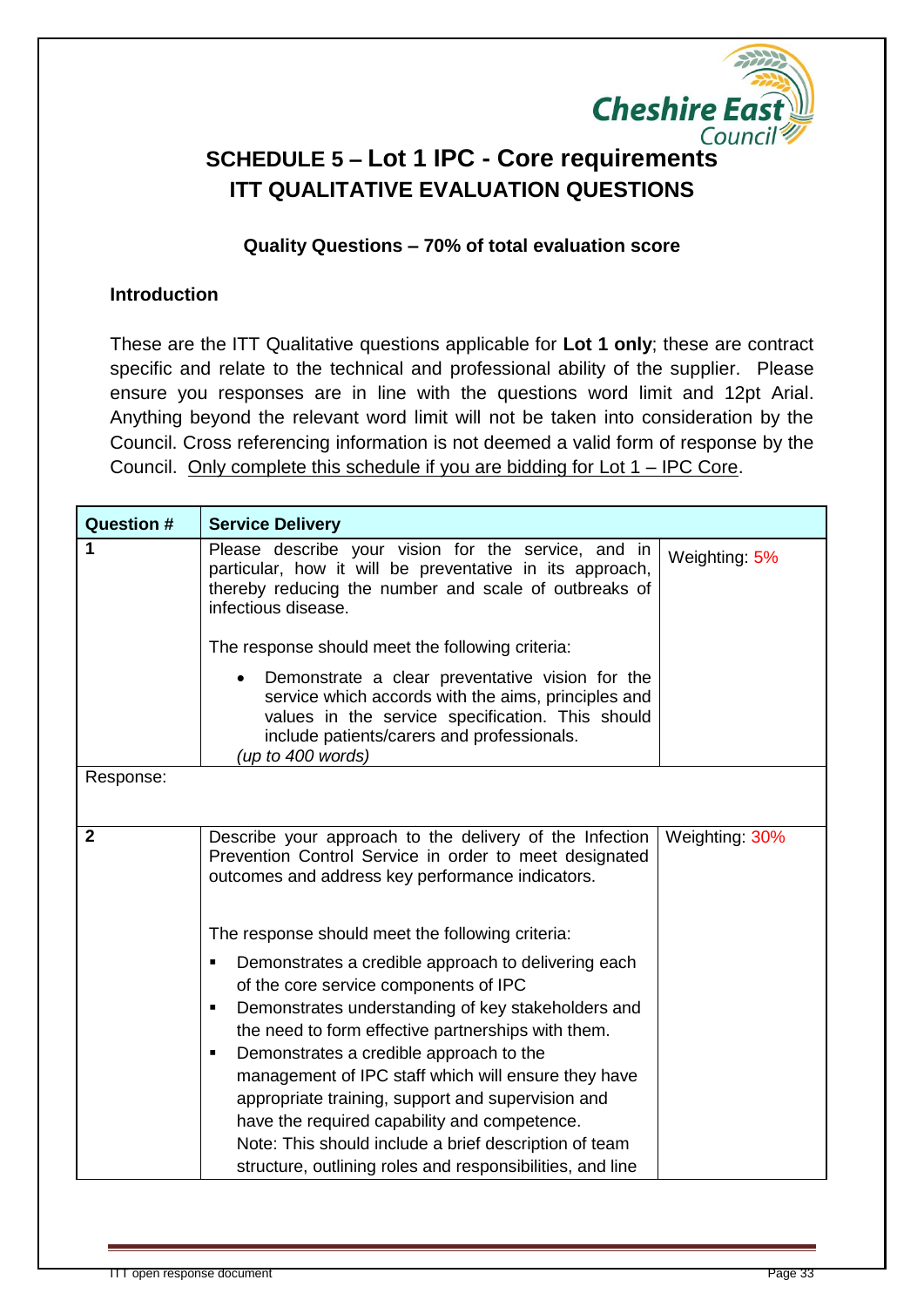|           |                                                                                                                                                                                                                                                                                                                                                                          | <b>Cheshire East</b><br>Cour |
|-----------|--------------------------------------------------------------------------------------------------------------------------------------------------------------------------------------------------------------------------------------------------------------------------------------------------------------------------------------------------------------------------|------------------------------|
|           | management for staff working within the Service<br>(including WTE, and grades or pay-scales for staff). A<br>structure chart diagram can be provided as a separate<br>A4 sheet.<br>Demonstrates an effective approach for the<br>٠<br>addressing of Infection Prevention and Control<br>Standards.<br>to 1,000 words + separate structure chart as<br>(up<br>applicable) |                              |
| Response: |                                                                                                                                                                                                                                                                                                                                                                          |                              |

| 3         | Please describe how service resources will be prioritised<br>in order to maximise the impact of the service on the<br>health of the population and target groups. | Weighting: 5% |
|-----------|-------------------------------------------------------------------------------------------------------------------------------------------------------------------|---------------|
|           | The response should meet the following criteria:                                                                                                                  |               |
|           | Describes how service priorities will be set and<br>٠<br>managed. This should include for enabling rapid<br>response to outbreaks.                                |               |
|           | (up to 400 words)                                                                                                                                                 |               |
| Response: |                                                                                                                                                                   |               |

|           | Describe your approach to ensuring that the service<br>maintains<br>an accurate and robust Public<br>Health<br>surveillance system.                                                                                                                                                                                                                         | Weighting: 5% |
|-----------|-------------------------------------------------------------------------------------------------------------------------------------------------------------------------------------------------------------------------------------------------------------------------------------------------------------------------------------------------------------|---------------|
|           | The response should meet the following criteria:<br>Details how the service will monitor trends, collect<br>٠<br>data, set and target action for all infectious<br>disease using the surveillance system<br>Describes how the service provider would ensure<br>$\blacksquare$<br>that the surveillance system was delivered with<br>appropriate competence. |               |
|           | (up to $400$ words)                                                                                                                                                                                                                                                                                                                                         |               |
| Response: |                                                                                                                                                                                                                                                                                                                                                             |               |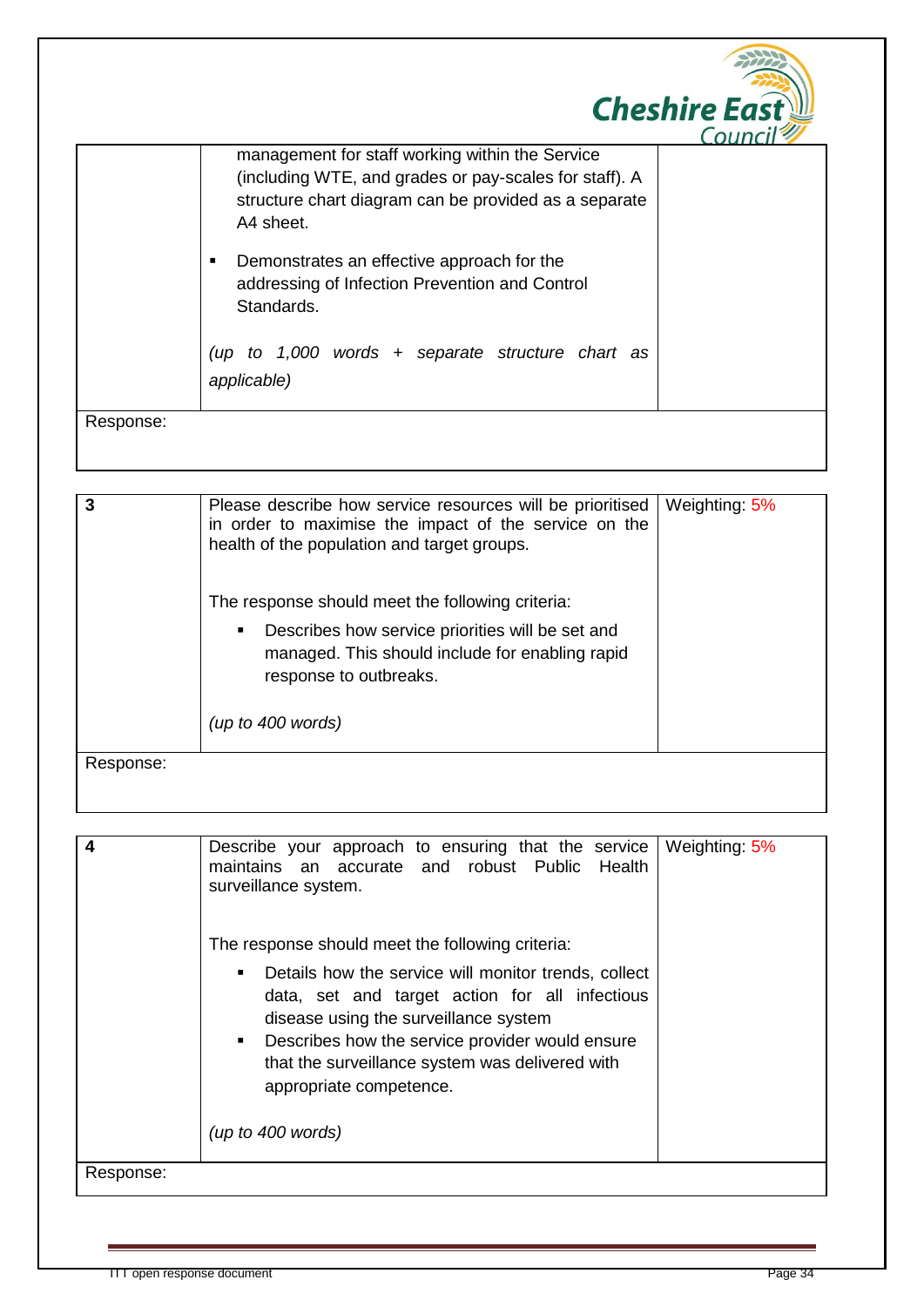

|                | <b>Risk</b>                                                                                                                                                                                                                                                                                                                                                          |                |
|----------------|----------------------------------------------------------------------------------------------------------------------------------------------------------------------------------------------------------------------------------------------------------------------------------------------------------------------------------------------------------------------|----------------|
| 5              | Describe how you would manage risk within the service in<br>relation to the following:<br>Fluctuating service demands<br>$\bullet$<br>Major outbreaks<br>Contingency around staffing<br>$\bullet$<br>The response should:<br>Detail a realistic approach to managing each of the<br>٠<br>given risks whilst also ensuring service resilience<br>(as far as possible) | Weighting: 5%  |
|                | (up to 400 words)                                                                                                                                                                                                                                                                                                                                                    |                |
| Response:      |                                                                                                                                                                                                                                                                                                                                                                      |                |
|                | <b>Quality Improvement</b>                                                                                                                                                                                                                                                                                                                                           |                |
| 6              | Describe how a quality Infection Prevention Control<br>service will be delivered by your organisation                                                                                                                                                                                                                                                                | Weighting: 5%  |
|                | The response should meet the following criteria:                                                                                                                                                                                                                                                                                                                     |                |
|                | Shows a good understanding of what quality is<br>П                                                                                                                                                                                                                                                                                                                   |                |
|                | Details how quality will be measured<br>п                                                                                                                                                                                                                                                                                                                            |                |
|                | Details how feedback mechanisms will enable a cycle<br>$\blacksquare$<br>of continuous learning and improvement.                                                                                                                                                                                                                                                     |                |
|                | (up to 400 words)                                                                                                                                                                                                                                                                                                                                                    |                |
| Response:      |                                                                                                                                                                                                                                                                                                                                                                      |                |
|                | <b>Mobilisation</b>                                                                                                                                                                                                                                                                                                                                                  |                |
| $\overline{7}$ | Provide a high level transition plan for implementation of<br>the new service. This should include equipment, TUPE,<br>case transfer, risk management, publicity and promotion,<br>recruitment and training. It should also include timings and<br>any relevant targets.                                                                                             | Weighting: 10% |
|                | This can be provided on a separate sheet of A4 paper.<br>The word count should be inclusive of all items in the<br>transition plan.                                                                                                                                                                                                                                  |                |
|                | The response should meet the following criteria:                                                                                                                                                                                                                                                                                                                     |                |
|                | A mobilisation plan is provided which gives a detailed<br>Е<br>list of actions, including projected start and end dates<br>Actions are described which align with the mobilisation<br>٠                                                                                                                                                                              |                |
|                |                                                                                                                                                                                                                                                                                                                                                                      |                |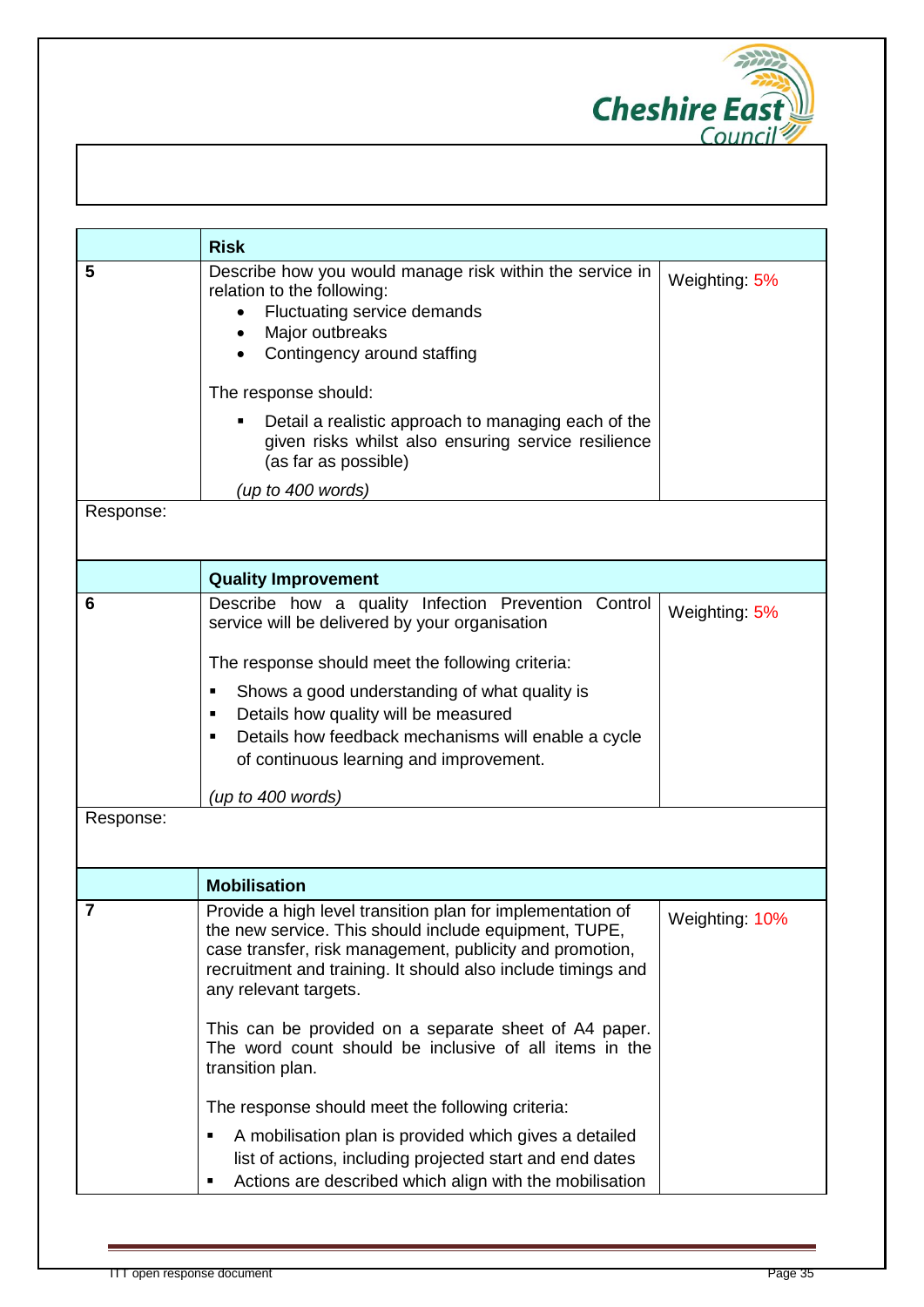|           |                                                                                                                                            | <b>Cheshire East</b><br>Convers |
|-----------|--------------------------------------------------------------------------------------------------------------------------------------------|---------------------------------|
|           | section of the service specification.<br>Any other relevant actions to ensure core service<br>$\blacksquare$<br>delivery are also covered. |                                 |
|           | (up to 400 words)                                                                                                                          |                                 |
| Response: |                                                                                                                                            |                                 |

|           | <b>Social Value</b>                                                                                                                                                                                                                                                                                                                                                                         |               |
|-----------|---------------------------------------------------------------------------------------------------------------------------------------------------------------------------------------------------------------------------------------------------------------------------------------------------------------------------------------------------------------------------------------------|---------------|
| 8         | Please explain how you will go beyond the scope of<br>delivery as detailed within the specification in order to<br>provide additional, beneficial support to the individuals<br>you engage with and their families, stakeholders and<br>wider community to promote greater awareness of<br>infection prevention.<br>The response should meet the following criteria:                        | Weighting: 5% |
|           | Shows how you would raise awareness of<br>infection control measures amongst the public and<br>professionals<br>Promote participation amongst the public and<br>professionals in delivering key messages.<br>Explains how you would encourage active<br>participation in enabling service users and their<br>families to report hygiene/infection related<br>concerns.<br>(up to 350 words) |               |
| Response: |                                                                                                                                                                                                                                                                                                                                                                                             |               |
|           |                                                                                                                                                                                                                                                                                                                                                                                             |               |

## *End of Schedule 5 ITT Response*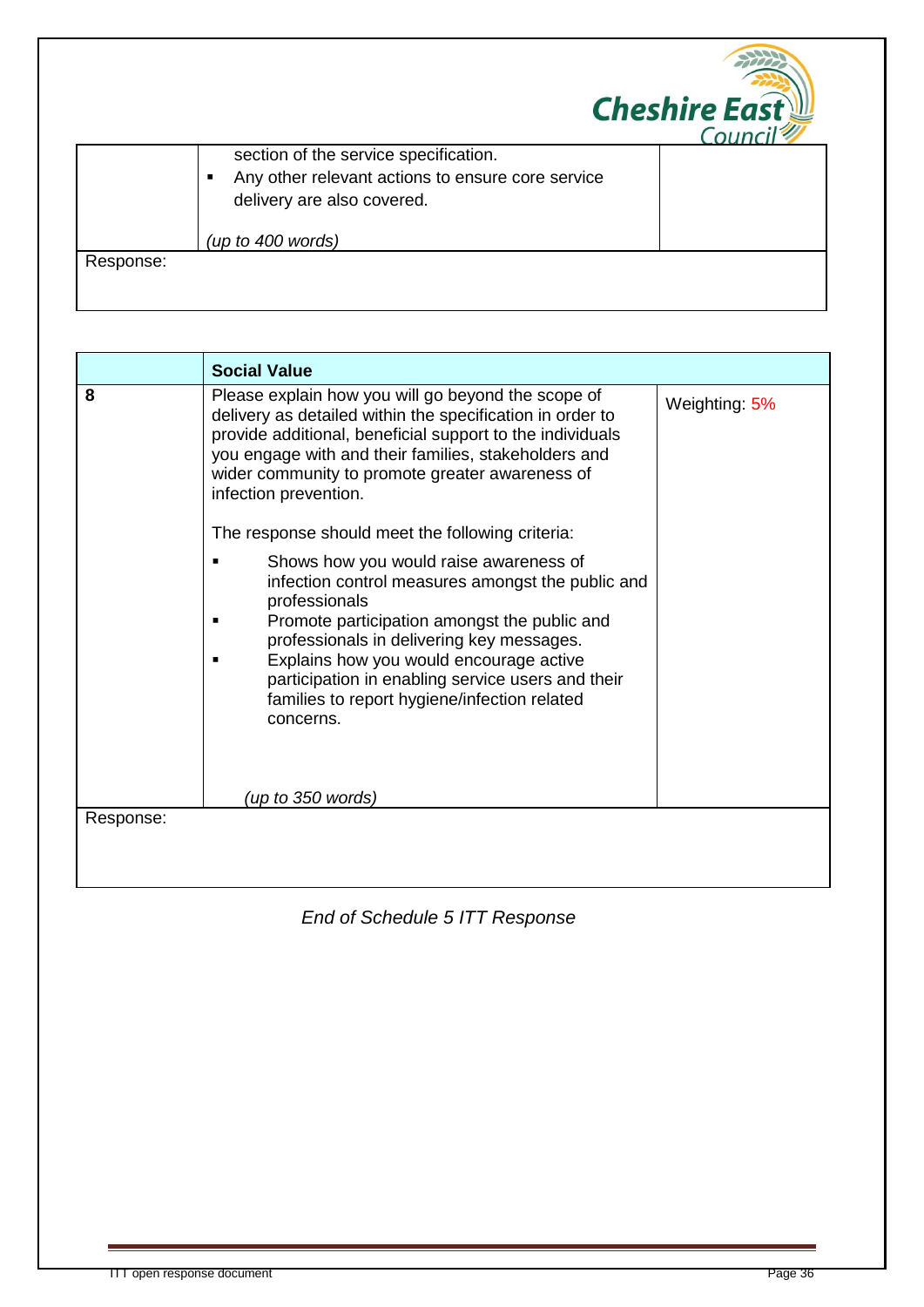

## **SCHEDULE 6 – Lot 2 IPC – TB Nursing ITT QUALITATIVE EVALUATION QUESTIONS**

#### **Quality Questions – 70% of total evaluation score**

#### **Introduction**

These are the ITT Qualitative questions, which are contract specific and relate to the technical and professional ability of the supplier to deliver **Lot 2**. Please ensure your responses are in line with the questions word limits and in 12pt Arial. Anything beyond the relevant word limit will not be taken into consideration by the Council. Cross referencing information is not deemed a valid form of response by the Council. Only complete this schedule if you are bidding for Lot 2 – TB Nursing requirement.

| Question # | <b>Service Delivery</b>                                                                                                                                                                                                                                                                                                                                                                 |                |
|------------|-----------------------------------------------------------------------------------------------------------------------------------------------------------------------------------------------------------------------------------------------------------------------------------------------------------------------------------------------------------------------------------------|----------------|
| 1.         | Describe your approach to the delivery of the TB Nursing<br>Service in order to meet designated outcomes and<br>address key performance indicators.                                                                                                                                                                                                                                     | Weighting: 25% |
|            | The response should meet the following criteria:                                                                                                                                                                                                                                                                                                                                        |                |
|            | Demonstrates capability to address need in Cheshire<br>East (including in terms of provider contract, ability to<br>attend meetings such as the Health Protection Forum,<br>ability to provide TB clinics). This should encompass<br>the location and reach of the service.<br>Demonstrates understanding of key stakeholders and<br>the need to form effective partnerships with them. |                |
|            | (up to 800 words)                                                                                                                                                                                                                                                                                                                                                                       |                |
| Response:  |                                                                                                                                                                                                                                                                                                                                                                                         |                |
| 2.         | Please describe how the delivery will prioritise service<br>elements in order to maximise the impact of the service<br>on the health of the population and target groups.<br>The response should meet the following criteria:                                                                                                                                                           | Weighting: 15% |
|            | Describes how service priorities will be set and<br>managed. This should include for enabling rapid<br>response to outbreaks.                                                                                                                                                                                                                                                           |                |
|            | (up to 500 words)                                                                                                                                                                                                                                                                                                                                                                       |                |
| Response:  |                                                                                                                                                                                                                                                                                                                                                                                         |                |
|            |                                                                                                                                                                                                                                                                                                                                                                                         |                |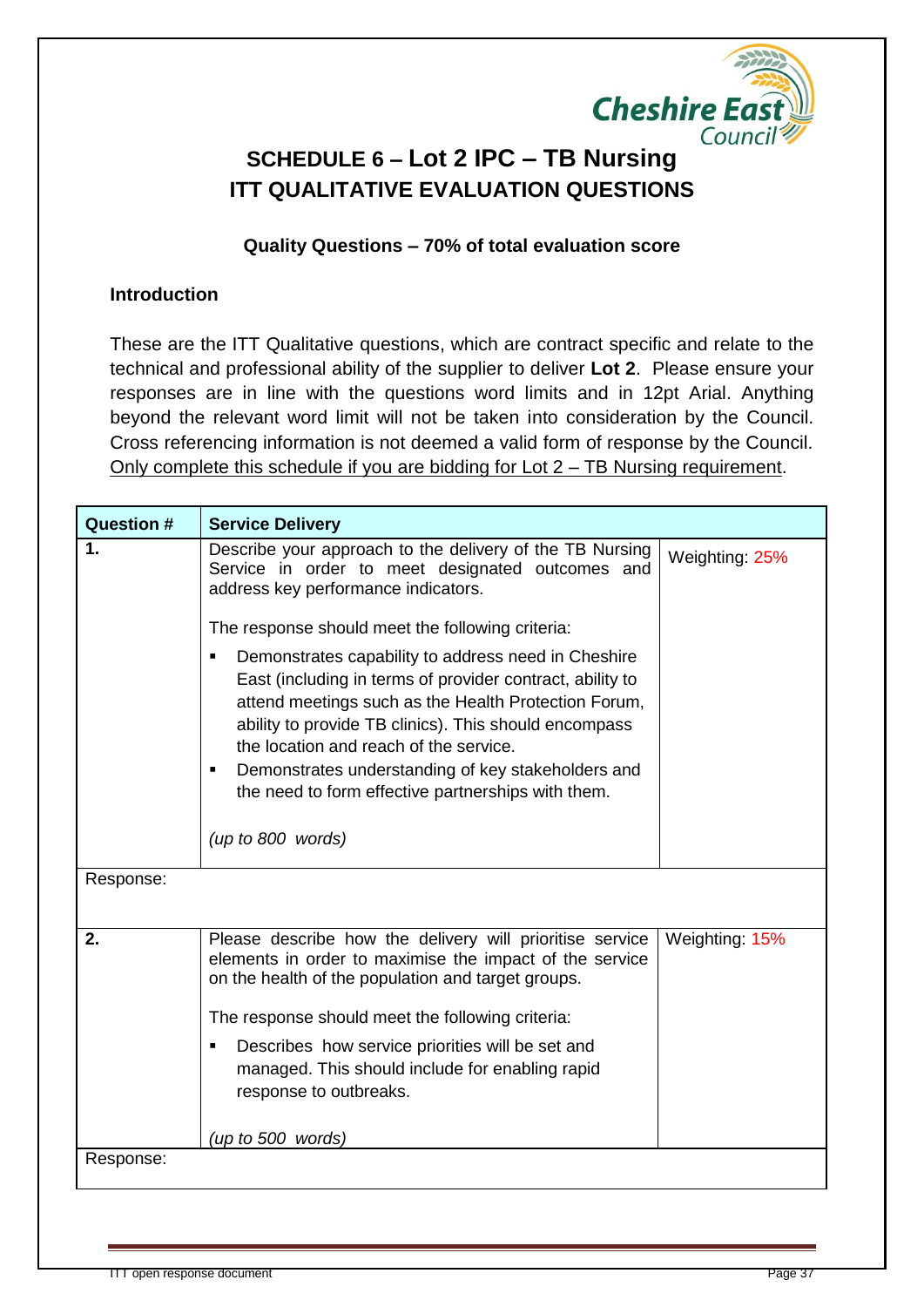

|           | <b>Risk</b>                                                                                                                                                                                                                                                                                                    |                |
|-----------|----------------------------------------------------------------------------------------------------------------------------------------------------------------------------------------------------------------------------------------------------------------------------------------------------------------|----------------|
| 3.        | Describe how you would manage risk within the service in<br>relation to the following:<br>Fluctuating service demands                                                                                                                                                                                          | Weighting: 15% |
|           | Major outbreaks<br>Contingency around staffing                                                                                                                                                                                                                                                                 |                |
|           | The response should meet the following criteria:                                                                                                                                                                                                                                                               |                |
|           | Details a realistic approach to managing each of the<br>given risks whilst also ensuring service resilience (as<br>far as possible)                                                                                                                                                                            |                |
|           | (up to 400 words)                                                                                                                                                                                                                                                                                              |                |
| Response: |                                                                                                                                                                                                                                                                                                                |                |
|           | <b>Mobilisation</b>                                                                                                                                                                                                                                                                                            |                |
| 4.        | Provide a high level transition plan for implementation of<br>the new service. This should include equipment, TUPE,<br>case transfer, risk management, publicity and promotion,<br>recruitment and training. It should also include timings and<br>any relevant targets.                                       | Weighting: 15% |
|           | This can be provided on a separate sheet of A4 paper.<br>The word count is inclusive of all items in the transition<br>plan.                                                                                                                                                                                   |                |
|           | The response should meet the following criteria:                                                                                                                                                                                                                                                               |                |
|           | A mobilisation plan is provided which gives a detailed<br>list of actions, including projected start and end dates<br>Actions are described which align with the mobilisation<br>section of the service specification.<br>Any other relevant actions to ensure core service<br>٠<br>delivery are also covered. |                |
|           | (up to 400 words)                                                                                                                                                                                                                                                                                              |                |
| Response: |                                                                                                                                                                                                                                                                                                                |                |

*End of Schedule 6 ITT Response*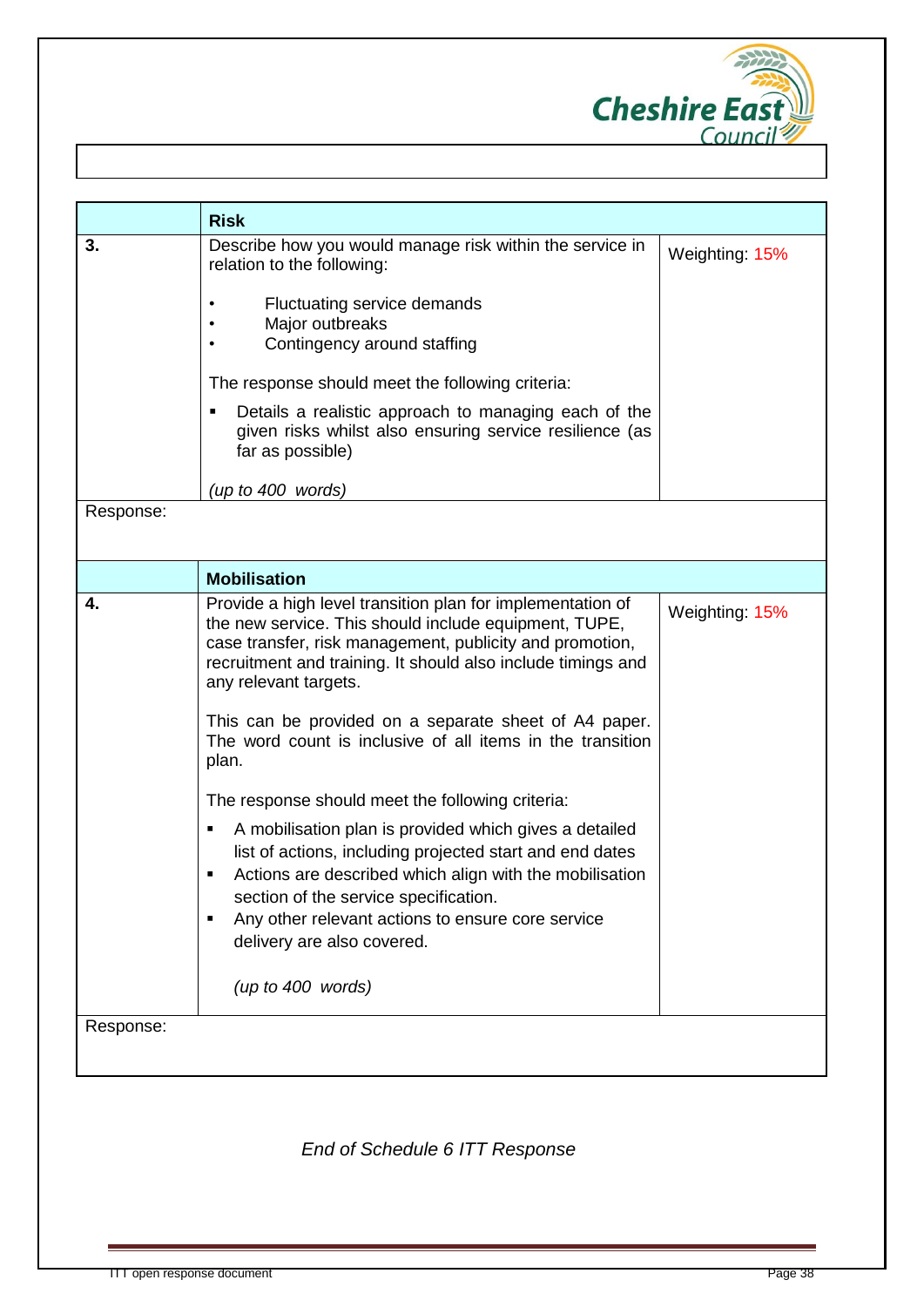

## **Cheshire East Borough Council Provision of Infection Prevention and Control Services Period: 01.04.2020 –31.03.2023 with 2 x 12 months option to extend**

**SCHEDULE 7 - This section will be evaluated on a pass / fail basis**

## **COMPLIANCE WITH SPECIFICATION & SCOPE OF REQUIREMENTS – Lots 1 & 2**

Please confirm you have complied with the stated specifications included within this ITT document, by entering an 'X' in the field below:

 $Yes \Box$ 

Please also confirm that you accept and will comply with the terms and conditions of the contract that has been supplied with the tender documentation, as they will not be open to negotiation post award.

Yes  $\Box$ 

Please also confirm that you accept and will comply with the Performance Management Framework that has been supplied with the tender documentation.

Yes  $\Box$ 

If you wish to respond 'NO' to any of the above 3 questions please advise the reason for any non compliance in the field below – note this may lead to your submission being rejected: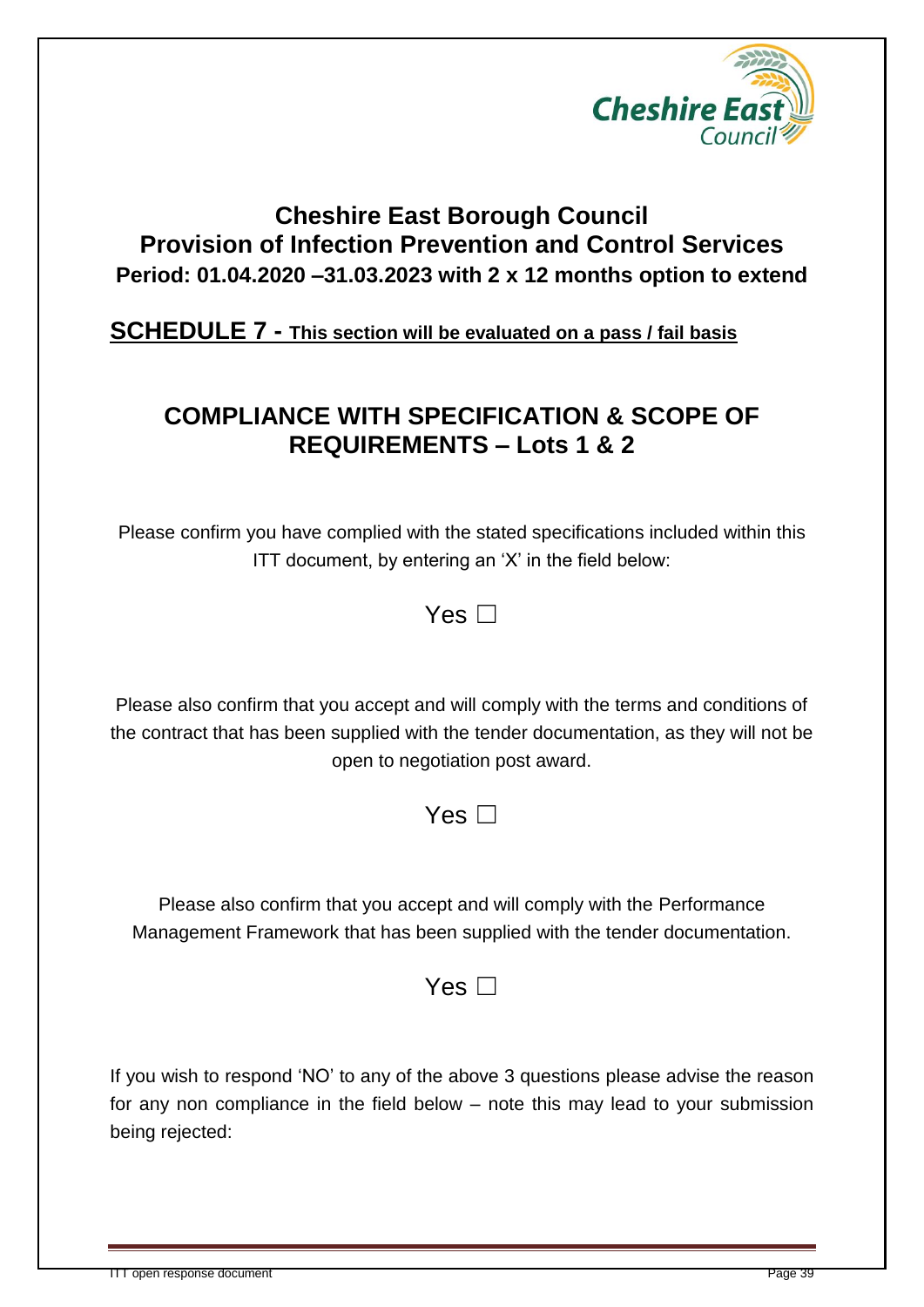

## **TUPE Declaration**

The Council has provided employee liability information for the services covered in this contract (refer to Appendix **D**), but we cannot warrant the accuracy or completeness of this information as we have had to rely on the information supplied to the Council by the existing provider who has chosen to disclose such information to us. It is the responsibility of each individual potential provider to ensure that they are satisfied that they have all of the relevant information required to compile their bid and it is recognised that this may involve individual providers approaching the existing provider to verify and complete this information.

Cheshire East Council will not play any further role in responding to TUPE questions, we will provide contact information for the current provider and would suggest that any detailed TUPE questions are referred to them directly and that you take your own legal advice in respect of TUPE and other liability matters.

An employee liability information spreadsheet has been included at APPENDIX D. Contact details for the current provider are set out below so that potential bidders may, if they wish approach the current provider with a request for information:

#### **Midlands Partnership NHS Trust**

Joshua Graveson, HR contactable via, tel.: 01889 571837

## **Transfer of Undertakings (Protection of Employment) Regulations 2006 Confirmation that TUPE applies to this Quotation**

**The attention of Bidders is drawn to the Transfer of Undertakings (Protection of Employment) Regulations 2006 (TUPE). In some cases, where work awarded to a contractor is subsequently awarded to another organisation, such a transfer of work may constitute a "transfer of an undertaking" for the purposes of**